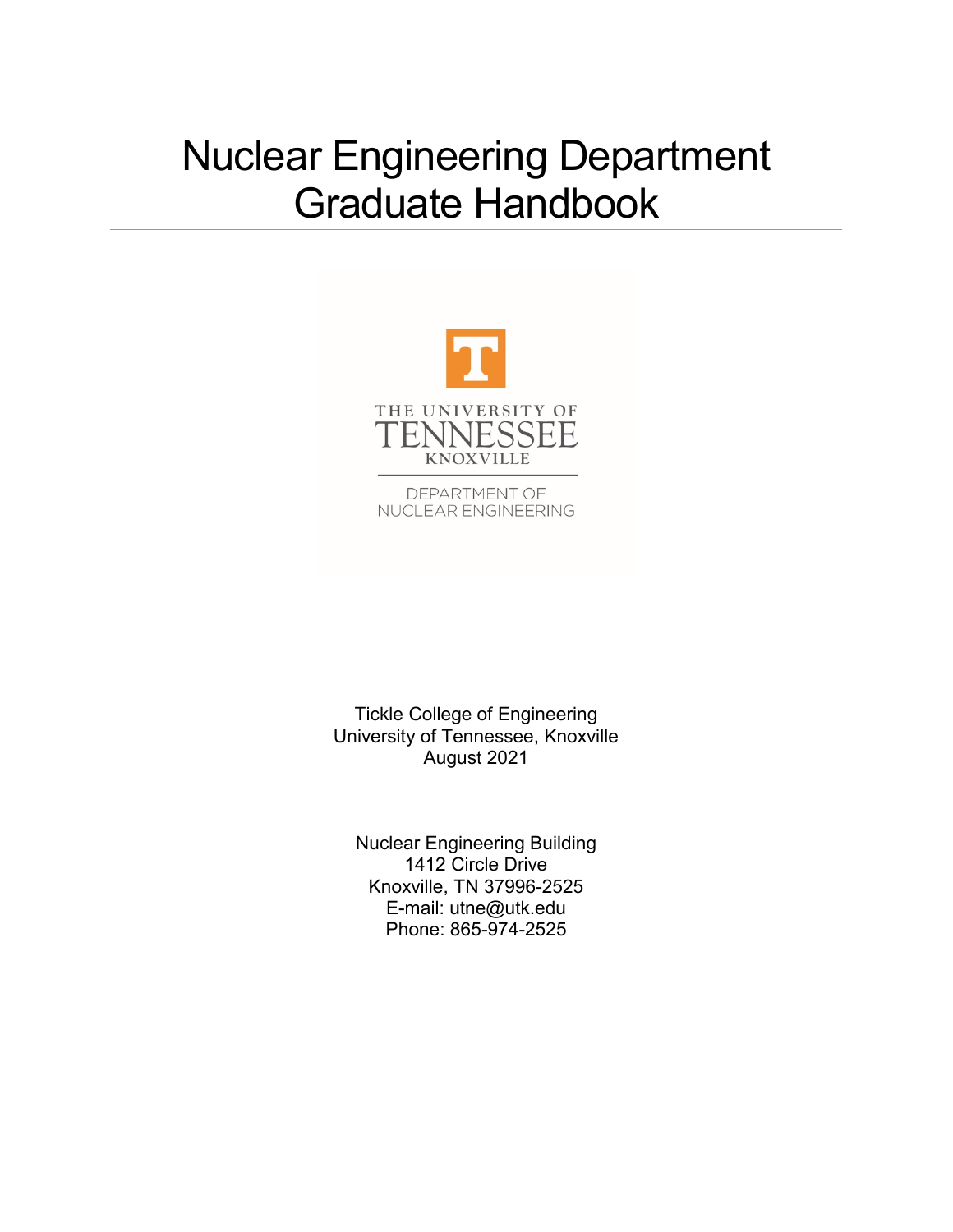## **Table of Contents**

| $\overline{\mathbf{1}}$ |                                                                            |
|-------------------------|----------------------------------------------------------------------------|
| $\overline{2}$          |                                                                            |
| $\overline{\mathbf{3}}$ |                                                                            |
| $\overline{4}$          |                                                                            |
| 4.1                     |                                                                            |
| 4.2                     |                                                                            |
| 4.3                     |                                                                            |
| 4.4                     |                                                                            |
| 4.5                     |                                                                            |
| $\overline{5}$          | <b>GRADUATE STUDENT ASSISTANT RESPONSIBILITIES, DUTIES, AND MENTORSHIP</b> |
|                         |                                                                            |
|                         |                                                                            |
| 5.1                     |                                                                            |
| 5.2                     |                                                                            |
| 5.3                     |                                                                            |
| 5.3.1                   |                                                                            |
| 5.3.2                   |                                                                            |
| 5.3.3                   |                                                                            |
| $\underline{6}$         |                                                                            |
| 6.1                     |                                                                            |
| 6.1.1                   |                                                                            |
| 6.1.2                   |                                                                            |
| 6.1.3                   |                                                                            |
| 6.2                     |                                                                            |
| $\overline{z}$          |                                                                            |
| 7.1                     |                                                                            |
| 7.1.1                   |                                                                            |
| 7.1.2                   |                                                                            |
| 7.2                     |                                                                            |
| 7.2.1                   |                                                                            |
| 7.2.2                   |                                                                            |
| 7.2.3                   |                                                                            |
| 7.2.4                   |                                                                            |
|                         |                                                                            |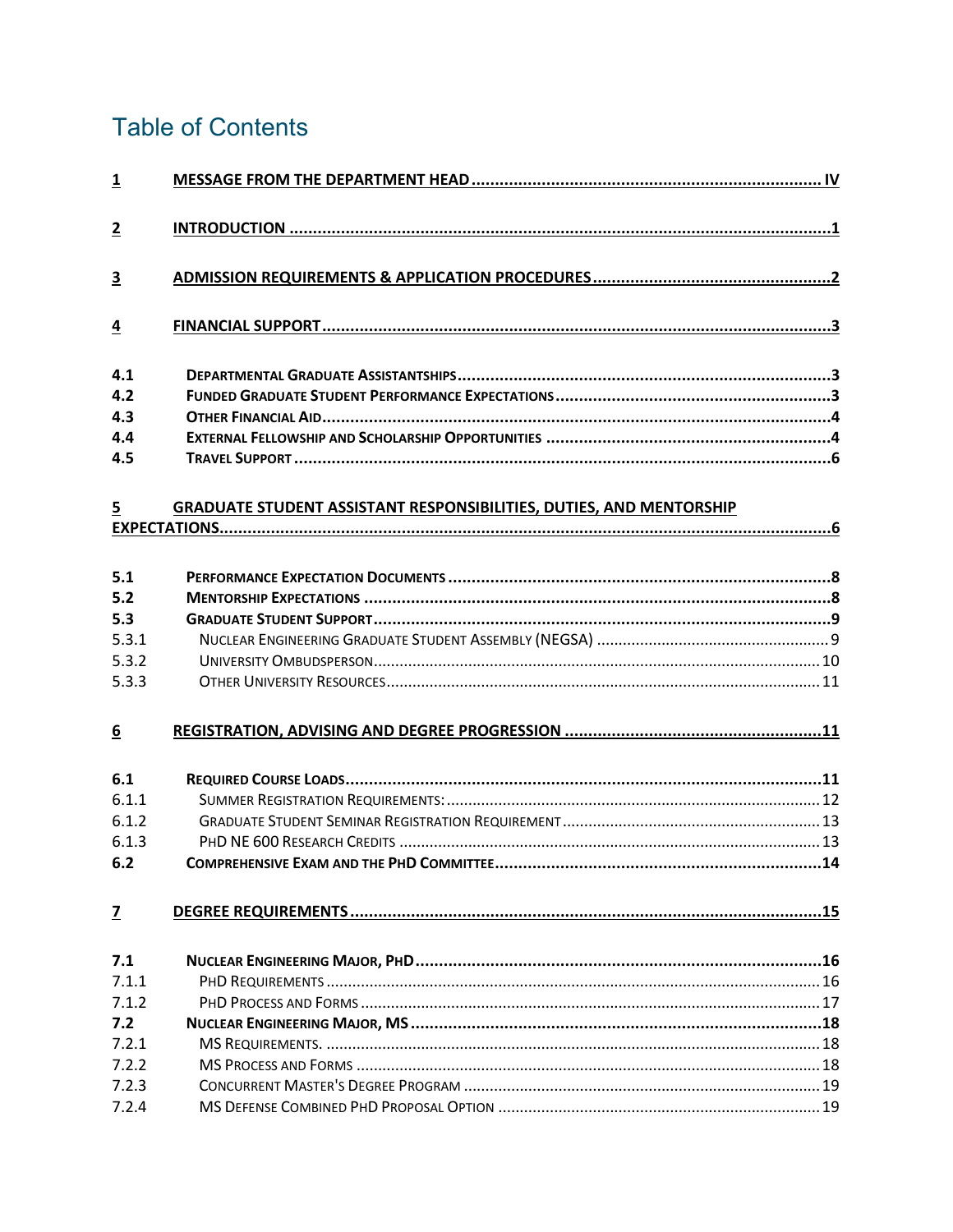| 7.2.5          |                                                                                        |  |
|----------------|----------------------------------------------------------------------------------------|--|
| 7.3            |                                                                                        |  |
| 7.4            |                                                                                        |  |
| 7.5            | RELIABILITY AND MAINTAINABILITY ENGINEERING, MS - NUCLEAR ENGINEERING CONCENTRATION22  |  |
| 7.6            |                                                                                        |  |
| 7.6.1          |                                                                                        |  |
| 7.6.2          |                                                                                        |  |
| 7.6.3          | RELIABILITY AND MAINTAINABILITY ENGINEERING GRADUATE CERTIFICATE - NUCLEAR ENGINEERING |  |
|                |                                                                                        |  |
| 7.6.4          |                                                                                        |  |
| 7.6.5          |                                                                                        |  |
| 7.6.6          |                                                                                        |  |
| 7.6.7          |                                                                                        |  |
| 7.7            |                                                                                        |  |
| 7.7.1          |                                                                                        |  |
| 7.7.2          |                                                                                        |  |
| 7.8            |                                                                                        |  |
| 7.9            |                                                                                        |  |
|                |                                                                                        |  |
| 8              |                                                                                        |  |
|                |                                                                                        |  |
| 8.1            |                                                                                        |  |
| 8.2            |                                                                                        |  |
| 8.3            |                                                                                        |  |
| 8.4            |                                                                                        |  |
| 8.5            |                                                                                        |  |
| 8.6            | ACADEMIC POLICIES FOR THE ADMINISTRATION OF GRADUATE ASSISTANTSHIPS30                  |  |
| $\overline{9}$ |                                                                                        |  |
| 10             |                                                                                        |  |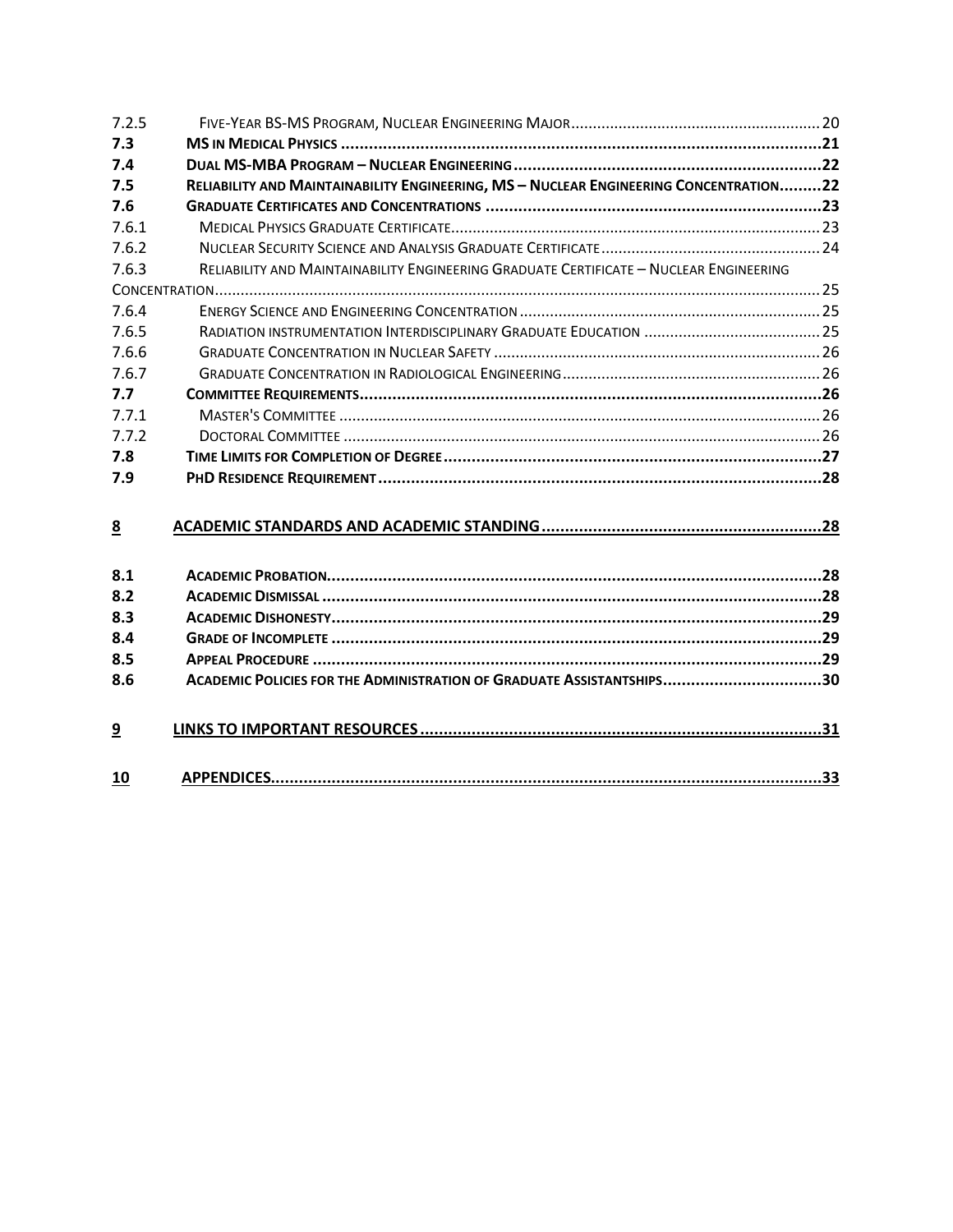# <span id="page-3-0"></span>1 Message from the Department Head



Welcome to the University of Tennessee's Nuclear Engineering (UTNE) Department.

The information provided in this graduate handbook is intended to be one source to help students navigate the policies, procedures, and practices surrounding graduate school in the Nuclear Engineering Department. It is certainly not all inclusive, but important links will be provided to steer students towards other valuable information sources. We hope you will find this document useful.

The UTNE department's strengths include an outstanding faculty of skilled teachers and productive researchers; close ties with the Oak Ridge National Laboratory, Y-12 Nuclear Security Complex, UCOR, nuclear utilities, and international research collaborations; attractive graduate assistantship and fellowship opportunities; and outstanding research facilities. In addition to traditional nuclear engineering, concentrations in radiological engineering are also offered at all levels incorporating health physics, medical physics, and radiological assessment. The UT Nuclear Engineering program hosts the largest nuclear engineering PhD program in the United States, and our graduate program is consistently ranked among the top ten in the nation by *U.S. News and World Report*.

The faculty, students, and staff of the UTNE department are committed to actionable items that support Allyship, Social Justice, Diversity, & Inclusion: <https://ne.utk.edu/pledge-for-allyship-social-justice-diversity-inclusion/>. Students, faculty, and staff are also encouraged to participate in our Department Diversity, Equity, and Inclusion Action Committee (DEIAC) and associated activities.

If you desire additional information, please contact us by email at [utne@utk.edu.](mailto:utne@utk.edu)

#### **J. Wesley Hines**

Postelle Professor, Chancellor Professor, and Head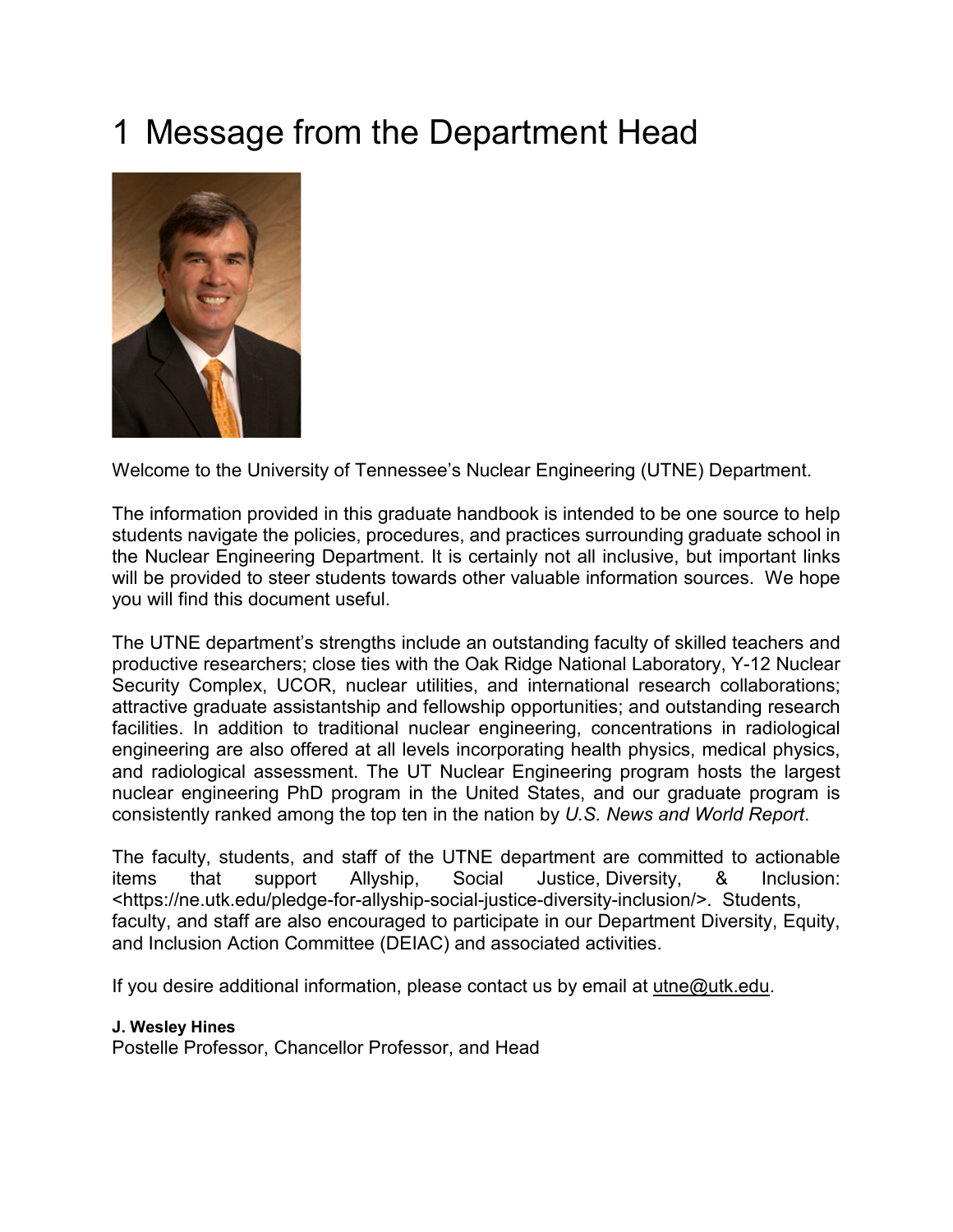## <span id="page-4-0"></span>2 Introduction

Established in 1957, the UT Department of Nuclear Engineering is one of the oldest and most prestigious programs in the United States. The Nuclear Engineering Department strives to develop and maintain a nationally and internationally recognized program that promotes a passion for understanding and applying the knowledge of nuclear science and engineering and develops the next generation of technical leaders of the global nuclear enterprise. Our faculty consists of diverse research expertise; many worked in national labs and/or in industry and are considered to be national and global leaders in their respective fields. Students gain expertise as scientists and engineers who advance radiation detection, nuclear security, nuclear fuel cycles, fusion technology, reliability and safety, health physics, and other areas of basic research. Visit the Graduate Admissions website <https://gradschool.utk.edu/admissions/> and the Graduate Catalog <https://catalog.utk.edu/misc/catalog\_list.php?catoid=2> for more information on applying to the Nuclear Engineering Department's graduate program.

The Department of Nuclear Engineering offers programs leading to the Master of Science and Doctor of Philosophy degrees, and several Graduate Certificates. Students may elect a traditional nuclear engineering program focusing on fission energy or a radiological engineering concentration, which prepares students for careers in the radiation safety field (health physics). Beginning in Fall 2019, there is also a medical physics program. All programs are designed for graduates of accredited undergraduate programs in engineering, physics, chemistry, or mathematics.

To serve the mission and vision of the Graduate School and preserve the integrity of graduate programs at the University of Tennessee, Knoxville, information related to the process of graduate education in each department is to be provided for all graduate students.

Based on Best Practices offered by the Council of Graduate Schools, it is important that detailed articulation of the information specific to the graduate degrees offered in each department/program be disseminated. The Department Graduate Handbook does not deviate from established Graduate School Policies <http://tiny.utk.edu/grad-policies> noted in the Graduate Catalog, but rather provides the specific ways in which those policies are carried out.

- The purpose of the Graduate Handbook is to provide Nuclear Engineering Departmental specific information in one document. This information is subject to change, and this document will be updated annually.
- Graduate students are expected to be aware of and satisfy all regulations governing their work and study at the University. Students should be directed to the Graduate Catalog <http://tiny.utk.edu/grad-catalog>, to Hilltopics <http://hilltopics.utk.edu/>, to the publications on the Appeals Procedure http://gradschool.utk.edu/graduate-studentlife/understanding-your-rights-and-obligations/, and to the graduate school forms website < https://gradschool.utk.edu/forms-central/> for matters related to graduation requirements.
- The Nuclear Engineering Graduate Program Committee is responsible for activities such as preparing the PhD qualification exam (considered the first part of the PhD comprehensive exam), recruiting top domestic and international students, financial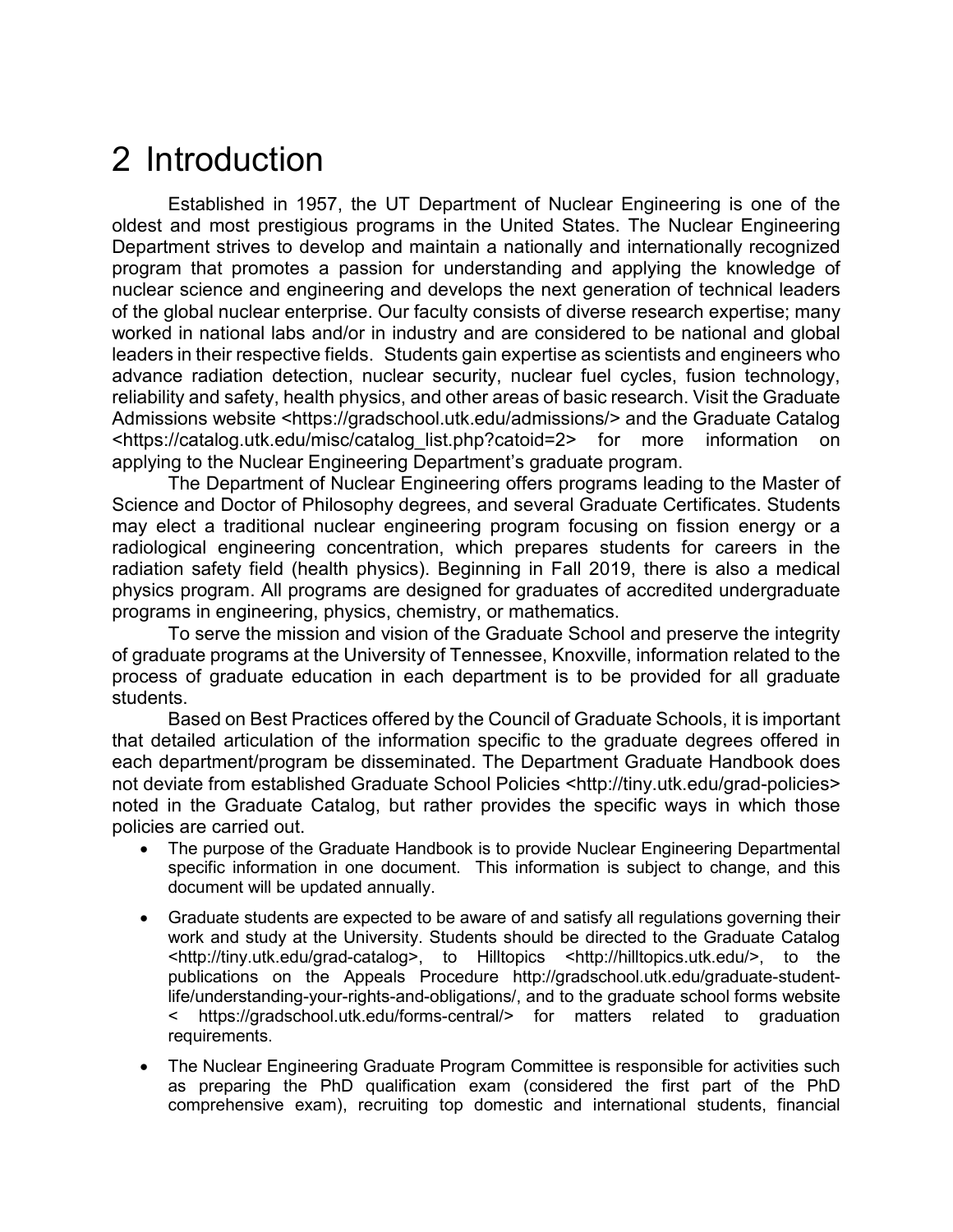support recommendations, and annually updating the graduate handbook. The Department Head appoints a Chairperson and at least two other members to the Graduate Program Committee.

• The Associate Head for Graduate Studies and Research, acting as the Director of Graduate Studies, is Dr. Jason Hayward. The 2021-2022 Chair of the Graduate Program Committee is Dr. Nicholas Brown, and the other members are Dr. Maik Lang and Dr. Richard Wood.

## <span id="page-5-0"></span>3 Admission Requirements & Application Procedures

Admission to the program requires a bachelor's degree from a college or university accredited by the appropriate regional accrediting agency. A foreign degree must be equivalent to a US bachelor's degree and must be accredited by its regional or national accreditation agency. An official transcript must be provided from the former college or university. For international students, a list of the possible means for submitting official transcripts depending on the country of origin is available on the Graduate School's website https://gradschool.utk.edu/admissions/applying-to-graduateschool/transcripts/transcript-submission-for-non-u-s-institutions/. Contact gradschool@utk.edu via email for any additional questions on admissions.

The decision for admission is based upon the applicant's GPA, TOEFL scores (for applicants whose native language is not English), letters of recommendation, and research statement. College professors, research advisors, and summer internship mentors who have first-hand knowledge of your academic and scholarly performance and capabilities make good reference providers. We recommend that applicants explore our research focuses and our faculty to investigate research topics that may be of interest and fit with applicants' career goals <http://ne.utk.edu/research/focus-areas/>. Prospective students are required to provide an essay describing their research interests. US degree holders must have earned a 3.0 out of a possible 4.0 GPA or a minimum of 3.0 during their senior year of undergraduate study. Foreign degree holders must have earned a minimum of 3.0 on a 4.0 scale or other equivalent to a B average. If you have completed previous graduate coursework, you must have a GPA of 3.0 on a 4.0 scale or the equivalent. The average GPA of admitted students in recent years is between 3.6 and 3.7 on a 4.0 scale.

Applicants whose native language is not English must submit TOEFL or IELTS test scores. To be fully admitted, applicants must submit a minimum score of 550 on the paper-based TOEFL, 80 on the TOEFL iBT, or 6.5 on the IELTS. Applicants may be eligible for English Proficiency Conditional Admission.

Admission to the program is through the Office of Graduate Admissions and online application procedures can be found at <http://graduateadmissions.utk.edu/>. Application deadlines are given at < https://ne.utk.edu/graduate-program/admissions/>. Meeting minimum standards does not guarantee admission to the program, and the entire package of submitted materials—GPA, letters of recommendation, and research statement—is considered holistically.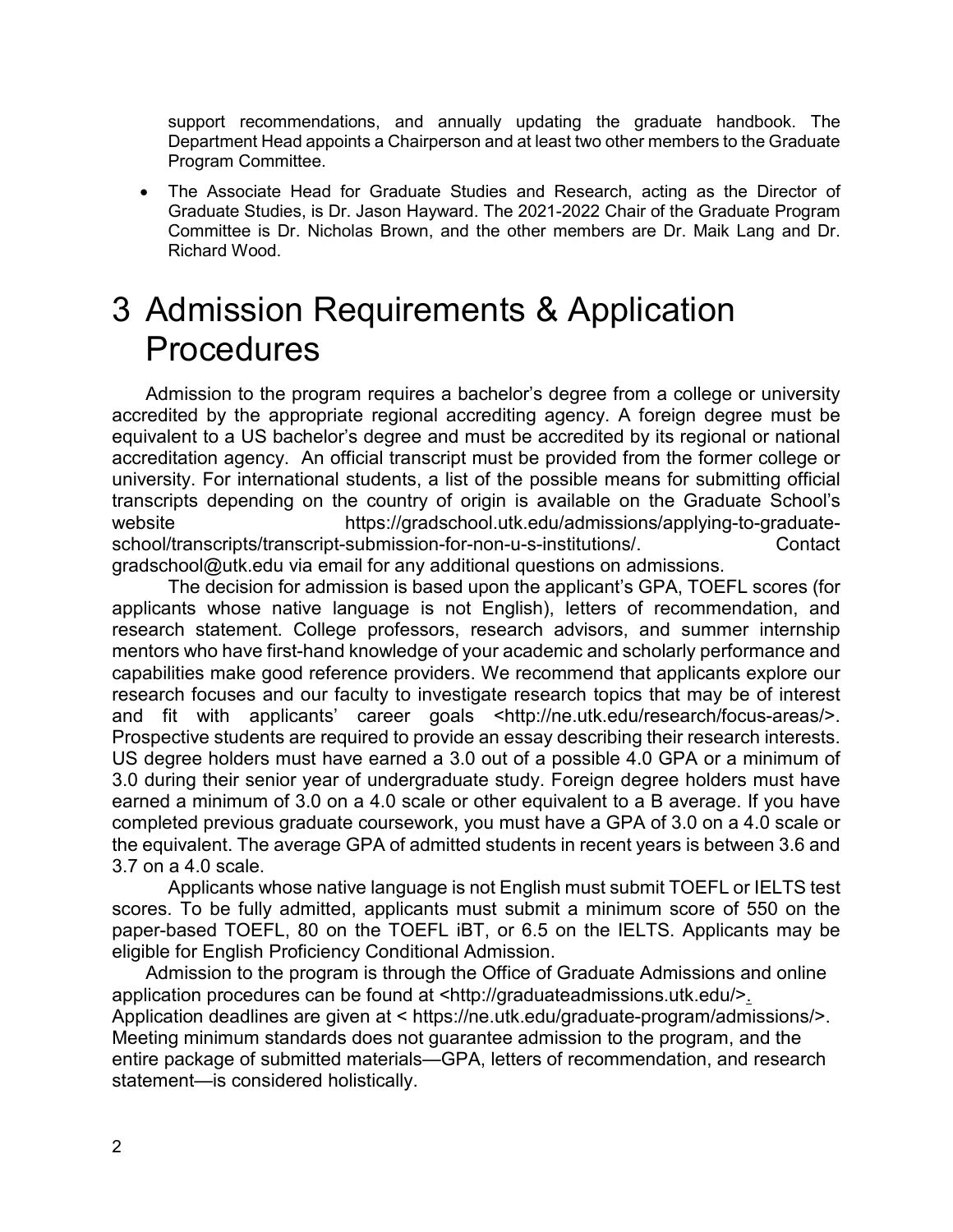All entering students must have, as a minimum, competency in mathematics through ordinary differential equations, competency in atomic and nuclear physics, and competency consistent with an introductory course in nuclear engineering. If such competencies do not exist, the student must take appropriate courses for undergraduate credit. In addition, students without a BS degree in nuclear engineering, or the equivalent, must take 433 (Radiation Protection) and 470 (Nuclear Reactor Theory I), both of which may be taken for graduate credit. Contact the department for more information at [utne@utk.edu.](mailto:utne@utk.edu) The Graduate Catalog contains policy and procedure information related to the graduate program <http://tiny.utk.edu/grad-catalog>.

International students are strongly encouraged to start the US VISA application as soon as possible after admission, since there may be some delay in VISA interview appointments, depending on the country and on the availability of consular services. International students should contact the Center for Global Engagement (CGE https://cge.utk.edu/; cge@utk.edu) in order to have a clear understanding of the steps needed to apply for a VISA, as well as the required documents and costs associated to it.

## <span id="page-6-0"></span>3.1 Financial Support

The university is committed to providing quality education at a reasonable cost, and a number of programs have been developed to help graduate students finance their studies.

If graduate students have 20-hour per week support (a 50% assistantship) such as with a GRA, GTA/GRA, or other assistantship or fellowship that requires 20 hours per week of work, they should not have additional work requirements outside of the University during the academic year (from August – April). This means that a student on a full GRA should not have an external job or perform external consulting work. We make this requirement because history has shown that graduate students who have a 50% assistantship while attending UTNE and also try to maintain an additional external work load, are not successful in our program.

## <span id="page-6-1"></span>3.2 Departmental Graduate Assistantships

The Nuclear Engineering Department has Graduate Teaching Assistant (GTA) and Graduate Research Assistant (GRA) openings with extremely competitive stipends, especially considering the low cost of living in Knoxville. The Nuclear Engineering Department has the largest Nuclear Engineering PhD enrollment in the country and 98% of those students are fully funded through the university and other external entities. The NE department strives to maintain a common pay scale for all graduate students. In FY2019, the NE annual graduate stipend was \$30,000 for PhD students and \$27,600 for MS students, divided evenly per twelve-month period (\$2500 or \$2300 per month).

## <span id="page-6-2"></span>3.3 Funded Graduate Student Performance Expectations

Students receiving financial support provided by the University of Tennessee, Tickle College of Engineering, or Nuclear Engineering Department are expected to make progress towards their degree and meet the performance expectations of their graduate advisors. If a student works as a GTA, they are expected to work on average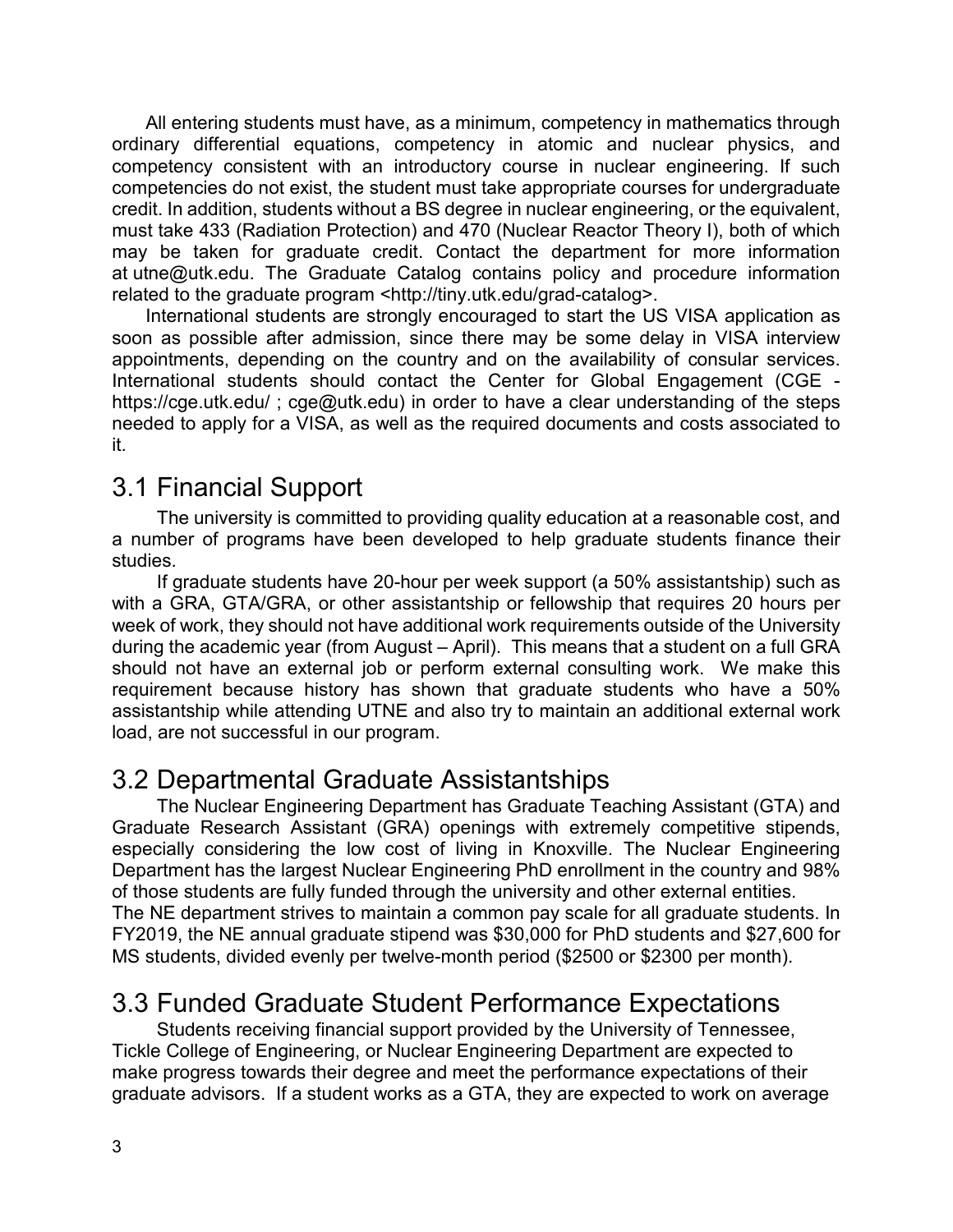10 hours per week and return graded assignments in a timely manner as defined by the course instructor. Failure to achieve set goals will result in a warning and areas of improvement will be identified. If performance does not improve within an agreed upon time, your Graduate Assistantship (tuition waiver and stipend) will be subject to termination. More detailed information on UTK assistantships and related policies can be found at <http://gradschool.utk.edu>. More details on graduate student performance and mentorship can be found in Section [4.](#page-9-1) Please review this, as it is essential to understand what is expected of you and others.

## <span id="page-7-0"></span>3.4 Other Financial Aid

The Graduate School has several assistantship and fellowship opportunities, some of which can be found here: <http://gradschool.utk.edu/graduate-student-life/costsfunding/graduate-assistantships/>. Another recent opportunity is the Science Alliance's Graduate Advancement, Training, and Education program < https://scialli.utk.edu/graduate-advancement-training-and-education/ >. For other opportunities, speak with your Major Professor.

## <span id="page-7-1"></span>3.5 External Fellowship and Scholarship Opportunities

National organizations—such as the Department of Energy, the American Nuclear Society, and the National Academy for Nuclear Training—also offer excellent fellowship and scholarship opportunities for nuclear engineering graduate students. The department, especially Your Major Professor, can provide information and assistance in applying for these fellowships. An especially good time to apply for these fellowships is the fall semester before you start graduate school or your first fall semester. Obtaining a prestigious fellowship is a benefit to your curriculum vitae, showing your ability to support your own work.

US Department of Energy Student Programs and Internships,

<http://energy.gov/student-programs-and-internships>, US Department of Energy Internship Programs and Other Opportunities

US Department of Energy Nuclear Energy University Program,

<https://neup.inl.gov/SitePages/Fellowship%20Information.aspx>, The US Department of Energy, Office of Nuclear Energy Fellowship Program supports nuclear engineering students conducting their graduate work engineering and science programs related to nuclear energy.

NASA Space Technology Graduate Research Opportunity (NSTGRO),

<https://www.nasa.gov/directorates/spacetech/strg/nstgro>. For U.S. citizen and permanent resident graduate students who show significant potential to contribute to NASA's goal of creating innovative new space technologies for our Nation's science, exploration and economic future; involves a generous stipend and an annual 6-10 week visiting technologist experience at NASA Centers and/or at nonprofit U.S. R&D laboratories.

National Science Foundation (NSF) Graduate Research Fellowship Program (GRFP), <https://www.nsfgrfp.org>, The NSF Graduate Research Fellowship Program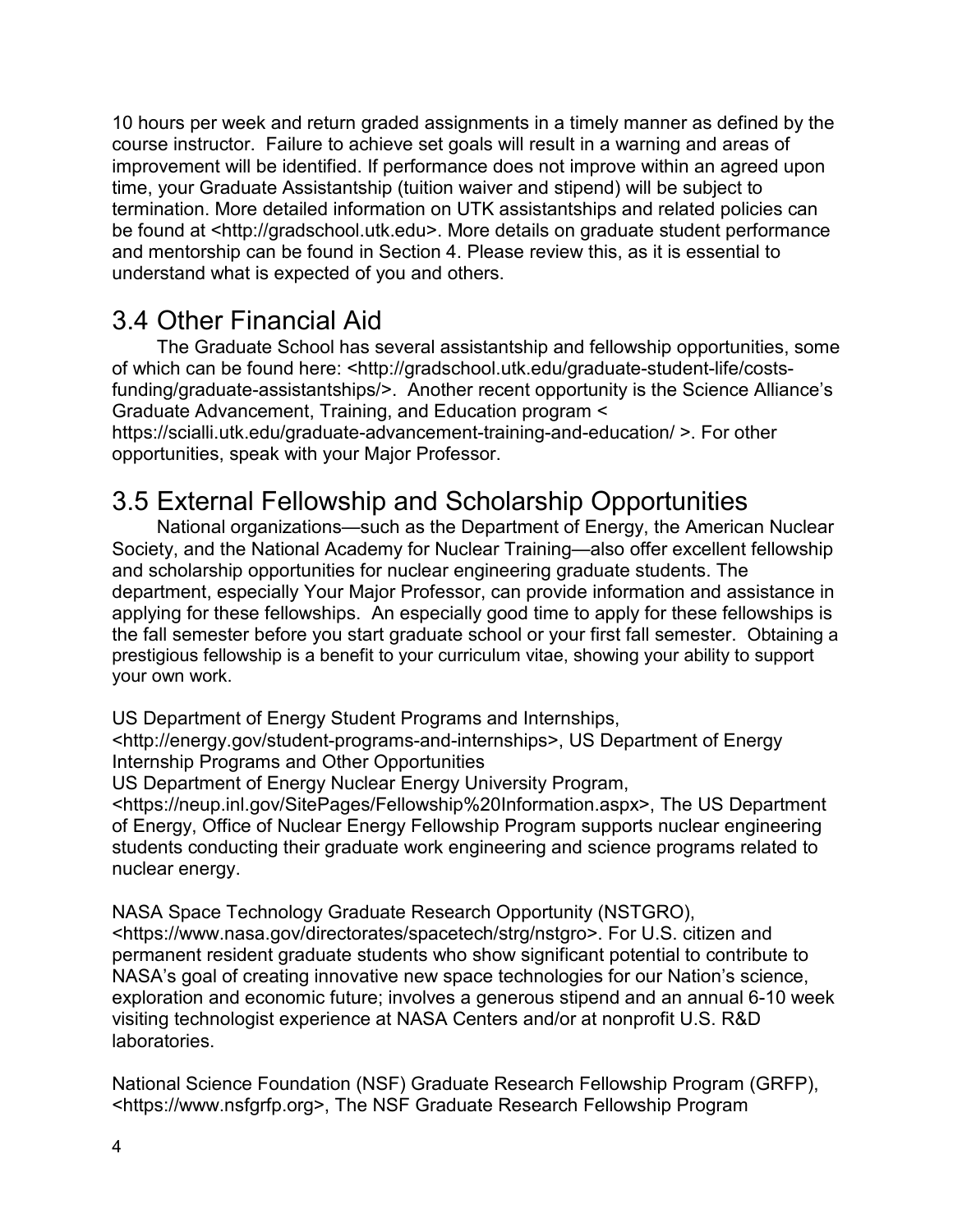recognizes and supports outstanding graduate students in NSF-supported science, technology, engineering, and mathematics disciplines who are pursuing research-based Master's and doctoral degrees at accredited United States institutions.

#### [DOE NNSA Stewardship Science Graduate](https://www.krellinst.org/ssgf/how-apply) Fellowship,

<https://www.krellinst.org/ssgf/how-apply>, The Department of Energy National Nuclear Security Administration Stewardship Science Graduate Fellowship (DOE NNSA SSGF) program provides outstanding benefits and opportunities to students pursuing a Ph.D. in areas of interest to stewardship science, such as properties of materials under extreme conditions and hydrodynamics, nuclear science, or high energy density physics. The fellowship builds a community of talented and committed doctoral students that solve complex science and engineering problems critical to stewardship science (national defense); fellows are provided opportunities to work with some of the nation's most sophisticated and powerful experimental and computational facilities at DOE NNSA national laboratories.

#### Graduate Advancement, Training, and Education (GATE) Fellowships

<https://scialli.utk.edu/graduate-advancement-training-and-education/apply-for-gate/> The Science Alliance has a long history of supporting graduate students via assistantships and fellowships awarded by individual departments, now known as the Graduate Advancement, Training and Education (GATE) program, to support meritorious, collaborative research between the university and ORNL. This program will continue to provide opportunities to students currently studying at our university and will also help recruit the next generation of scientists moving forward. Successful GATE awardees will receive a twelve-month appointment, including a stipend, tuition waiver and health insurance. Applicants should have a record of ORNL affiliated research and be in good standing with both the relevant academic department and the Graduate School. The review committee will give preference to students that have successfully completed PhD candidacy requirements in their program of study, although early career and MS students are also eligible to apply.

American Nuclear Society Scholarships, <https://www.ans.org/scholarships/>, The American Nuclear Society believes in rewarding its members for their academic, services and leadership excellence. To do so, scholarships are granted to qualified student members of ANS who have demonstrated a high commitment to the standards set by the Society.

Society of Women Engineers (SWE) Scholarships, <https://swe.org/scholarships/>, SWE Scholarships support women pursuing ABET-accredited bachelor or graduate student programs in preparation for careers in engineering, engineering technology and computer science in the United States.

Roy G. Post Foundation Scholarship, <http://www.roygpost.org/roygpost/Scholarship>, the Roy G. Post Foundation is a non-profit organization formed by his students, peers and protégés to provide scholarships to students to develop careers in the safe management of nuclear materials and to participate in the WM Conference.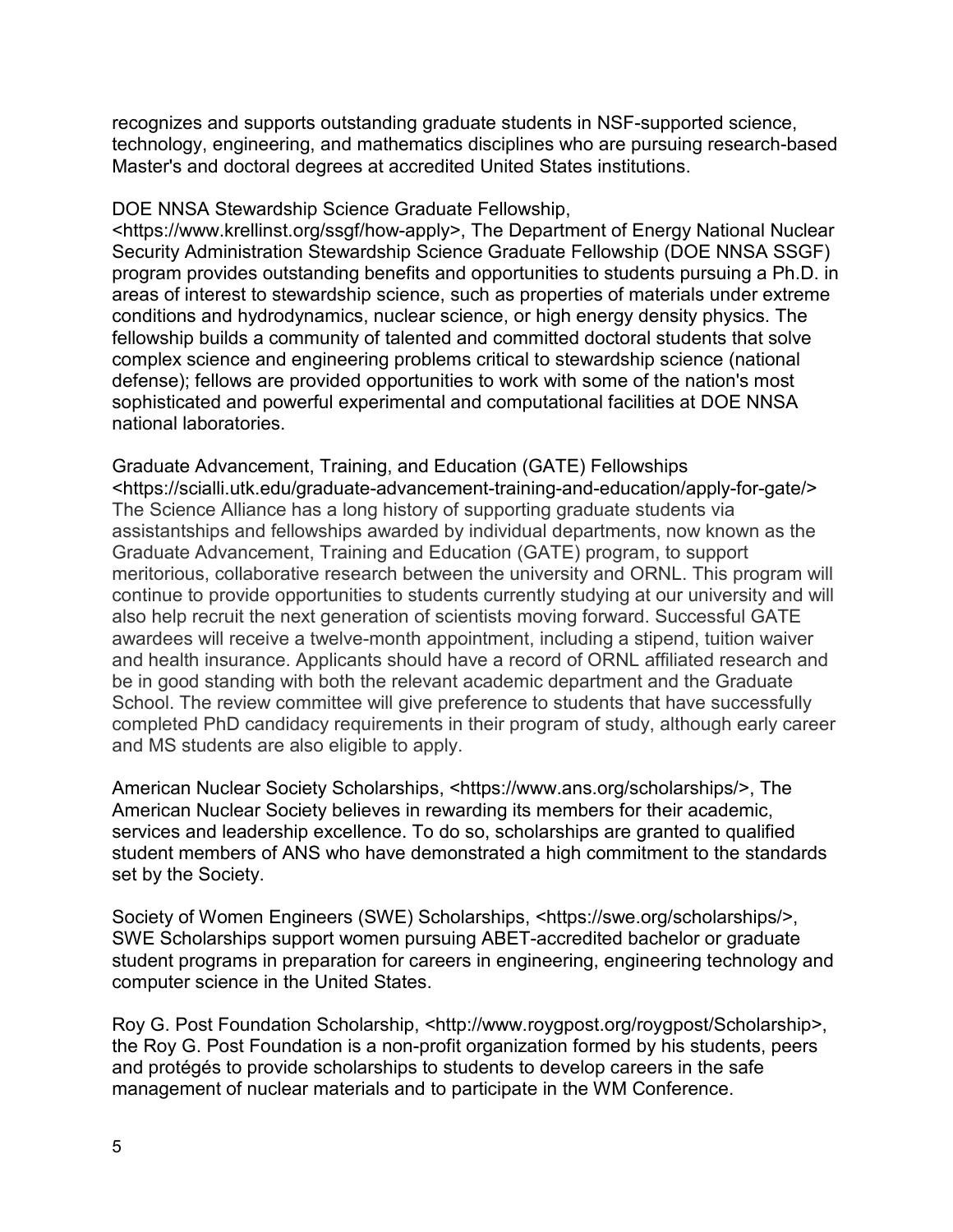Rickover Fellowship Program in Nuclear Engineering,

[<https://www.scuref.org/program/rfp-01/>](https://www.scuref.org/program/rfp-01/), The program will assist in preparing students for roles in naval nuclear propulsion and will support the broader objective of advancing fission energy development through the research efforts of the fellows.

Nuclear Nonproliferation International Safeguards Graduate Fellowship Program, [<https://www.scuref.org/nnis/>](https://www.scuref.org/nnis/), This fellowship provides financial support for exceptional students pursuing technical doctoral research relevant to the field of international safeguards. Participating universities foster partnerships between science/engineering programs and programs focused on nuclear nonproliferation and safeguards policy. Armed with both deep technical expertise and policy understanding, NNIS Fellows are primed to take on the exciting and challenging work of international nuclear safeguards.

SMART Scholarship administered by the National Defense Education Program, <https://www.smartscholarship.org/smart>, The Science, Mathematics And Research for Transformation (SMART) Scholarship-for-Service Program is an opportunity for students pursuing an undergraduate or graduate degree in Science, Technology, Engineering, and Mathematics (STEM) disciplines to receive a full scholarship and be gainfully employed by the Department of Defense (DoD) upon degree completion.

The NNSA Graduate Fellowship Program < https://www.pnnl.gov/projects/ngfp > identifies and develops the next generation of exceptional national security leaders to achieve the NNSA mission: Strengthening our nation through nuclear security. It provides fellowship support for one year while you are not working on your graduate studies, perhaps between MS and PhD work and after completion of your degree.

## <span id="page-9-0"></span>3.6 Travel Support

The Nuclear Engineering Department funds approximately \$500,000 a year in faculty, staff and student travel. Departmental travel assistance should be provided by the student's Major Professor. Other travel support, such as the Graduate Student Travel Fund <http://gss.utk.edu/travel-awards/>, could also be utilized to attend national and international workshop and conferences. Selected conferences may also have their own sources of student travel support that are described on the conference website.

## <span id="page-9-1"></span>4 Graduate Student Assistant Responsibilities, Duties, and Mentorship Expectations

The graduate student work-study experience is expected to be a transformational learning and development process. Graduate school is an opportunity to learn what is expected of you in your research and development career. It is also the place to learn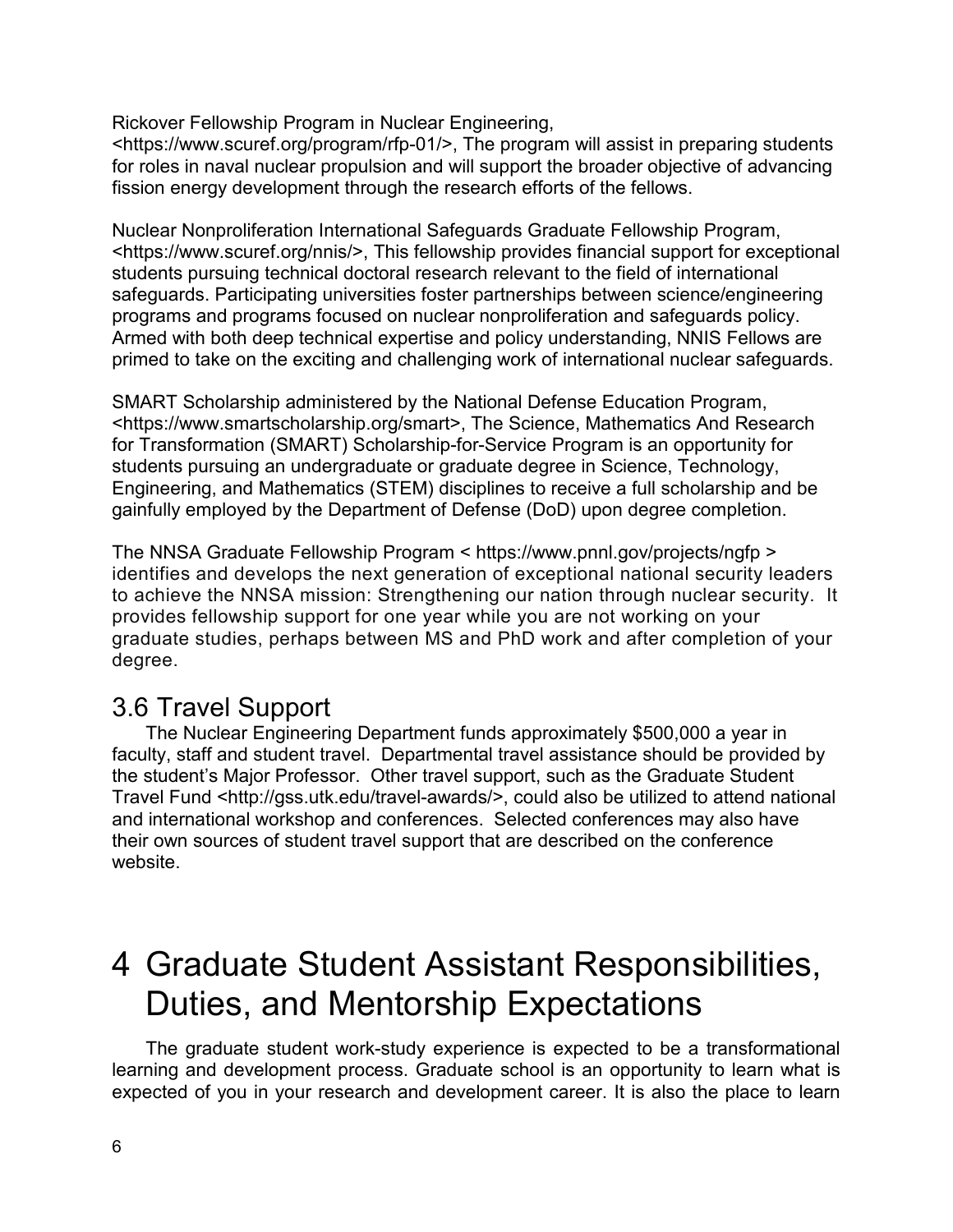and apply a new way of thinking about challenges and opportunities in the world, while simultaneously working safely, maintaining excellent ethical standards, and working in an atmosphere that cultivates mutual respect.

The graduate student work-study experience is also unique to each student. Graduate school is a truly holistic opportunity to develop. Graduate students may seek mentorship and learning opportunities from their advisors, program managers, laboratory supervisors, postdocs, and each other. In addition, these same mentors also learn from the graduate students. Graduate school is also a place to explore academic opportunities, including mentorship of other less senior graduate and undergraduate students, as well as teaching opportunities. Graduate students should also expect to be encouraged to engage with unique learning opportunities such as attendance at a seminar, relevant conferences, etc. Graduate school is supposed to be an invigorating and deeply rewarding experience that challenges a student in entirely new ways.

In addition to a learning experience, graduate study is also a job, the first step in a career in research and development. Because of this, there are certain expectations required of graduate students, who are typically tasked with delivering important engineering work on a fixed schedule to financial sponsors. Graduate students must work independently and also work well with others to achieve important project goals while maintaining strong ethical standards.

It is also essential for graduate students to carefully follow University procedures, University policy and also United States and international law. On some occasions, graduate study in nuclear engineering requires handling or working with sensitive materials (e.g. related to security, export control, or business sensitive and proprietary information governed by a nondisclosure agreement). These materials require the utmost care and professionalism, while following applicable plans or rules. Additionally, sensitive experimental tools or export-controlled software require similar care and respect. Projects associated with research and development institutions (e.g., Oak Ridge National Laboratory) or industry may have access requirements and institutional policies that must be carefully followed. It is a privilege to have access to resources and facilities, so please make the effort to comply with their requirements. Graduate Teaching Assistants must carefully comply with privacy laws regarding education, for example Family Educational Rights and Privacy Act (FERPA).

Graduate students must treat others with respect and dignity, and they deserve to be treated with respect and dignity. The objective of this section is to outline best practices in our Department for developing guidelines and expectations for graduate student performance as well as performance expectations for mentorship. In all cases, communication is essential. (Your future employers will value this as well). Working as a team and keeping each other informed can alleviate potential misunderstandings.

It is also important to understand how research is funded and completed and for student researchers to take ownership of their roles. Faculty members write research proposals to funding agencies or partnering organizations, and, if successful, are responsible to complete the research milestones and deliverables on the proposed timeline. Faculty members hire graduate students and provide the scholarly guidance and mentorship to enable the deliverables to be met. If deliverables are not met, it is likely that the funding agency will not provide future funding to the faculty (and by extension, the student); therefore, it is the goal of the research team to perform the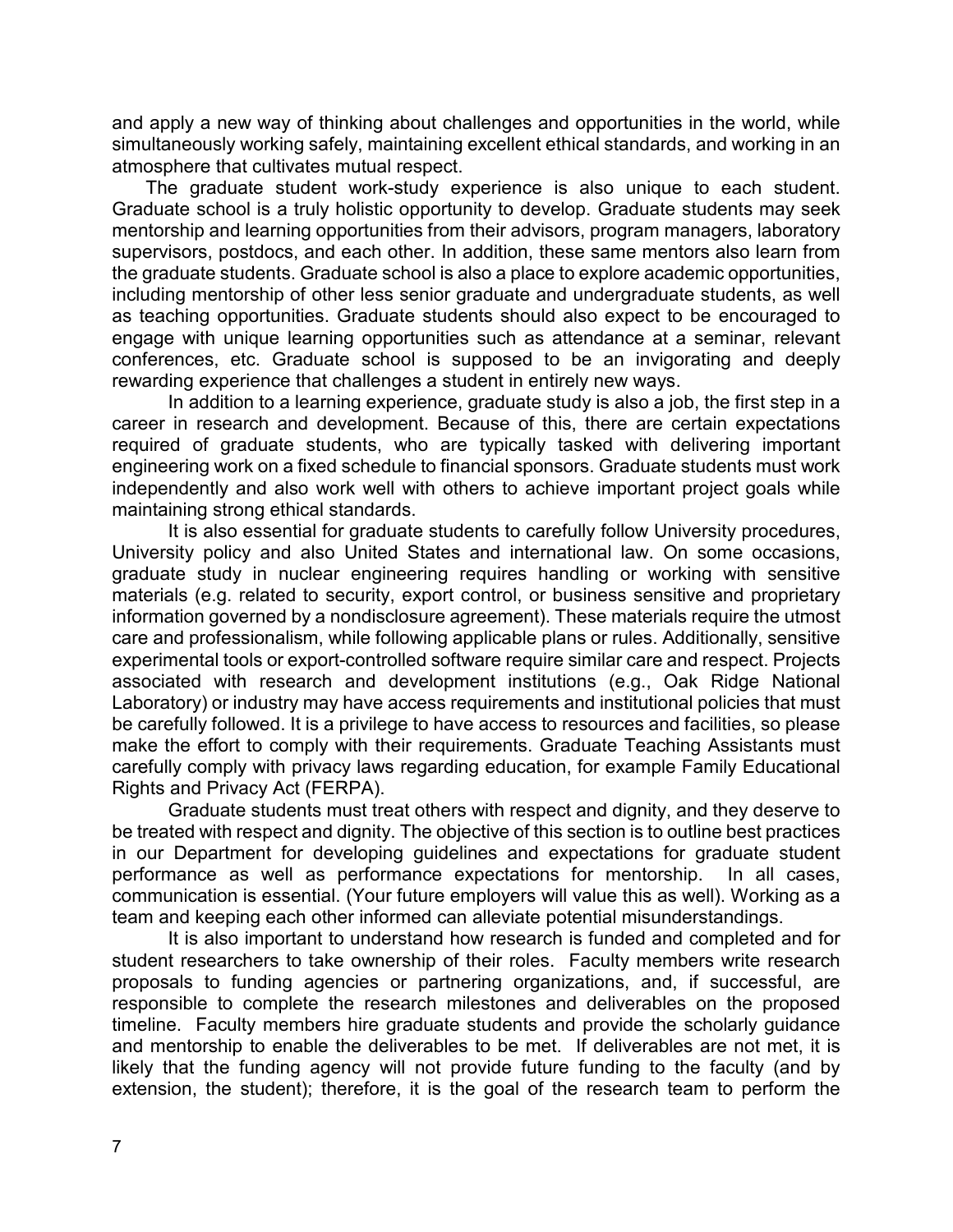proposed research and complete the deliverables according to the research schedule. Since the faculty are responsible to the funding agency to complete the deliverables, they must make sure the project is moving forward as planned or make changes as necessary.

## <span id="page-11-0"></span>4.1 Performance Expectation Documents

Performance expectation documents for graduate students in research groups should outline the following:

1. Access requirements and work station information, i.e. how to get access to the lab and information about your particular assigned workstation.

2. Graduate student training requirements and training records retention information.

3. Establishing graduate student semester coursework and research schedules, and, if applicable, research goals. This can include a Gantt chart or similar for research goals in a given period.

4. Laboratory best practices and safety policy information (including laboratory and/or site-specific training): working safely is always essential! Your future employers will also value this.

5. Information pertaining to security plans or technology control plans for sensitive information, including proprietary and export-controlled information, if applicable.

6. Data retention, procedure reporting, and best practices.

7. Where to go if you have questions or concerns; what the appropriate method for communicating those questions is, and what that process looks like.

8. Practice project, thesis and dissertation requirements, as applicable, including applicable identification of duration for each degree and expected pathway to degree completion.

9. Expectations or requirements for research output (including journal publications), conference attendance, and other key metrics. These may exceed departmental requirements, at the discretion of the advisor, but this should be clearly outlined up front. 10. In the case of Graduate Teaching Assistant appointments, expectations for turning back graded student work is paramount. With split appointments (GTA/GRA), the class professor, research advisor, and student must work together to make sure research deliverables and graded work are both completed on schedule. Again, communication is key to ensure expectations are met.

### <span id="page-11-1"></span>4.2 Mentorship Expectations

The performance expectation documents for each student should also outline expectations for mentorship. Best practices expectations for the graduate student and mentor relationship include, but are not limited to, the following:

1. Graduate student mentors must clearly define their expectations of their students in a well-organized document. These expectations should state the desired weekly time commitments and publishing frequency where applicable. Each research group is expected to have such a document outlining expectations, which will serve as the basis for annual student performance reviews.

2. Students and mentors should engage in mutually civil communication and civility in general towards each other and their co-workers. We are all a team, and we are in this together to get our work done.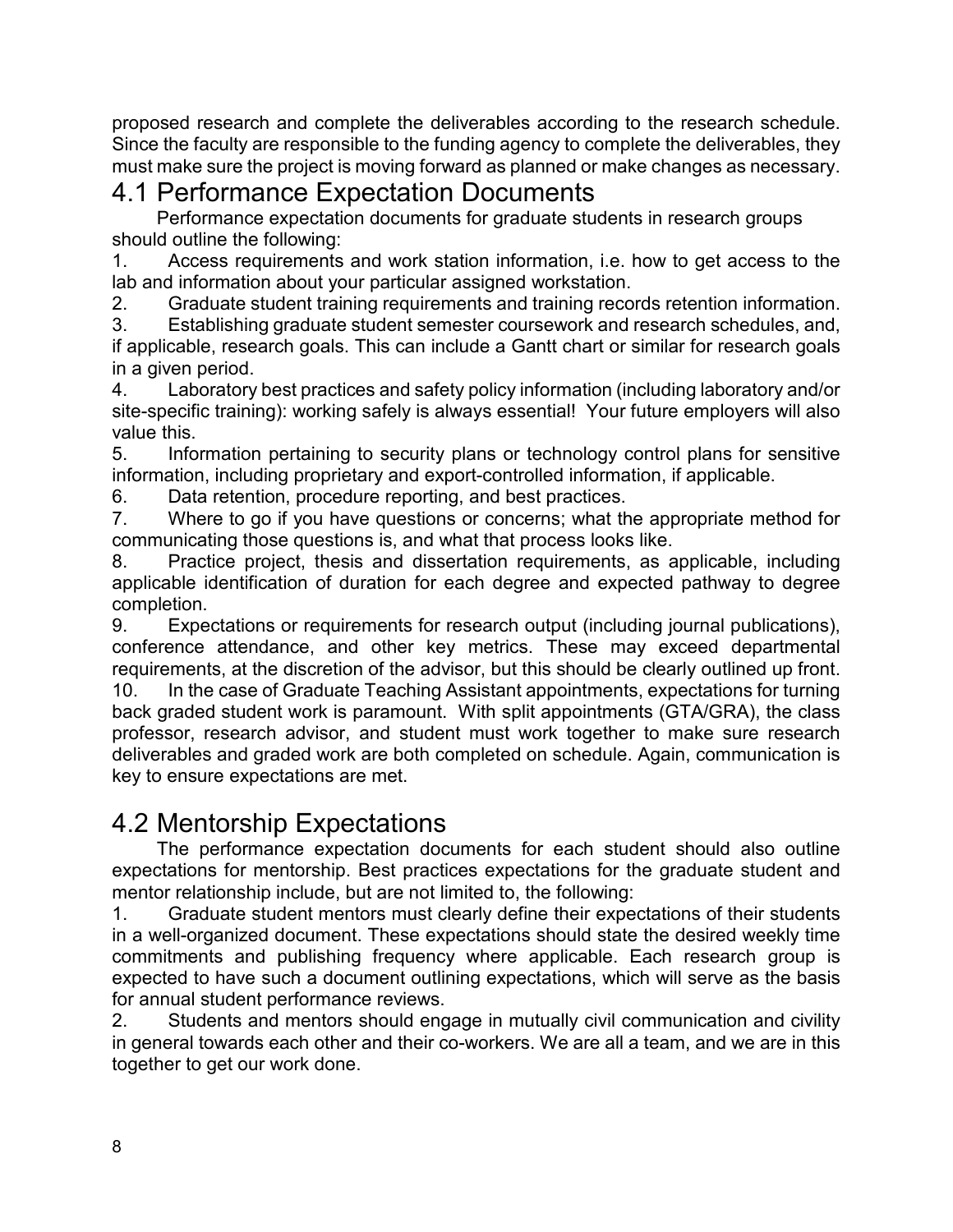3. Students should expect their mentors to demonstrate and work with them to transfer technical expertise and knowledge in their field of study, as well as provide general guidance.

4. Mentors and students should work together to facilitate the meeting of not only the needs of the financial sponsor, but also the professional and educational goals of the student. Graduate school should be a win-win-win opportunity for the student, the mentor, and the financial sponsor. Everybody should be working together and working hard to facilitate a positive outcome. The development of graduate students should be treated holistically: not just focused on deliverables but also on other opportunities for development, like professional conferences, training sessions, etc.

5. Graduate student mentors should encourage, accept, and practice a healthy worklife balance. Graduate student mentors must also outline expectations for what this might entail.

6. Graduate students also must recognize that different projects might have varying expectations. For example, some projects may require working in a remote location or temporarily working a longer schedule to accomplish an experimental campaign or meet a particular milestone. This should be communicated by the mentor up-front, if possible, so that the student knows what they are getting into.

7. Graduate students and their mentors must both work together to practice timely communication and have sufficient availability. It is recommended that a hard response time be set at 48-72 hours from initial contact, if possible. This response can simply acknowledge the contact was received. One method to facilitate this is to share calendars amongst the group, for example, as may be relevant.

## <span id="page-12-0"></span>4.3 Graduate Student Support

The NE Department is committed to taking active steps to foster an environment of diversity, equity, and inclusion. The Department's full Pledge for Allyship, Social Justice, Diversity & Inclusion can be found online (https://ne.utk.edu/pledge-for-allyship-socialjustice-diversity-inclusion/). As part of fostering this community, it is important to outline various forms of student support offered by the Department and the University.

#### <span id="page-12-1"></span>4.3.1 Nuclear Engineering Graduate Student Assembly (NEGSA)

The Nuclear Engineering Graduate Student Assembly (NEGSA) is a student-run organization within the Department of Nuclear Engineering which serves to increase communication both amongst graduate students and between graduate students and the Department. The mission of the Nuclear Engineering Graduate Student Assembly is to serve as a collaborative forum that enables University of Tennessee graduate students in the Nuclear Engineering Department to initiate and engage in discussions, events, and programs hosted by the organization. In addition to giving graduate students a voice and agency, the NEGSA is dedicated to supporting graduate students through creating a community for nuclear engineering graduate students to express their opinions, questions, and ideas for improving the department.

The NEGSA is open to all graduate students within the NE Department and typically meets once per month. Since its creation in 2019, the NEGSA has worked with the Department to create a formal way for students to request specific colloquium speakers, helped establish a NE graduate student orientation, helped revamp the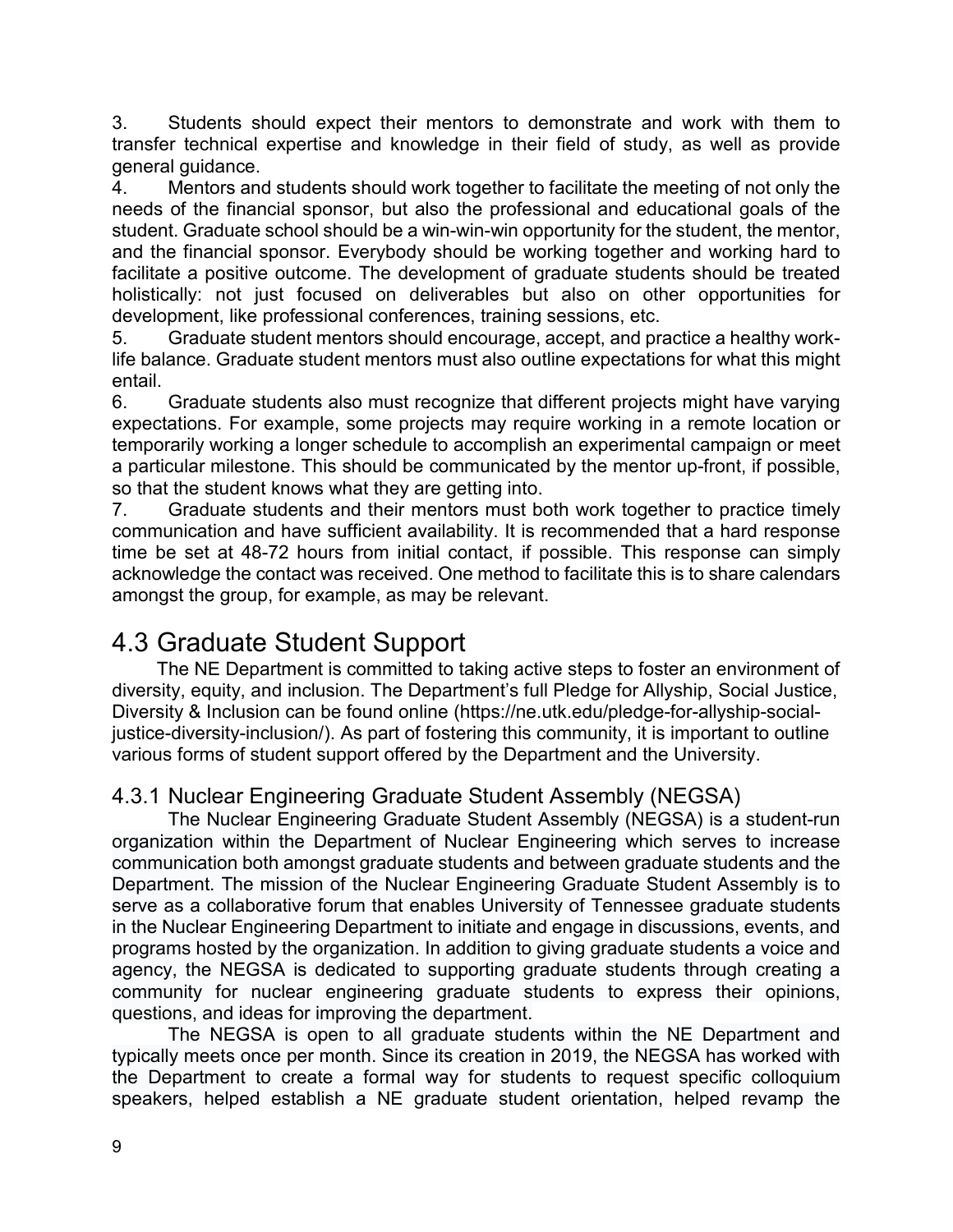graduate student recruitment process, and organized several community outreach events. The NEGSA also organizes periodic social events for graduate students to encourage the formation and sustainment of a department community.

The NEGSA is committed to working with the NE Department on the action items defined in the Pledge for Allyship, Social Justice, Diversity & Inclusion. Through participation with the department on their action items and establishing open and regular feedback channels, the NEGSA hopes to help in the pursuit of measurable progress in the support of members of our community who are consciously or unconsciously disadvantaged by policies and practices in the department, university, and nuclear industry.

#### 4.3.2 Diversity, Equity, and Inclusion Action Committee (DEIAC)

The focus of this committee of faculty, staff, and students is to monitor and improve diversity efforts of our department related to student recruitment and retention, departmental climate and community, hiring, and research activities, always recognizing that there is strength in diversity. The DEIAC recommends actions, programming, and initiatives to the department and our constituent groups. We value and appreciate the labor that is involved in DEI committees. Students, faculty, and staff are encouraged to participate in DEIAC. Students interested in participating in DEIAC or one of the current subcommittees (Recruitment and Retention Committee and Training, Awareness, and Metrics Committee) can contact Prof. Coble to join the DEIAC email list or watch for the monthly DEIAC newsletter for meeting information.

#### 4.3.3 NE Department Slack Workspace

Prof. Coble and Prof. Hayward maintain an optional Nuclear Engineering Department Slack workspace. Students are encouraged to join the UTNE Slack workspace if interested, where they can find channels for departmental news and announcements, job opportunities, upcoming webinars/trainings, DEIAC communications, receive real-time help with research, etc. If students are interested in joining, please contact Prof. Hayward or Prof. Coble for an invitation or visit tiny.utk.edu/NEslack.

#### <span id="page-13-0"></span>4.3.4 University Ombudsperson

In addition to measures taken by the Department to support students, the University offers an Ombudsperson to provide the University community with an informal channel of conflict resolution and allows faculty, staff, and graduate students to access an impartial and honest mediator for the resolution of problems. From the Office of Ombuds Services, "The Office of Ombuds Services serves as an independent, impartial, confidential, and informal resource for UT Knoxville and UT Institute of Agriculture employees—both faculty and staff—as well as graduate students." More information about the Ombudsperson can be found online from the Office of Ombuds Services <https://ombuds.utk.edu/>. Students should be aware that the Ombudsperson can maintain confidentiality for any issue. Faculty and staff may not be able to maintain confidentiality in some instances.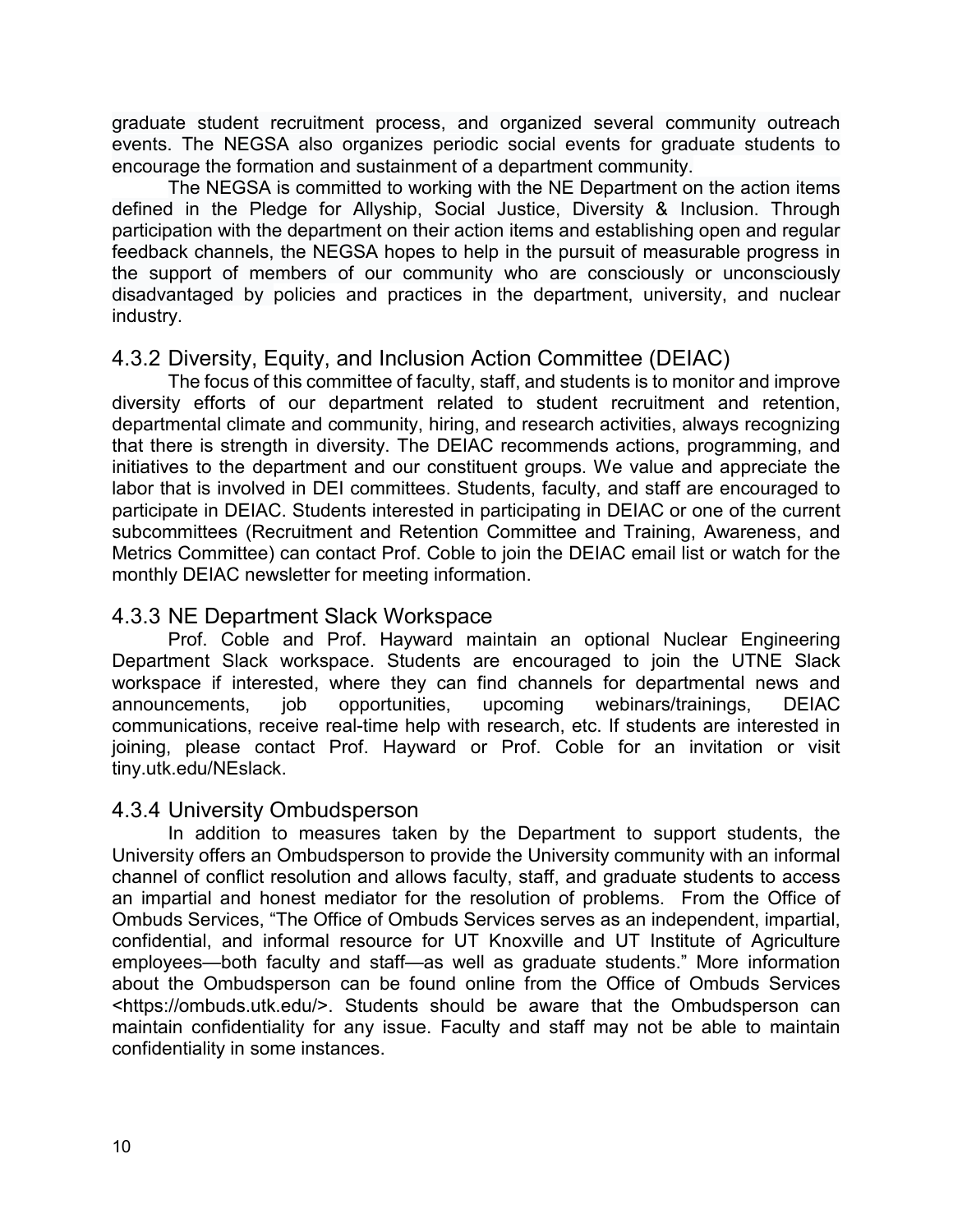#### <span id="page-14-0"></span>4.3.5 Other University Resources

The University offers many resources for student support which are not specific to NE graduate students. Nevertheless, these resources can be helpful during a student's graduate studies. As part of the commitment to Diversity, Equity and Inclusion initiatives, a list of University resources for student support can be found in Section 9 under "Student Resources."

One miscellaneous resource available to graduate students is the department printer. Graduate students should email their ID number to the department's IT staff member (Ashly Pearson) so she can get them set up on the printer in the main office. Graduate students have a limit of 150 colored pages a month, but unlimited printing in black and white.

## <span id="page-14-1"></span>5 Registration, Advising and Degree Progression

Academic advising is provided by the student's Major Professor; however, if a Major Professor has not been chosen, the Department Head or designee (e.g., the Associate Department Head / Director of Graduate Studies) will provide academic advising. The goal of first year course selection for PhD seeking students is to set the student up to be successful in passing the PhD qualification exam offered annually in May, which represents the first of two requirements to become a PhD Candidate. Students without a NE undergraduate degree are usually advised to take NE 433 and NE 470 their first semester. A full course load is usually three graduate courses per semester; see section 6.1 for more information.

400-level courses, listed in the *Graduate Catalog*, in Nuclear Engineering may be used for graduate credit. However, for a MS degree, at least two-thirds of the minimum required credit hours in the MS must be taken in courses numbered 500 or above.

Registration deadlines are provided in the Timetable/Financial Deadline Calendar on the registrar website: http://registrar.utk.edu/academic\_calendar/index.shtml. Note that many needed items are accessible through myutk.utk.edu, online.utk.edu, or through use of a simple term such "utk academic calendar," "utk graduate school forms," or "utk graduation deadlines."

#### <span id="page-14-2"></span>5.1 Required Course Loads

Required course loads can be found in the Graduate Catalog; this information is repeated below for your convenience and some additional information is added in brackets:

*The maximum load for a graduate student is 15 credit hours, and [during the academic year (fall and spring semesters that run August - April),] 9 to 12 credit hours are considered a full load. For the summer term [(May-July)], graduate students may register for a maximum of 12 credit hours in an entire summer term or for a maximum of 6 credit hours in a five-week summer session. Students may enroll in only one course during a mini-term session. [Many of our students elect research credits but not coursework during the summer.]*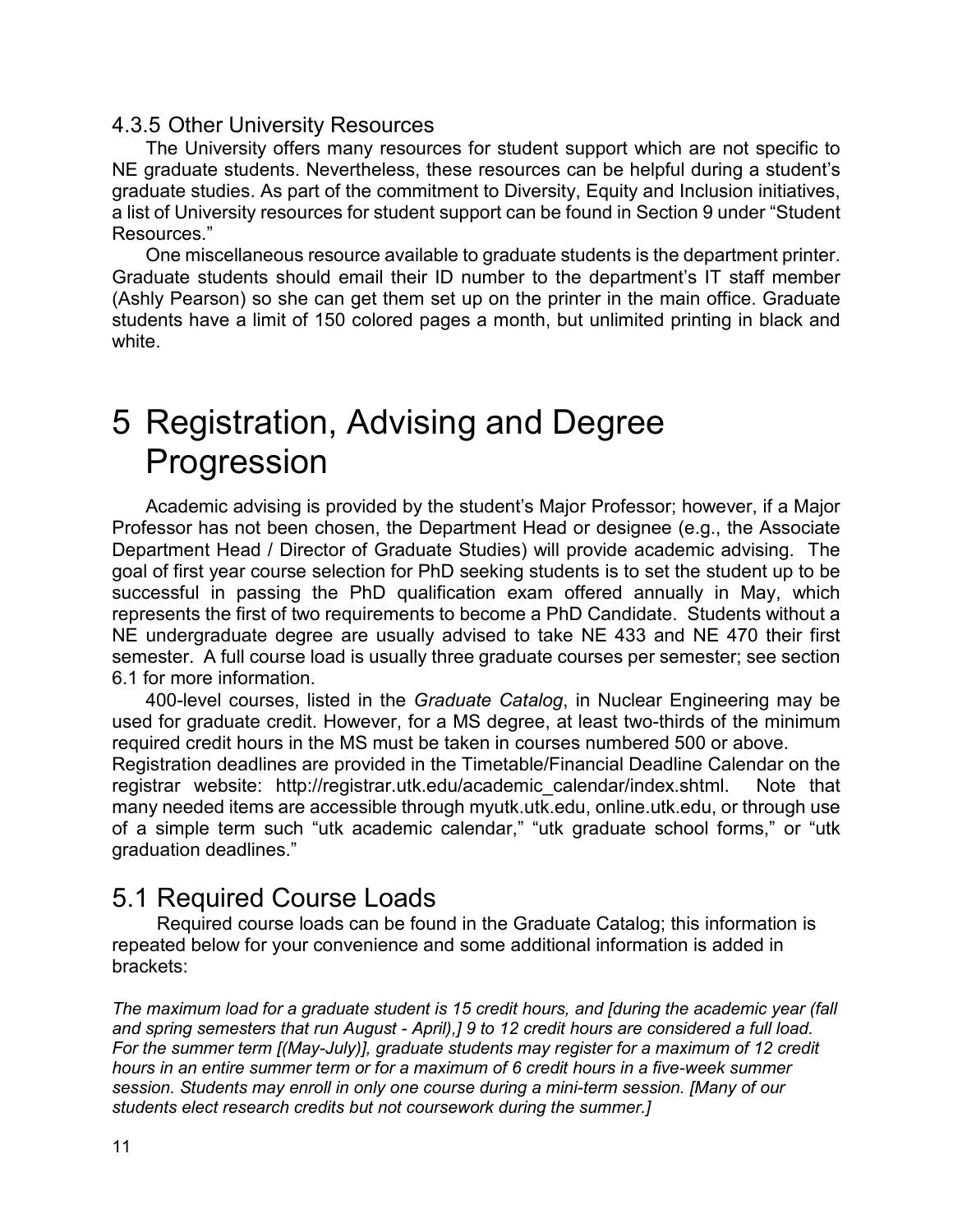*Students holding a one-half time assistantship normally should enroll for 6-11 credit hours. A one-fourth time graduate assistant normally should take 9-13 credit hours. A student on a onehalf-time assistantship [(20 hrs/wk)] who takes 6 credit hours will be considered full time for academic purposes. [This full time status may very well be required for support by your grant or contract.] See heading "Financial Assistance" regarding financial aid eligibility for students with Assistantships. Refer to the Policy for the Administration of Graduate Assistantships for additional information.*

*Students receiving financial aid [who are unaware of necessary course loads] should consult with the [Department Head or Director of Graduate Studies]. Courses audited do not count toward minimum graduate credit hours required for financial assistance.*

*Registration for more than 15 credit hours during any semester, or for more than 12 credit hours in the summer term, is not permissible without prior approval.[ A student's academic advisor (or Major Professor]) may allow registration of up to 18 credit hours during a semester if the student has achieved a cumulative grade point average of 3.6 or better in at least 9 credit hours of graduate work with no outstanding incompletes. No more than 12 credit hours are permissible in the summer term without prior approval.*

In summary, a student on payroll having a 25% assistantship (10 hrs/wk) is required to take 9 hours during the academic year (i.e., during Fall or Spring semesters). A student on payroll having a 50% assistantship (20 hrs/wk) is required to take 6 hours during the academic year. Students who are required to work 20 hours per week don't have to take as many courses.

If a student is not on payroll but instead receives an external source of financial aid (e.g., through fellowships such as NSF, NEUP, etc.), these students are required to take 9 hours during the academic year. If a student has no support, they have to take 9 hours to be full time.

There are also some separate requirements for reduced full time course loads for international students. It is the responsibility of the international student to work with the Center for International Education (CIE), <https://cie.utk.edu>, to maintain their student visa status and comply with United States law.

#### <span id="page-15-0"></span>5.1.1 Summer Registration Requirements:

Summer registration requirements differ depending on the student's situation:

- If a student is on campus at all, they need to register for at least 3 hours of the following: a course, NE 500, 502, 598, or 600.
- If a student is off campus, but working on research with some advising from a faculty, they need to register for some research hours: NE 500, 598, or 600.
- If a student has started doing PhD research and has taken NE 600, they need to continue to take 3 hours until graduation including summers, unless they have an approved Leave of Absence (LOA). See the grad school's Forms Central site <https://gradschool.utk.edu/forms-central/>.
- If a student is graduating at the end of the summer with a thesis, they need to register for 3 hours of NE 500 or NE 600, as appropriate.
- International students may have different requirements; please contact CIE.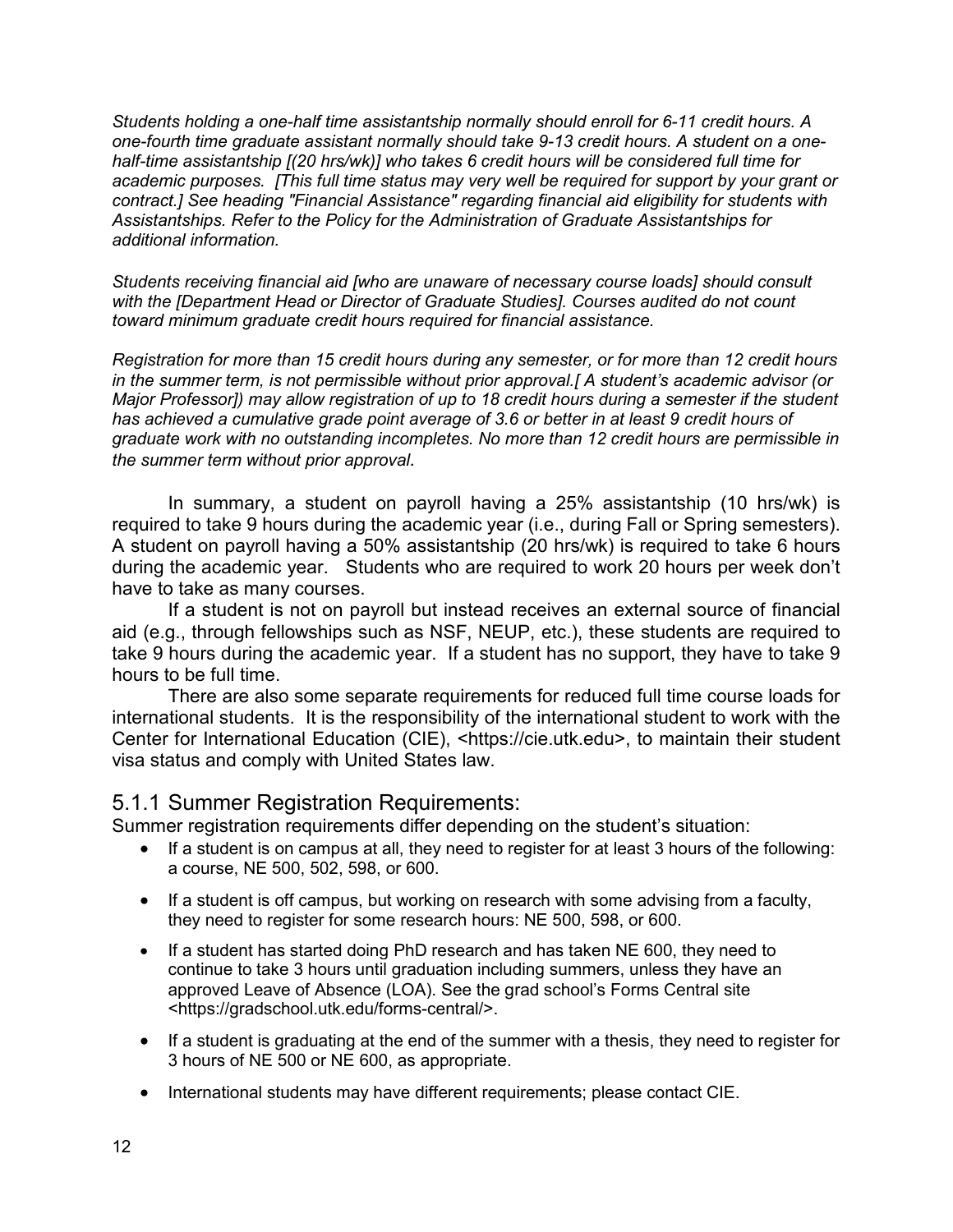• Some students may have different requirements due to external fellowships.

#### <span id="page-16-0"></span>5.1.2 Graduate Student Seminar Registration Requirement

The Nuclear Engineering Department's Graduate Seminar (NE 501) is offered on Wednesdays from 1:30 to 2:30 followed by light refreshments with the speaker. These seminars are an important component of the graduate educational experience, and registration is therefore required for first- and second-year graduate students. First and second year graduate students are required to attend at least 75% of the seminars each semester. Nominally, 12 seminars are given each semester, so attendance is required for 9 of them. The seminars are normally webcast; however, attendance must be in person. If a student is on official travel as evidenced by an approved travel form, or if they have a conflict that is confirmed by their advisor, they will receive credit for the missed seminar after watching the seminar video and providing a short summary (about 1 page) and turn it in to their advisor prior to the next seminar. Students who are performing research for an extended period at a remote location will be required to make arrangements with their advisors to meet seminar requirements.

Seminar hours can be used toward coursework credit to meet graduation requirements. For MS students, a maximum of 3 hours may be applied to the major. For PhD students with an MS, a maximum of 3 hours may be applied to the major.

If you are **not** a new student in the 2019 – 2020 timeframe, it is possible to waive your 3 hour NE 501 requirement so that you can graduate; however, you should consult with your Major Professor to see if they require you to take NE 501 seminar for credit and to use those credits towards your graduation. Even if you are not required to take NE 501 by your Major Professor, you can choose to take NE 501 and apply the credit towards your graduation. Your Major Professor, committee, and the Director of Graduate Studies sign off on your course plan on the graduate school candidacy forms, so they also have a say in approving your curriculum.

There are attendance requirements for the NE 501 seminar course and for students with research at ORNL, Y12, or another offsite location, your advisor can develop a plan for you to meet these attendance requirements through in-person attendance or through watching the seminars online and then writing a summary turned into the advisor. If you have any questions, please discuss them with your advisor. If you do not have an advisor and have questions, please feel free to contact the Director of Graduate Studies or the Chair of the Graduate Committee.

The first or second seminar each Fall is on the topic of safety. This seminar supports our first objective in our departmental strategic plan is "to develop and maintain a robust safety culture." All seminar speakers are invited by our faculty members.

#### <span id="page-16-1"></span>5.1.3 PhD NE 600 Research Credits

A student must pass the qualifier (see Section 6.2) before taking NE 600: Research. At least 24 credits of NE 600 are required for a PhD degree, although more may be required in order to ensure that a PhD Candidate has received credit for the 72 hours required for a PhD degree. (Up to 24 hours of coursework credit from a MS may be used toward these requirements, if a student's committee agrees. Students having PhD interest should not list more than the required MS coursework on their MS Candidacy form because only 24 coursework credits on the form can double count toward a PhD.)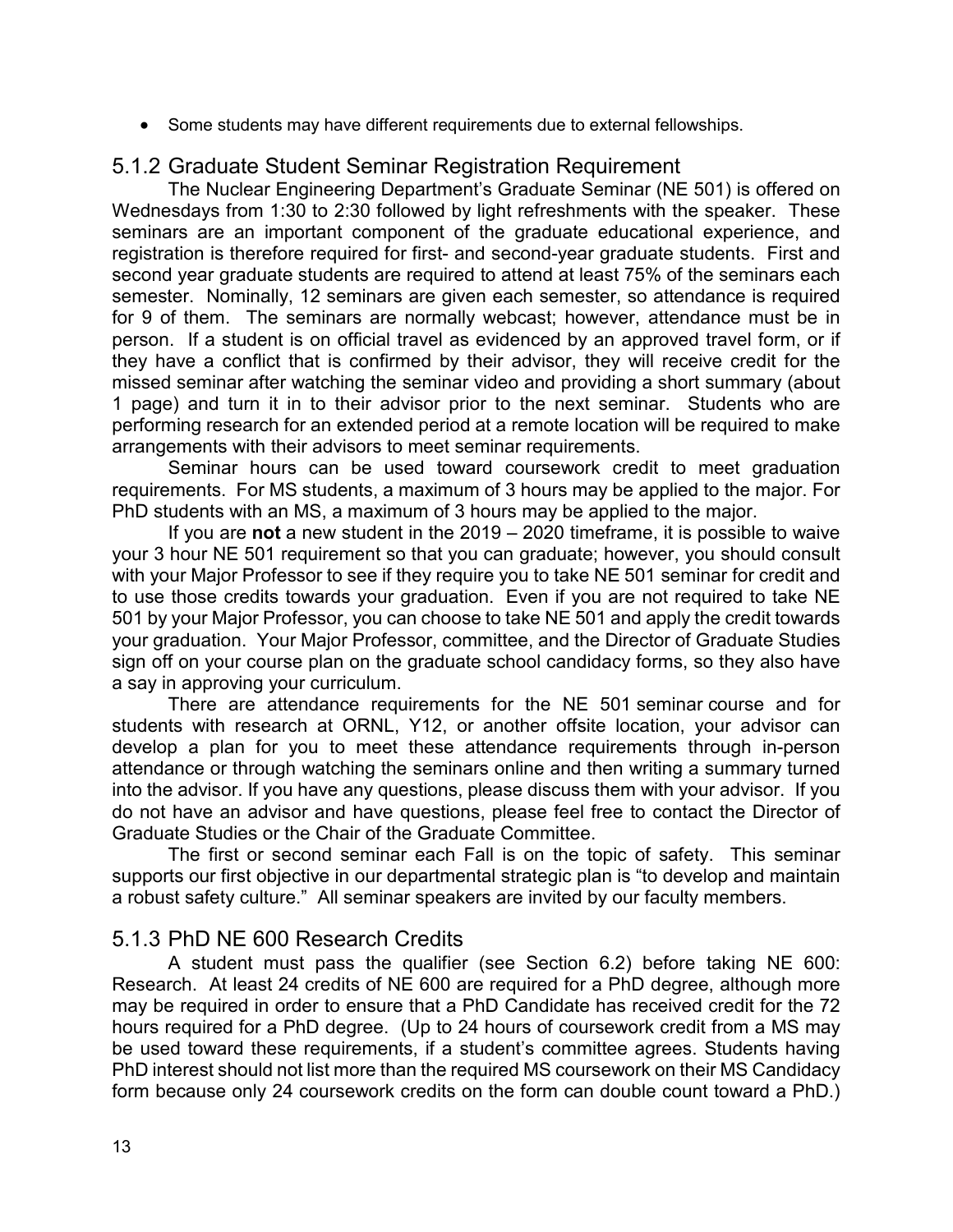Once a student begins to take NE 600, they must continue to take at least 3 hours of NE 600 each semester, including summer. The one exception is if a student takes a leave of absence (LOA). During the LOA, no work related to a student's thesis research should be conducted. A LOA form is available at the Graduate School website <http://gradschool.utk.edu/forms-central>. If personal emergencies or other extenuating circumstances arise causing a student to have to interrupt their studies, the student may file a Request for Leave of Absence (LOA) for a maximum of two years. The LOA may be granted by the Graduate School upon approval of the home department or program. Students who have been granted a leave of absence are eligible for reinstatement to active status and do not have to apply for readmission.

PhD Students who do not maintain continuous enrollment will lose their active status and may not continue in their program until readmitted. Upon readmission, students will be responsible for payment for retroactive enrollment for the missed terms during which no LOA was granted.

## <span id="page-17-0"></span>5.2 Comprehensive Exam and the PhD Committee

The first part of the comprehensive examination, commonly termed the qualification exam, qualifier, or prelims, is prepared by the nuclear engineering faculty and consists of 6 hours of a written examination that is administered over a two-day period. All past written examinations are filed in a library available to UTK personnel and students at <https://tiny.utk.edu/nequals>. Students are encouraged to review them during their preparation. Students are invited to take the written examination after they have taken enough graduate coursework to prepare them for the exams. Graduate students often take the exam in late May at the end of their first year of graduate studies. A student who fails the written examination must take and pass the examination the next time it is offered in order to remain in the PhD program. Graded exams will not be returned to the students.

The format for the written portion of the PhD Qualifying Examination is as follows: **First Day**: Undergraduate Nuclear Engineering Examination (two 1.5-hour exams) Students must answer a selection of questions pertaining to nuclear engineering undergraduate fundamentals, including those fundamentals learned during required 400-level courses

Radiological Engineering (NE 433) (1.5 hours)

Nuclear Reactor Theory (NE 470) (1.5 hours)

Statistics and mathematics introduced in these courses will be emphasized in addition to the fundamental nuclear engineering concepts.

**Second Day:** Graduate Specialty Examination (1 three-hour exam)

Students with the agreement of their Major Professors must select one three-hour examination from the following list:

- Reactor Safety in Nuclear Engineering (similar to content of NE 573, 360, 586)
- Nuclear Systems Dynamics and Control (similar to content of NE 521, 522)
- Radiological Engineering (similar to content of NE 551, 552)
- Reactor Theory and Design (similar to content of NE 571, 572)
- \_\_\_\_\_ Shielding and Radiation Transport (similar to content of NE 582, 583)
- \_\_\_\_\_ Nuclear Fuels and Materials (similar to content of NE 440, NE 540)
- \_\_\_\_\_ Nuclear Security (similar to content of NE 530, NE 550, NE 532)
- Nuclear Instrumentation (similar to content of NE 550, NE 551)

The qualification exam is offered once per year in May. A memo is provided to graduate students in the February timeframe. To reiterate, registration for [NE 600](http://catalog.utk.edu/preview_program.php?catoid=23&poid=9885&returnto=2835#tt4180)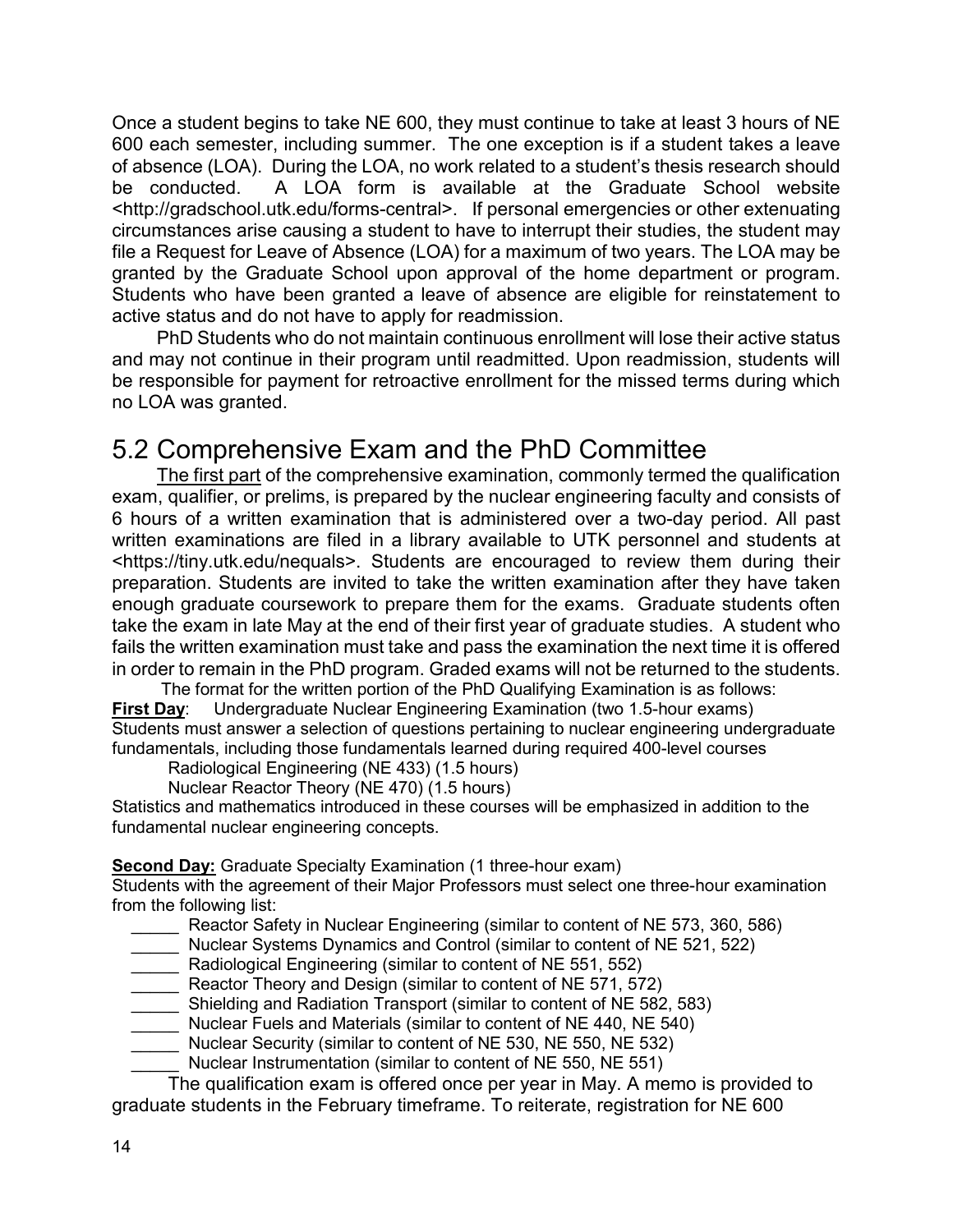research credit is not permitted until the written examination is passed. (However, students may take NE 6XX coursework before passing this exam.)

A student's PhD committee is created using the appropriate form at the aforementioned graduate school forms website. A student should consult their advisor regarding the constitution of the PhD committee; they must then ask the permission of each member they would like to serve on this committee, referring them each to the Major Professor for any additional information required. The committee form must be signed by the Department Head. For any committee members external to the University, a curriculum vitae (CV) for this member must be submitted to the Department Head and the graduate school <gradspec@utk.edu>. (Students seeking to form MS committee should speak with their Major Professors to ensure its members are in keeping with the more stringent requirements of the University.)

The second part of the comprehensive examination is completed with the successful oral defense of a written dissertation proposal to one's PhD committee. This exam is also called a proposal defense. The written proposal should be submitted to a student's committee two weeks before the oral defense. If the proposal is not submitted a week in advance, the student must obtain permission from each committee member to proceed with the planned defense.

The proposal should contain the following sections:

- 1) introduction and background including a review of relevant work,
- 2) a list of original contributions (usually about half a page),
- 3) a description of research work to date,
- 4) a description and schedule of remaining work,
- 5) and a list of references that are appropriately cited.

A student should speak with their Major Professor for additional details and requirements about what is expected.

For the purpose of PhD Candidacy paperwork (see the graduate school forms website), the comprehensive exam is considered complete on the day a student passes this exam. Only after a successful proposal defense should a student submit their PhD Candidacy paperwork to the Director of Graduate Studies in order to become a PhD Candidate.

A student should aim to complete their proposal defense as soon as possible, but certainly more than a year before completing their dissertation work such that the guidance of the committee may impact the trajectory of the student's research. We recommend a PhD proposal sometime between 2-3 years for a student without a MS or between 1-2 years for a student with a MS degree.

## <span id="page-18-0"></span>6 Degree Requirements

The Nuclear Engineering Department offers the following graduate degrees and certificates:

- [Dual MS-MBA Program –](http://catalog.utk.edu/preview_program.php?catoid=23&poid=9795&returnto=2835) Nuclear Engineering
- [Nuclear Criticality Safety Graduate Certificate](http://catalog.utk.edu/preview_program.php?catoid=23&poid=9883&returnto=2835)
- [Nuclear Engineering Major, MS](http://catalog.utk.edu/preview_program.php?catoid=23&poid=9884&returnto=2835)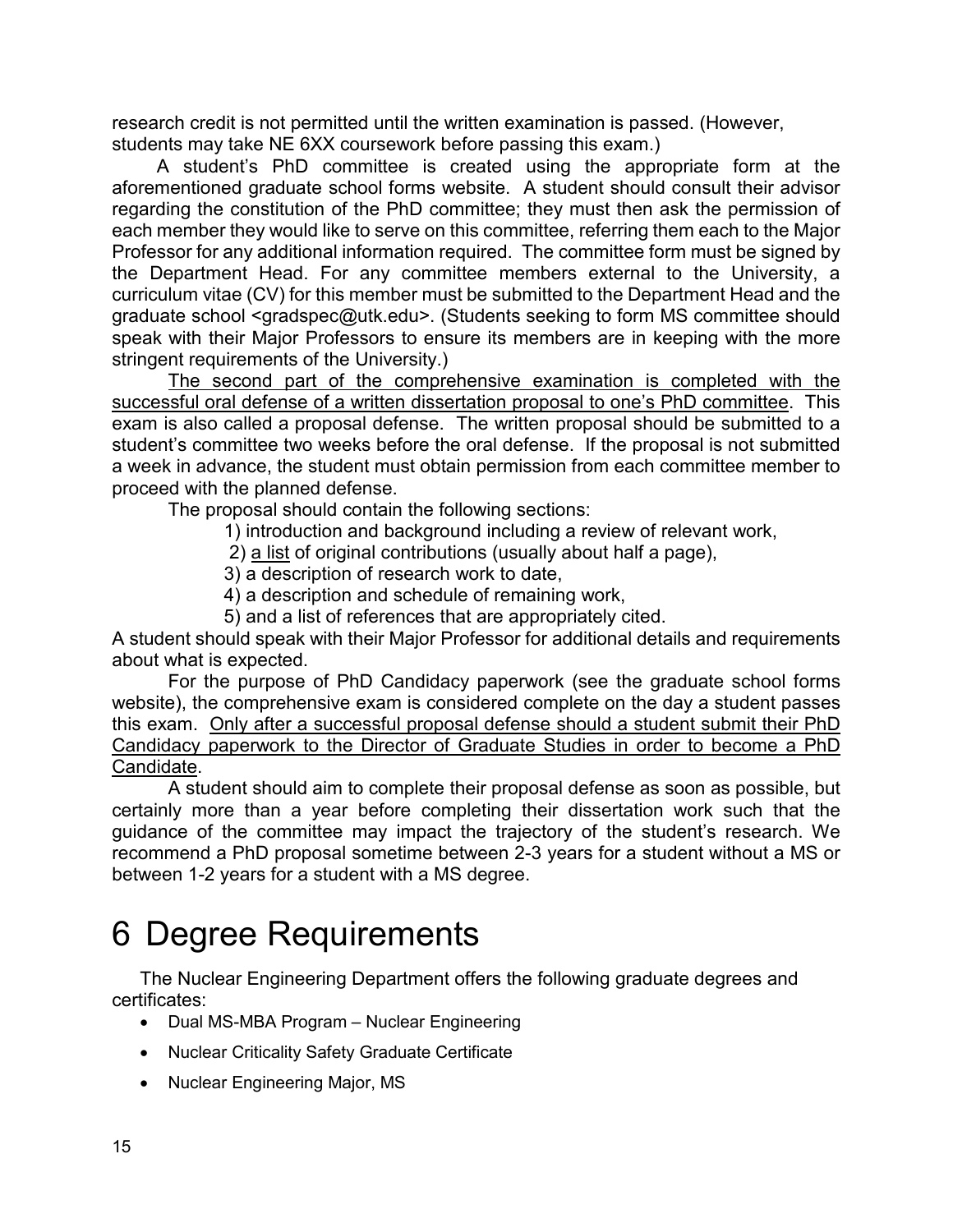- [Nuclear Engineering Major, PhD](http://catalog.utk.edu/preview_program.php?catoid=23&poid=9885&returnto=2835)
- Nuclear Security Science [and Analysis Graduate Certificate](http://catalog.utk.edu/preview_program.php?catoid=23&poid=9886&returnto=2835)
- [Reliability and Maintainability Engineering Graduate Certificate –](http://catalog.utk.edu/preview_program.php?catoid=23&poid=9922&returnto=2835) Nuclear Engineering **[Concentration](http://catalog.utk.edu/preview_program.php?catoid=23&poid=9922&returnto=2835)**
- [Reliability and Maintainability Engineering, MS –](http://catalog.utk.edu/preview_program.php?catoid=23&poid=9929&returnto=2835) Nuclear Engineering Concentration
- Medical Physics, MS
- Medical Physics Graduate Certificate

Specific requirements can be found in the aforementioned Graduate Catalog. Graduate students will always graduate under the most recent graduate catalog.

## <span id="page-19-0"></span>6.1 Nuclear Engineering Major, PhD

The PhD graduate curriculum changed in 2019. Both the current description and the old description are included here. **However, only the current requirements may be met unless the Department has granted a specific exception for a student.** Graduate students graduate under the most recent graduate catalog, so please see your faculty advisor if you want to seek an exception. In the descriptions below, note that there are two types of credit hours: graduate coursework (not NE 600) and research credits (NE 600).

#### <span id="page-19-1"></span>6.1.1 PhD Requirements

Students in the field of nuclear engineering desiring to study for the Doctor of Philosophy degree must have a Bachelor of Science or Master of Science from a recognized university with a major in engineering, physics, chemistry, or mathematics. Specific requirements for the PhD with a major in nuclear engineering include the following.

- A minimum of 72 credit hours beyond the bachelor's degree, exclusive of credit for the MS thesis. Of this number, a minimum of 24 credit hours in NE 600 and a minimum of 39 hours of graduate coursework will be required.
- The graduate coursework requirement includes a minimum of 27 credit hours of graduate courses in nuclear engineering at or above the 500-level, exclusive of thesis, practice project, or dissertation credit.
- Three credits (1+1+1) of NE 501 Graduate Seminar are required as part of the 27 hours of graduate coursework in nuclear engineering.
- A minimum of 12 additional coursework credit hours is required, subject to approval by the student's faculty committee.
- At least 6 credit hours of the above coursework must be at the 600-level, with at least 3 of these credit hours in nuclear engineering.
- At the discretion of the student's dissertation committee and depending on the student's background, more than 39 credit hours of courses may be required.
- A maximum of 24 credit hours from a master's degree may be used to satisfy the course requirements for the PhD.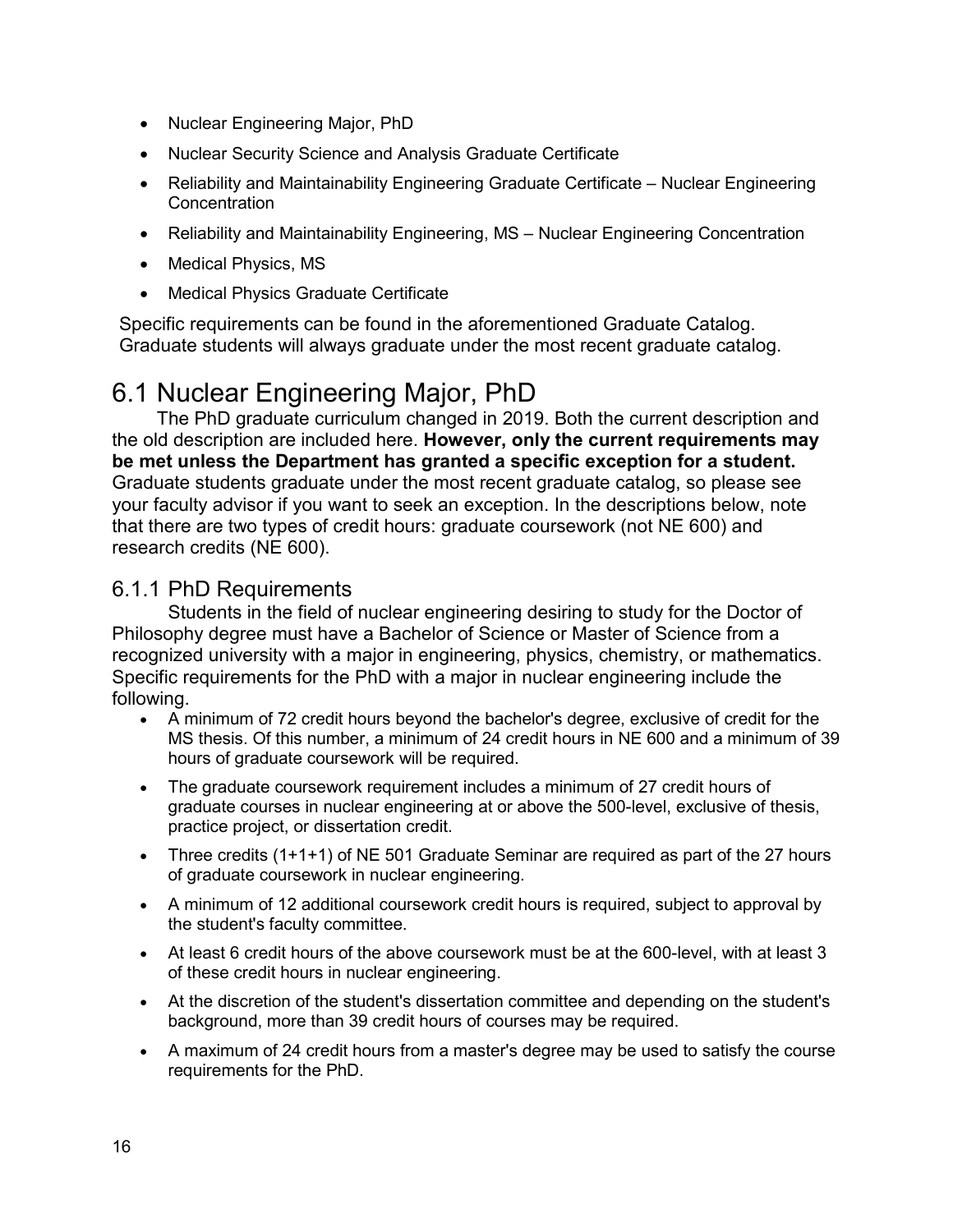#### <span id="page-20-0"></span>6.1.2 PhD Process and Forms

The forms required to complete the PhD process are detailed below. Be sure to consult with your faculty advisor as needed and be aware of deadlines listed at the aforementioned graduate school deadlines site.

1. Work with your Major Professor to select a committee and fill out the PhD Committee form: < https://gradschool.utk.edu/forms-central/phd-committee-form/>. The revised committee form is useful too if you ever need to change your committee for whatever reason or if you have more than 4 committee members: <https://gradschool.utk.edu/forms-central/revise-phd-committee-form/>. CVs are required for committee members that are external to the University of Tennessee. This form gets submitted to the Department Head who will sign and submit it to the Graduate **School** 

2. Once your Major Professor thinks you and your written proposal are ready, schedule your dissertation proposal; no forms are needed for this step!

3. Complete the Admission to Candidacy form and have your Major Professor review it prior to the day of your proposal defense. Take the Admission to Candidacy form to your proposal defense. Have the committee sign it if you pass: < https://gradschool.utk.edu/forms-central/admission-to-candidacy-doctoral-degree/>. The day you complete the comprehensive exam is the date of your successful proposal defense. The Director of Graduate Studies will review your form and submit it to the Graduate School once it is fully signed.

4. As you work on writing your dissertation while your Major Professor reviews chapters, submit a draft of it to the dissertation consultant for formatting requirement suggestions. Pay attention to any other communications from the Graduate School about your graduation.

5. When you are planning your dissertation defense, fill out the Schedule of Dissertation Defense form: <https://gradschool.utk.edu/forms-central/schedule-of-dissertationdefense/>.

6. Take the Dissertation Approval **and** Report of Final Examination/Dissertation Defense forms to your dissertation defense. Have the committee sign the approval form if you pass: <https://gradschool.utk.edu/forms-central/thesisdissertation-approval/>.

7. The report of Final Examination/Dissertation Defense form is here: <https://gradschool.utk.edu/forms-central/report-of-final-exam-dissertation-defense/>.

Your committee members will sign it after you have completed the dissertation edits that they require.

8. After the dissertation has been finalized, submit it to the dissertation consultant for final review and approval by the University.

9. Graduate! If you would like your Major Professor to attend your hooding ceremony, make sure to communicate about this event. (Your cap, gown, and hood must be ordered in sufficient time.)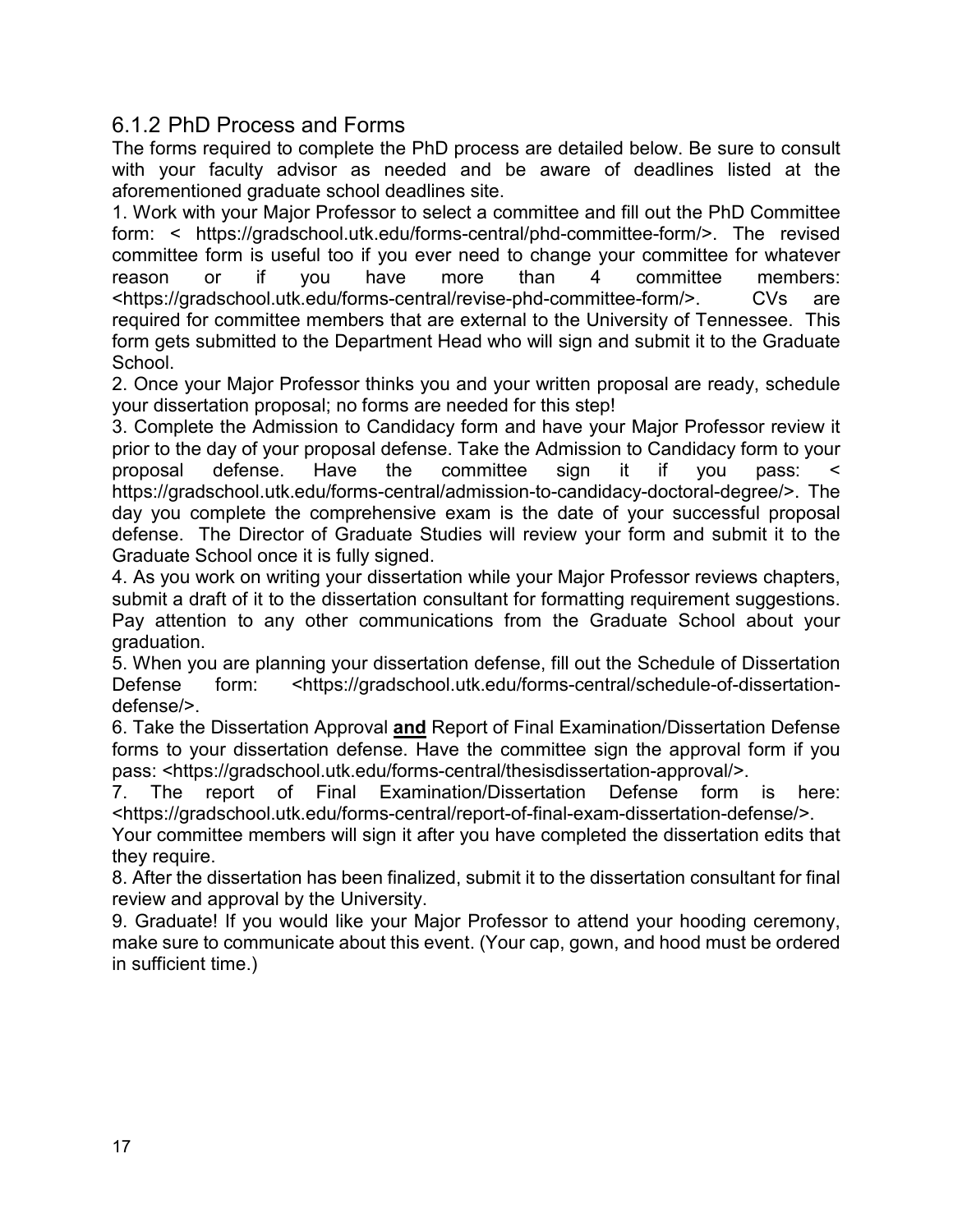## <span id="page-21-0"></span>6.2 Nuclear Engineering Major, MS

#### <span id="page-21-1"></span>6.2.1 MS Requirements.

The Department of Nuclear Engineering offers a Master of Science degree in which students may elect a program focusing on traditional fission energy, nuclear security, or nuclear materials, for example. A student can also choose a radiological engineering concentration, if they wish.

The program requires the completion of 15 graduate credit hours of nuclear engineering courses and 9 graduate credit hours of graduate courses. The program requires a research option selected by the student in coordination with the student's graduate committee and is based on the student's personal interests, academic background, and work experience, as well as the nature of projects currently available in the Department. A thesis project requires the student to conduct independent, in-depth research. An engineering practice project is similar to a thesis project but smaller in scope and can be research, design, product development, special operations, or a critical review of published literature in a specific technical area. The final report for an engineering practice project is normally prepared in thesis format; however, another formal report format may be used if approved by the student's graduate committee.

The minimum requirements for the MS in nuclear engineering are as follows:

15 credit hours of graduate courses in nuclear engineering (NE) which must include at least two of the following courses – NE 521 or NE 522, NE 540, NE 542, NE 551, NE 563, NE 571, NE 573, NE 585, NE 586.

 Two credit hours (1+1) of [NE 501](https://catalog.utk.edu/preview_program.php?catoid=27&poid=11718&returnto=3514#tt3908) are required, and a maximum of 3 credit hours of [NE](https://catalog.utk.edu/preview_program.php?catoid=27&poid=11718&returnto=3514#tt507)  [501](https://catalog.utk.edu/preview_program.php?catoid=27&poid=11718&returnto=3514#tt507) can be used towards the 15 credit hours of NE graduate courses.

 An additional 9 credit hours of graduate courses related to the student's research, as approved by the student's committee, typically selected from Nuclear Engineering, Physics, Mathematics, Computer Science, Mechanical Engineering, or Material Science

Option 1 – a thesis project (6 credit hours of NE 500).

Option 2 – two engineering practice projects (6 credit hours of NE 598).

 Option 3 – one engineering practice project (3 credit hours of NE 598) plus 3 credit hours of additional nuclear engineering course work.

 Only 9 credit hours of 400 level graduate coursework can be applied towards the 24 credit hour course requirement.

 Students without a BS in nuclear engineering, or the equivalent, must take NE 433 and NE 470, both of which may be taken for graduate credit.

 The student must pass an oral examination on all work presented for the degree (all course work and thesis). The written components of the thesis or project report(s) should be submitted to a student's committee two weeks before the oral defense. If the written components are not submitted a minimum of one week in advance, the student must obtain permission from each committee member to proceed with the planned defense.

#### <span id="page-21-2"></span>6.2.2 MS Process and Forms

The forms required to complete the MS process are detailed below. Be sure to consult with your faculty advisor as needed:

1. MS degree seeking students should confer with their Major Professors in order to form a MS committee that meets the stringent requirements of the Graduate School. (The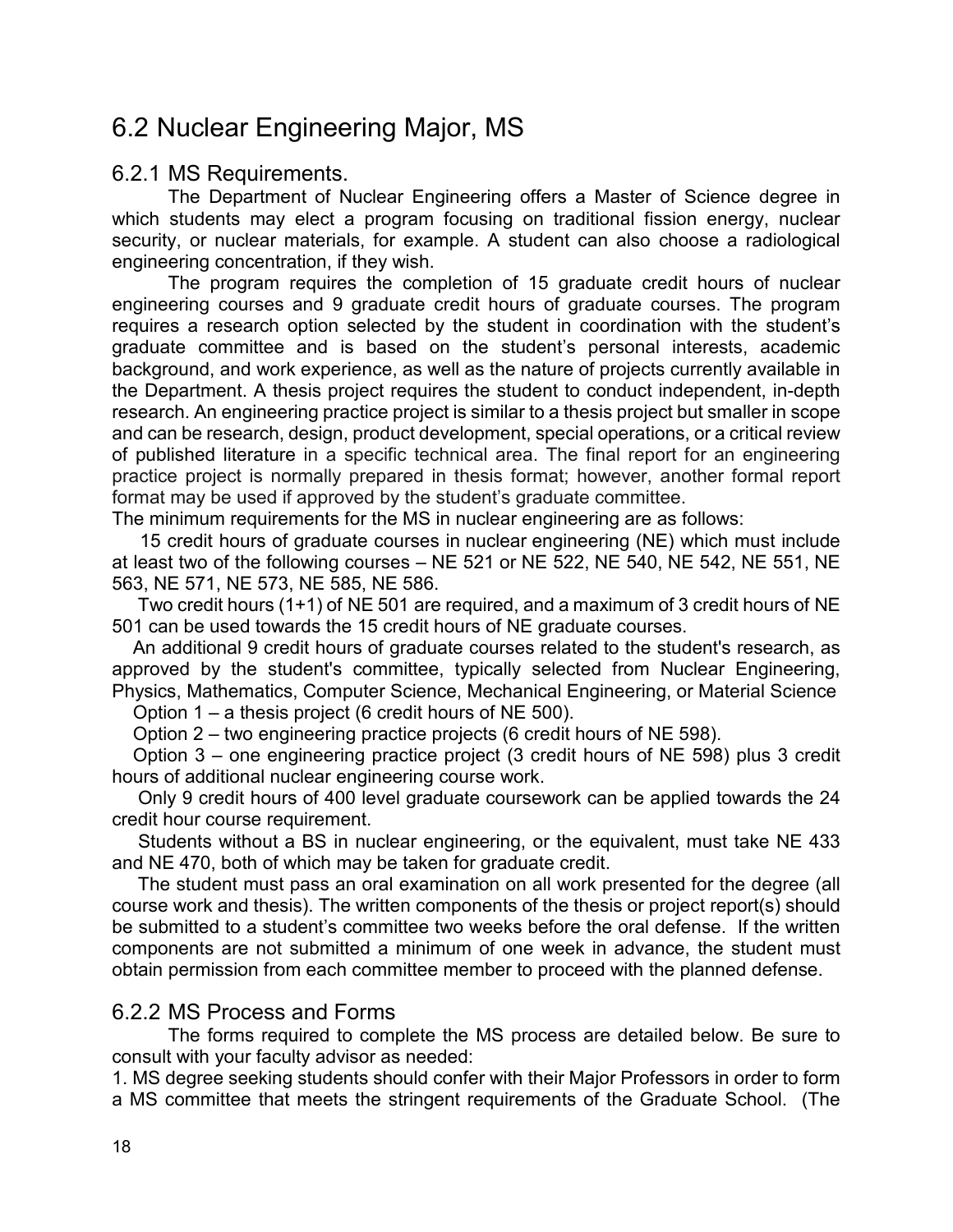committee members should be UTK faculty members that are on an existing graduate school list.) A  $4<sup>th</sup>$  MS committee member inside or outside the university is allowed, as long as the department is OK with them having the  $4<sup>th</sup>$  committee member. They must have a minimum of 3 faculty from UT Knoxville on the form. The Department must approve an outside member using their latest CV.

2. The Admission to Candidacy form must be submitted by the last day of *classes* the *semester before* you intend to graduate. This includes selecting your committee and listing classes. This form is located here: <https://gradschool.utk.edu/forms-central/admission-to-candidacy-masters-or-specialistdegree/>. If you need to change your committee, use the Revised Admission to Candidacy form: <https://gradschool.utk.edu/forms-central/revised-admission-tocandidacy/>.

3. Submit your thesis for format review by the review deadline for the semester you intend to graduate.

4. The thesis defense should be scheduled for a time after the Admission to Candidacy form has been submitted.

5. During your defense, bring the Report of Final Examination form. This is what will be submitted to the Graduate School to record a pass/fail of the defense. This *does not* finalize your thesis. See: <https://gradschool.utk.edu/forms-central/report-of-finalexamination-masters/>.

6. After the thesis has been finalized, submit your thesis to the dissertation consultant for final review and approval by the University.

<span id="page-22-0"></span>7. Graduate!

#### 6.2.3 Concurrent Master's Degree Program

Currently enrolled UT doctoral students who plan to complete the master's degree while maintaining enrollment in the doctoral program must submit a Request for Concurrent Master's Degree form to the Graduate School graduation office two weeks prior to the deadline for submission of the graduation application for the Master's Degree. No fee will be assessed for submission of this form.

For students receiving financial support from the Department, we advise that since your main interest is in receiving the terminal degree for our graduate program, a PhD degree, we advise that you enroll as PhD students and, if interested in a MS degree along the way, request a concurrent Master's Degree. Obtaining a MS degree along the way is a good idea in case either you or the Department decides that a PhD degree at UTK is not in your best interest. You should plan to meet the requirements to obtain a MS degree within 18 to 24 months. If a student is enrolled in the BS-MS program at the University of Tennessee, it may be possible to obtain the MS degree within 12 months.

#### <span id="page-22-1"></span>6.2.4 MS Defense Combined PhD Proposal Option

In particular, if a PhD seeking student in NE utilized the concurrent option to get an MS in NE as the student progressed towards the PhD, they may combine the MS practice project defense with their PhD proposal defense. Specifically, if a student

- 1. desires to obtain a concurrent MS degree in Nuclear Engineering,
- 2. elects one of the practice-project-based options to obtain this MS degree,
- 3. is conducting MS and PhD research in the same topical area,
- 4. includes three members of the NE department of their PhD committee, and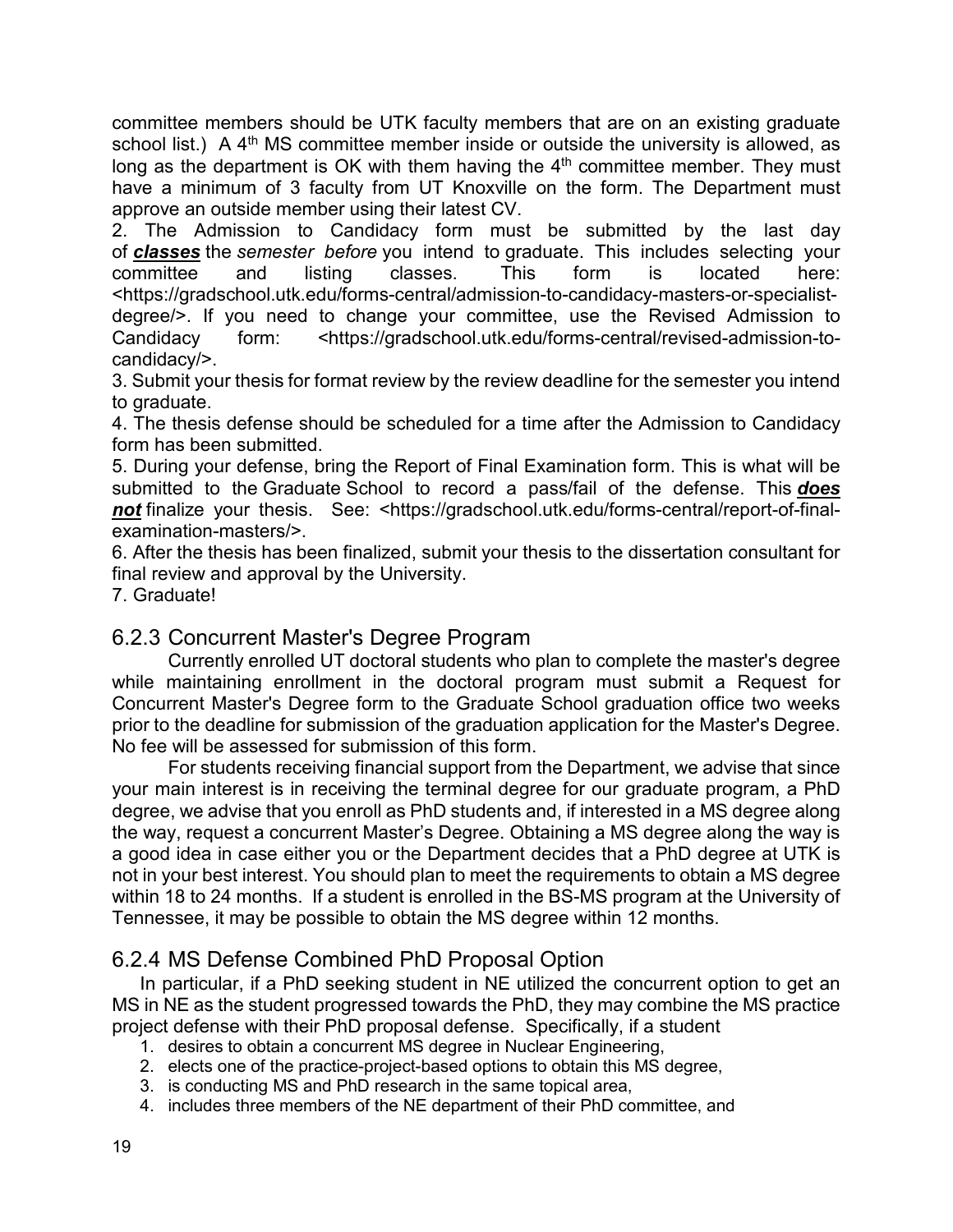5. has the consent of their Major Professor,

then the student may elect to incorporate their MS defense into their PhD proposal defense.

In particular, the "Contributions to date" section (see Section 6.2) of the PhD proposal defense will double as the MS defense. The PhD-seeking student must still follow the guidelines of a standard PhD proposal defense in the NE department, incorporating the following sections into both the written proposals and oral defenses:

- 1. Introduction and background, including a review of prior relevant work
- 2. Statement of original scientific contributions
- 3. Contributions to date
- 4. Remaining tasks and expected schedule for completion
- 5. References

Separate decisions will be made by the committee as to the outcome of this defense for MS degree conferral and PhD Candidacy. Naturally, the any committee member who is only on the PhD committee (and not the MS committee) only weighs in on the PhD Candidacy, and vice versa, if applicable.

#### <span id="page-23-0"></span>6.2.5 Five-Year BS-MS Program, Nuclear Engineering Major

The Department offers a 5-year BS-MS program with a BS (major in nuclear engineering) and an MS (major in nuclear engineering) for qualified students. The primary component of the program is that a qualified student may take up to 6 credit hours of approved graduate courses for their senior undergraduate electives and have them count toward both the Bachelor's and Master's degrees at the University of Tennessee. This program is designed for students attending the University of Tennessee for their Master of Science degree, because other universities may not accept these courses for graduate credit since they were used to satisfy requirements for the Bachelor of Science degree. Significant components of the program are:

- Students must have an overall GPA of 3.4 in required coursework. Conditional admission to the 5-year program may be granted after completion of 63 credit hours of required coursework, while full admission may be granted after the completion of 93 credit hours of required coursework with a minimum GPA of 3.4.
- Admission must be approved by the Department and the Graduate School.
- Students must at least be conditionally admitted to the program prior to taking courses that receive credit for both the BS and MS degrees.
- All courses taken for graduate credit must be approved by the Director of Graduate Studies. Students admitted to the program must request permission from the Graduate School to take approved courses for graduate credit. Students admitted to the program must also follow the normal procedure for admission to the Graduate School.
- Students will not be eligible for graduate assistantships until they are enrolled as graduate-level students in the Graduate School. (Graduate assistantships are reserved for PhD-seeking students first.)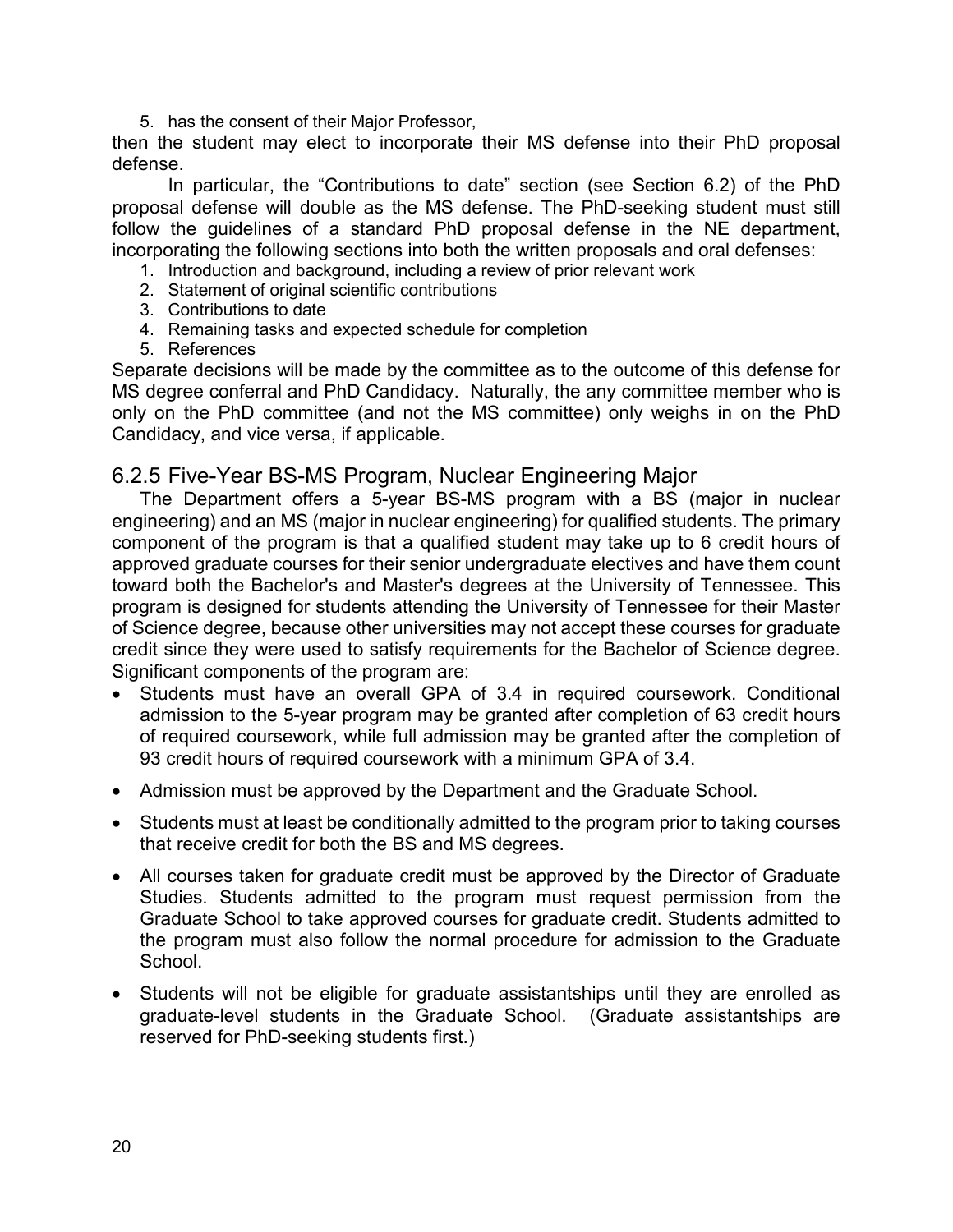## <span id="page-24-0"></span>6.3 Medical Physics Major, MS

The CAMPEP accredited MS in Medical Physics program is designed for graduates of accredited undergraduate programs in engineering, physics or a closely related field who would like to become certified Medical Physicists and/or conduct research in Medical Physics. Students that desire a more in-depth research experience may want to pursue the MS in Medical Physics on their way towards a PhD in Nuclear Engineering.

Note that there is an additional form all Medical Physics students must fill out with their admission to candidacy. Students must fill out a course completion form and attach with their admission to candidacy form. The form also includes a course substitution form in case it is needed. These forms are available here: <https://ne.utk.edu/mp-mastersdegree/>

A major consisting of 20 credit hours of graduate courses in engineering which must include each of the following core courses BME 574, NE 490, NE 551, NE 565, NE 566, NE 567, NE 568, NE 569.

An additional 2 graduate courses from the following list of electives: NE 406, NE 542, NE 550, NE 552, NE 582, NE 583, NE 588.

Two foundational courses: BCMB 230 (5 credit hours) and EEB 240 (4 credit hours) (see the current undergraduate catalog for course descriptions). NOTE: These courses cannot be taken for graduate credit.

Option Requirements

- Thesis Option: NE 500 Thesis, 6 credit hours
- Project Options (NOTE: Research topic must be related to Medical Physics): Two engineering practice projects, NE 598 for 6 credit hours; One engineering practice project, NE 598 for 3 credit hours, plus 3 credit hours of additional nuclear engineering (NE) coursework as approved by the student's graduate committee.

| <b>Medical Physics MS Showcase Curriculum</b> |              |    |
|-----------------------------------------------|--------------|----|
| Term 1 (Fall)                                 | <b>Hours</b> |    |
| NE 490 Radiation Biology                      | 3            |    |
| <b>NE 551 Radiation Protection</b>            | 3            |    |
| NE 567 Medical Physics I                      | 3            |    |
| <b>NE 565 Medical Physics I Clinic</b>        | 1            |    |
|                                               |              | 10 |
| <b>Term 2 (Spring)</b>                        |              |    |
| <b>NE 568 Medical Physics II</b>              | 3            |    |
| <b>NE 566 Medical Physics II Clinic</b>       | 1            |    |
| <b>NE XXX* Technical Elective</b>             | 3            |    |
| EEB 240 Human Anatomy                         | 4 (UG        |    |
|                                               |              |    |
| <b>Term 3 (Summer)</b>                        |              |    |
| <b>NE 569 Medical Physics Clinical</b>        |              |    |
| Experience                                    | 3            |    |
| NE 584 Nuclear Engineering                    |              |    |
| Practice                                      | 3            |    |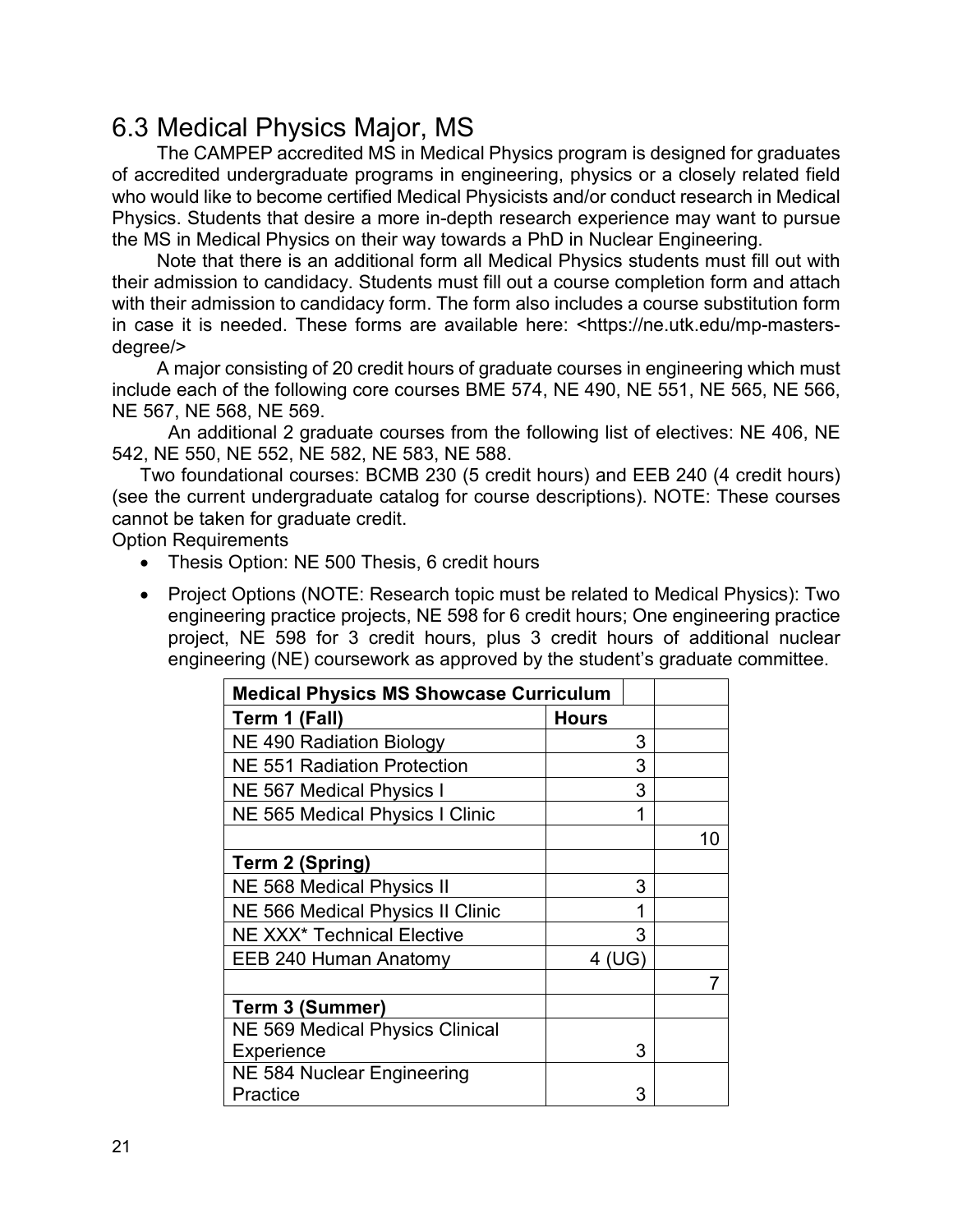| Term 4 (Fall)                          |       |   |
|----------------------------------------|-------|---|
| <b>BME 574 Medical Imaging</b>         |       |   |
| <b>BCMB 230 Human Physiology</b>       | 5(UG) |   |
| NE XXX <sup>*</sup> Technical Elective |       |   |
| NE 584 Nuclear Engineering             |       |   |
| Practice                               | 3     | 9 |
| <b>Graduate Hours</b>                  |       |   |

Non-course Requirements:

The Medical Physics Program Director (Dr. Michael Howard) must be a member of all MS graduate committees.

The determination of which option a student may undertake is made by the student's graduate committee and is based on the student's personal interests, academic background, and work experience, as well as the nature of projects currently available in the department.

A thesis project requires the student to conduct independent, in-depth research on a Medical Physics related topic.

An engineering practice project is similar to a thesis project but smaller in scope and can be research, design, product development, special operations, or a critical review of published literature in a specific technical area related to Medical Physics.

The final report for an engineering practice project is normally prepared in thesis format (i.e., according to the Graduate School, Guide to the Preparation of Theses and Dissertations); however, another formal report format may be used if approved by the student's graduate committee.

The student must also register for the appropriate number of credit hours of either NE 500 or NE 598, as specified by the student's major professor, during each semester that work is performed on a thesis or engineering practice project.

Finally, the student must pass an oral examination on all work presented for the degree regardless of thesis or project (all course work and all projects).

## <span id="page-25-0"></span>6.4 Dual MS-MBA Program – Nuclear Engineering

The Nuclear Engineering Department offers a Dual MS-MBA Program. The program requirements are provided in the Graduate Catalog: https://catalog.utk.edu/preview\_program.php?catoid=33&poid=16088>.

## <span id="page-25-1"></span>6.5 Reliability and Maintainability Engineering, MS – Nuclear Engineering Concentration

A Master of Science degree with a Major in Reliability and Maintainability Engineering is offered through an interdepartmental program. Both thesis and non-thesis options are available. See the Catalog listings for the appropriate department in the Tickle College of Engineering and the Department of Business Analytics and Statistics for more information about the courses offered. The program can be completed on campus or through distance delivery. The Reliability and Maintainability Engineering Program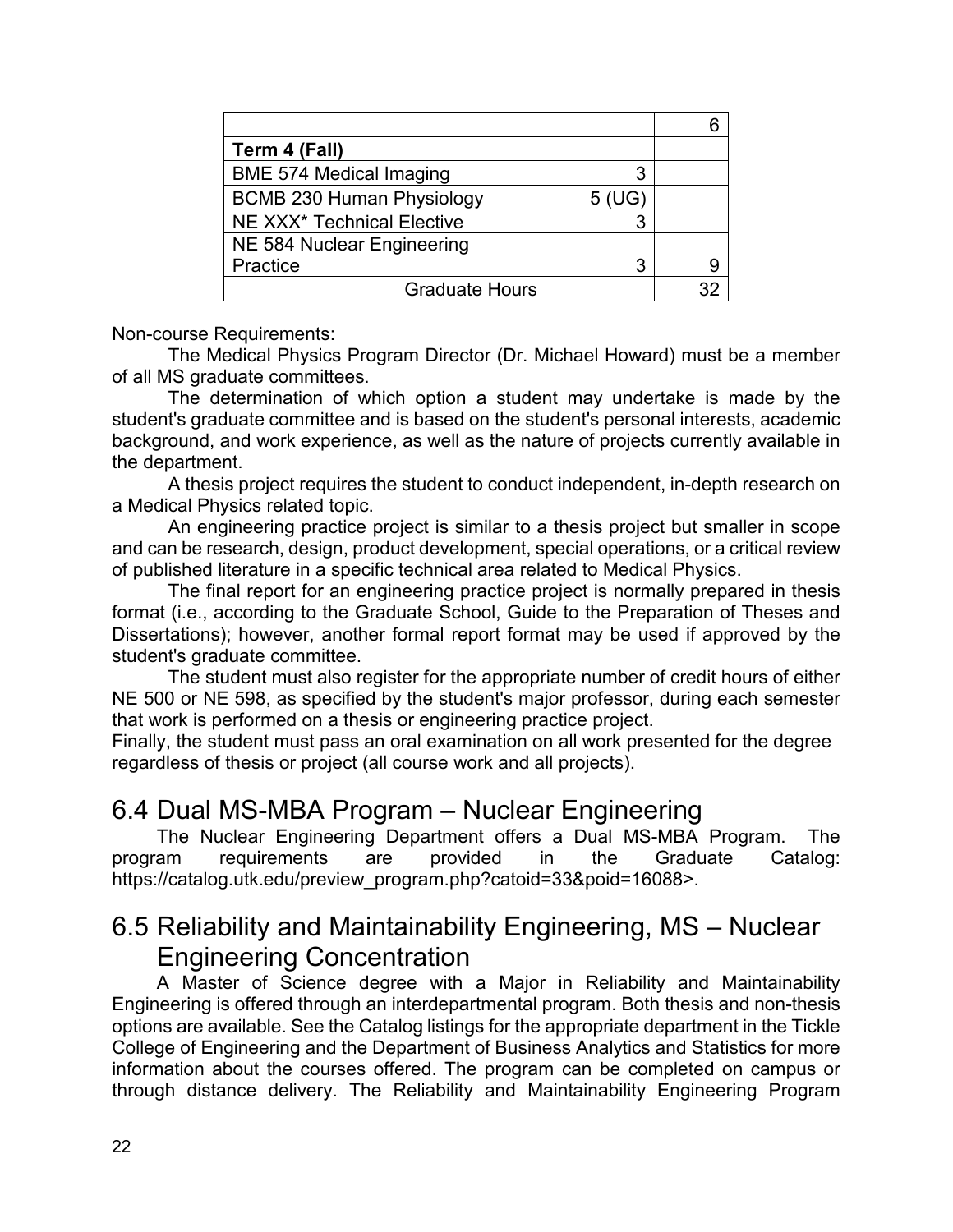Director, Dr. Mingzhou Jin, is the contact for all students interested in the concentration. < https://tickle.utk.edu/rme/>. The requirements are found in the [Graduate Catalog:](http://catalog.utk.edu/preview_program.php?catoid=23&poid=9929&returnto=2835) <https://catalog.utk.edu/preview\_program.php?catoid=23&poid=9929&returnto=2835>.

## <span id="page-26-0"></span>6.6 Graduate Certificates and Concentrations

Several graduate certificates are offered by the Nuclear Engineering Department to provide specific education in specialized areas. Most certificates require 4 courses (12 credit hours). Students must maintain a minimum of a 3.0 grade point average once in the program and complete the requirements of the certificate program as stated in the Graduate Catalog to be awarded the graduate certificate.

For all graduate certificates where another graduate degree is being pursued at the University as well, students should apply for an add-on certificate prior to the completion of six-semester hours towards the certificate requirements. The required form is available at < https://gradschool.utk.edu/forms-central/admission-to-graduate-certificateprogram/>. More information is available at: https://catalog.utk.edu/content.php?catoid=33&navoid=4457#grad\_cert\_progs

It is important to note that any certificate added onto a degree requires an extra certificate course to be taken that does not count for degree credit. The form that shows this requirement is available here: < https://gradschool.utk.edu/forms-central/graduatecertificate-course-verification/ >. There is no such requirement for a concentration.

#### <span id="page-26-1"></span>6.6.1 Medical Physics Graduate Certificate

The Department of Nuclear Engineering offers a CAMPEP accredited Graduate Certificate in Medical Physics (MP). The Graduate Certificate in Medical Physics is designed for students who have earned a PhD in a related field and who would like to become certified Medical Physicists and/or conduct research in Medical Physics.

Students can potentially transfer in a very limited number of courses if they are found to cover equivalent topics of the required courses. More information can be obtained by contacting the Medical Physics Program Director (Dr. Michael Howard).

All entering students shall have a strong foundation in basic physics demonstrated either by an undergraduate or graduate degree in physics, or by a degree in an engineering discipline or another of the physical sciences and with coursework that is the equivalent of a minor in physics (i.e., one that includes at least three upper-level undergraduate physics courses that would be required for a physics major.)

The 15-graduate credit hour certificate is earned by completing the five required courses listed below and the two undergraduate courses

#### **Required Courses Credit Hours** BME 574 Medical Imaging 3 NE 490 Radiation Biology 3 NE 551 Radiation Protection 3 NE 567 Medical Physics I 3 NE 568 Medical Physics II 3 BCMB 230 Human Physiology 5 (UG) EEB 240 Human Anatomy 4 (UG)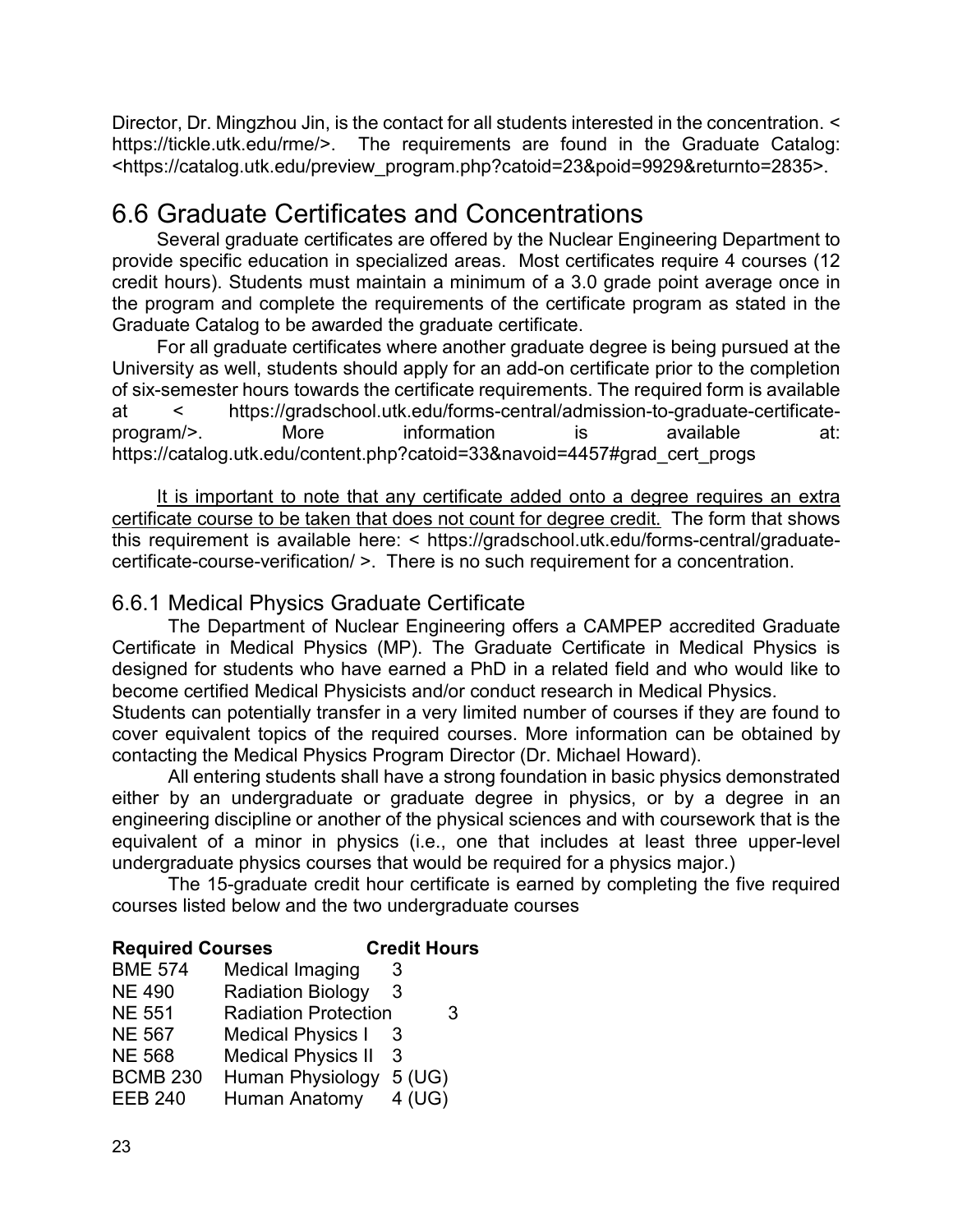The Medical Physics Program Director must be a member of all PhD graduate committees for students that intend to receive a Graduate Certificate in Medical Physics as an Add-on Option. The Medical Physics Program Director will help to make the program acceptance decision.

#### <span id="page-27-0"></span>6.6.2 Nuclear Security Science and Analysis Graduate Certificate

The Department of Nuclear Engineering offers a graduate certificate in Nuclear Security Science and Analysis (NSSA). The program is designed primarily for students seeking specialization in nuclear security science with emphasis on current or aspiring members of the nuclear security community, including those areas with an emphasis on arms control, treaty verification, non-proliferation, international nuclear security issues in both civilian and military contexts, nuclear threat detection, and principles of nuclear intelligence assessment. Additionally, this program will prepare graduate students to engage in the research and development of new tools and processes related to nuclear security science and analysis.

The 12-credit hour certificate is earned by completing four courses from the following lists, including one required course, one qualifying Nuclear Engineering elective course, and two NSSA electives.

- The required course is NE 530 [Nuclear Security Science and Analysis.](http://catalog.utk.edu/preview_program.php?catoid=23&poid=9886&returnto=2835#tt2874)
- Qualifying Nuclear Engineering elective courses include (please note that the 400-level courses must be taken for graduate credit to qualify for the certificate):
	- NE 404 [Nuclear Fuel Cycle,](http://catalog.utk.edu/preview_program.php?catoid=23&poid=9886&returnto=2835#tt370)
	- NE 433 [Principles of Health Physics,](http://catalog.utk.edu/preview_program.php?catoid=23&poid=9886&returnto=2835#tt6555)
	- NE 470 [Nuclear Reactor Theory,](http://catalog.utk.edu/preview_program.php?catoid=23&poid=9886&returnto=2835#tt4216)
	- NE 542 [Management of Radioactive Materials,](http://catalog.utk.edu/preview_program.php?catoid=23&poid=9886&returnto=2835#tt4527)
	- NE 551 [Radiation Protection,](http://catalog.utk.edu/preview_program.php?catoid=23&poid=9886&returnto=2835#tt2414)
	- NE 571 [Reactor Theory and Design.](http://catalog.utk.edu/preview_program.php?catoid=23&poid=9886&returnto=2835#tt2418)
- NSSA electives include:

 NE 532 - [Detection, Localization, and Nondestructive Assay of Nuclear](http://catalog.utk.edu/preview_program.php?catoid=23&poid=9886&returnto=2835#tt2891) and [Radiological Materials,](http://catalog.utk.edu/preview_program.php?catoid=23&poid=9886&returnto=2835#tt2891)

- NE 533 [Physical Security for High-Consequence Facilities,](http://catalog.utk.edu/preview_program.php?catoid=23&poid=9886&returnto=2835#tt2573)
- NE 534 [Physical Security Vulnerability Assessment,](http://catalog.utk.edu/preview_program.php?catoid=23&poid=9886&returnto=2835#tt1603)

NE 537 - [Human Reliability in Nuclear Systems](http://catalog.utk.edu/preview_program.php?catoid=23&poid=9886&returnto=2835#tt6837)

- NE 550 [Radiation Measurements Laboratory,](http://catalog.utk.edu/preview_program.php?catoid=23&poid=9886&returnto=2835#tt2024)
- NE 635 [Nuclear Forensics,](http://catalog.utk.edu/preview_program.php?catoid=23&poid=9886&returnto=2835#tt1371)
- POLS 686 [Arms Control, Deterrence and Nuclear Nonproliferation.](http://catalog.utk.edu/preview_program.php?catoid=23&poid=9886&returnto=2835#tt5976)

The selection of courses, which must be approved by the Department, is determined through a student advising conference that considers the student's personal interests, academic background, and work experience. Criteria for acceptance to the certificate program are the same as for acceptance into the M.S. program in nuclear engineering. Students interested in the certificate are encouraged to contact Dr. Jason Hayward with any questions. He will also be the one to sign certificates after completion.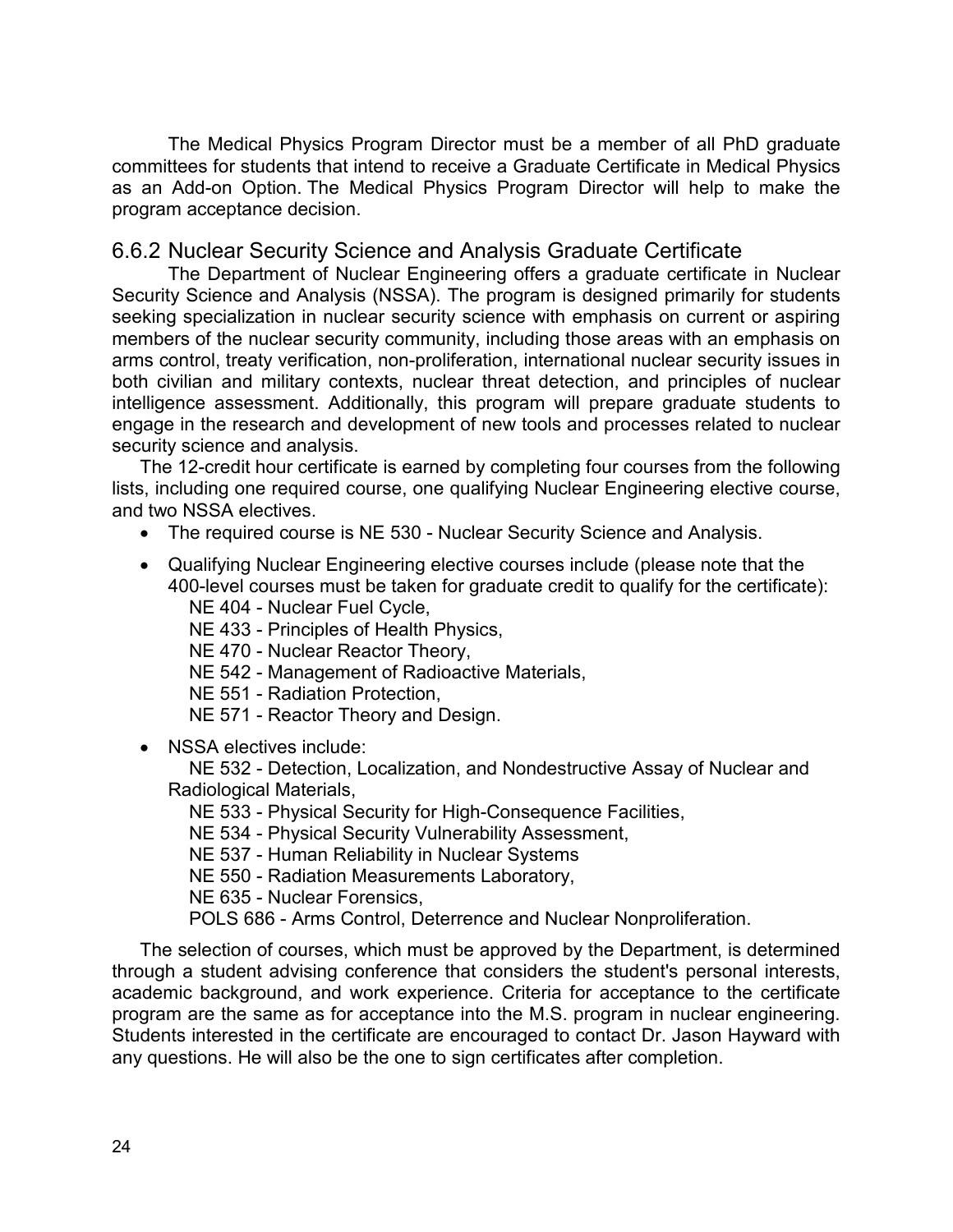#### <span id="page-28-0"></span>6.6.3 Reliability and Maintainability Engineering Graduate Certificate –

Nuclear Engineering Concentration

The Tickle College of Engineering offers a graduate certificate in Reliability and Maintainability Engineering. The program is designed primarily for part-time students in that all of the courses are available through distance education.

The 12-credit hour certificate is earned by completing [CBE 483,](http://catalog.utk.edu/preview_program.php?catoid=23&poid=9922&returnto=2835#tt3261) [IE 483,](http://catalog.utk.edu/preview_program.php?catoid=23&poid=9922&returnto=2835#tt9287) [ME 483,](http://catalog.utk.edu/preview_program.php?catoid=23&poid=9922&returnto=2835#tt7668) or [NE 483](http://catalog.utk.edu/preview_program.php?catoid=23&poid=9922&returnto=2835#tt3948) and [CBE 484,](http://catalog.utk.edu/preview_program.php?catoid=23&poid=9922&returnto=2835#tt2889) [IE 484,](http://catalog.utk.edu/preview_program.php?catoid=23&poid=9922&returnto=2835#tt2139) [MSE 484,](http://catalog.utk.edu/preview_program.php?catoid=23&poid=9922&returnto=2835#tt9033) [ME 484,](http://catalog.utk.edu/preview_program.php?catoid=23&poid=9922&returnto=2835#tt3664) or [NE 484,](http://catalog.utk.edu/preview_program.php?catoid=23&poid=9922&returnto=2835#tt8754) plus two elective courses selected from a list of courses provided by the participating departments – Chemical and Biomolecular Engineering; Electrical Engineering and Computer Science; Industrial and Systems Engineering; Mechanical, Aerospace, and Biomedical Engineering; and Nuclear Engineering.

Currently, the available elective courses are [CBE 585](http://catalog.utk.edu/preview_program.php?catoid=23&poid=9922&returnto=2835#tt6872) / [NE 585,](http://catalog.utk.edu/preview_program.php?catoid=23&poid=9922&returnto=2835#tt5152) [ECE 504,](http://catalog.utk.edu/preview_program.php?catoid=23&poid=9922&returnto=2835#tt9121) [IE](http://catalog.utk.edu/preview_program.php?catoid=23&poid=9922&returnto=2835#tt2581)  [516,](http://catalog.utk.edu/preview_program.php?catoid=23&poid=9922&returnto=2835#tt2581) [IE 517,](http://catalog.utk.edu/preview_program.php?catoid=23&poid=9922&returnto=2835#tt1038) [IE 522,](http://catalog.utk.edu/preview_program.php?catoid=23&poid=9922&returnto=2835#tt3183) [ME 534,](http://catalog.utk.edu/preview_program.php?catoid=23&poid=9922&returnto=2835#tt905) [MSE 421,](http://catalog.utk.edu/preview_program.php?catoid=23&poid=9922&returnto=2835#tt7001) [NE 441,](http://catalog.utk.edu/preview_program.php?catoid=23&poid=9922&returnto=2835#tt6895) [NE 575,](http://catalog.utk.edu/preview_program.php?catoid=23&poid=9922&returnto=2835#tt8543) [NE 579,](http://catalog.utk.edu/preview_program.php?catoid=23&poid=9922&returnto=2835#tt3823) [NE 585,](http://catalog.utk.edu/preview_program.php?catoid=23&poid=9922&returnto=2835#tt9807) and [STAT](http://catalog.utk.edu/preview_program.php?catoid=23&poid=9922&returnto=2835#tt7489)  [567.](http://catalog.utk.edu/preview_program.php?catoid=23&poid=9922&returnto=2835#tt7489)

The selection of elective courses is determined through an advising conference with each individual student, and is based on the student's personal interests, academic background, and work experience.

#### <span id="page-28-1"></span>6.6.4 Energy Science and Engineering Concentration

This concentration is offered in collaboration with the Bredesen Center for Interdisciplinary Research and Graduate Education. The Bredesen Center unites extensive and complementary resources at UT and Oak Ridge National Laboratory (ORNL) to advance science, technology, engineering, and mathematics research related to energy.

Students who wish to pursue this concentration will normally have completed 6 Core Credit hours, 3 credit hours of Knowledge Breadth, and 6 credit hours of Knowledge Specialization coursework (minimum 15 hours) specified under the Energy Science and Engineering (ESE) major, (PhD) program in the Graduate Catalog.

Students in this program take a different qualification exam, as described on the [Bredesen Center website](http://bredesencenter.utk.edu/the-energy-science-and-engineering-phd/) <https://bredesencenter.utk.edu/the-energy-science-andengineering-phd/>. The director of the Energy Science and Engineering Concentration is Dr. Suresh Babu.

#### <span id="page-28-2"></span>6.6.5 Radiation instrumentation Interdisciplinary Graduate Education

The Radiation Instrumentation Interdisciplinary Graduate Education **(RIDGE)** program began in the 2015-2016 academic year in order to establish a closer connection between engineering departments that contribute to radiation instrumentation systems research and development. The program is geared toward education of PhDseeking students through coursework and research. Though this program a student may earn either a MS degree in Nuclear Engineering, Computer Engineering, Computer Science, Electrical Engineering, or Materials Science Engineering along the way to the Nuclear Engineering PhD. It is also possible to earn another certificate along the way, such as one in Nuclear Security Science and Analysis. A sample curriculum along with other suggested milestones for a student seeking a PhD in Nuclear Engineering can be found at: <https://radideas.utk.edu/the-ridge/>. For more information about this program, please contact [Dr. Jason Hayward.](http://ne.utk.edu/people/jason-p-hayward/)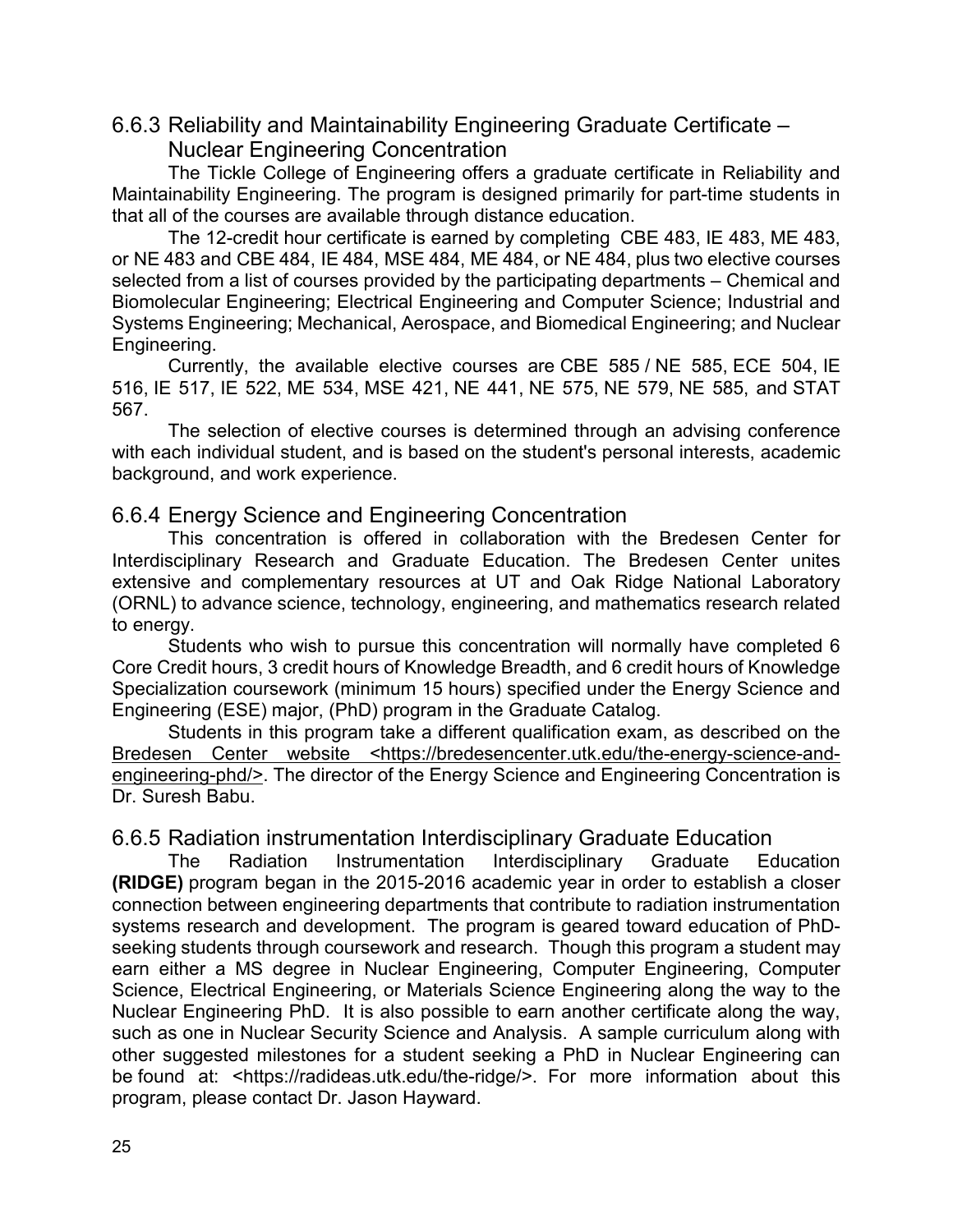<span id="page-29-0"></span>6.6.6 Graduate Concentration in Nuclear Safety

The concentration in nuclear safety requires these classes be taken as part of the MS or PhD.

Required (3 courses):

- NE 421 Introduction to Nuclear Criticality Safety
- NE 585 Process System Reliability and Safety
- NE 586 NRC Licensing and DOE Standards

Two electives from the list below:

- NE 483 Introduction to Reliability Engineering
- NE 542 Management of Radioactive Materials
- NE 543 Selected Topics in Nuclear Criticality Safety
- NE 573 Nuclear Reactor Kinetics and Dynamics to Support Safety
- NE 582 Monte Carlo Analysis

<span id="page-29-1"></span>6.6.7 Graduate Concentration in Radiological Engineering

The concentration in radiological engineering requires these classes be taken as part of the MS or PhD.

Required Courses (3):

- NE 490 Radiation Biology
- NE 551 Radiation Protection
- NE 552 Radiological Assessment and Dosimetry

Two elective courses from the list below:

- NE 512 Space Radiation
- NE 542 Management of Nuclear Materials
- NE 550 Radiation Measurements Laboratory
- NE 567 Medical Physics I
- NE 568 Medical Physics II
- NE 582 Monte Carlo Analysis

## <span id="page-29-2"></span>6.7 Committee Requirements

#### <span id="page-29-3"></span>6.7.1 Master's Committee

A committee composed of the Major Professor and at least two other University faculty members, all at the rank of Assistant Professor or above, should be formed as early as possible in a student's program, and must be formed by the time a student applies for admission to candidacy (refer to Advisor/Major Professor). The responsibility of this committee is to assist the student in planning a program of study and carrying out research, and to assure fulfillment of the degree requirements. If the student has a minor, one member of the committee must be from the minor department.

#### <span id="page-29-4"></span>6.7.2 Doctoral Committee

The Major Professor directs the student's dissertation research and chairs the dissertation committee. The student and the major professor identify a doctoral committee composed of at least four members. At least 2 committee members must be UT tenured or tenure-track faculty members. At least one committee member must be from outside of the student's department/interdisciplinary program. This external member can be from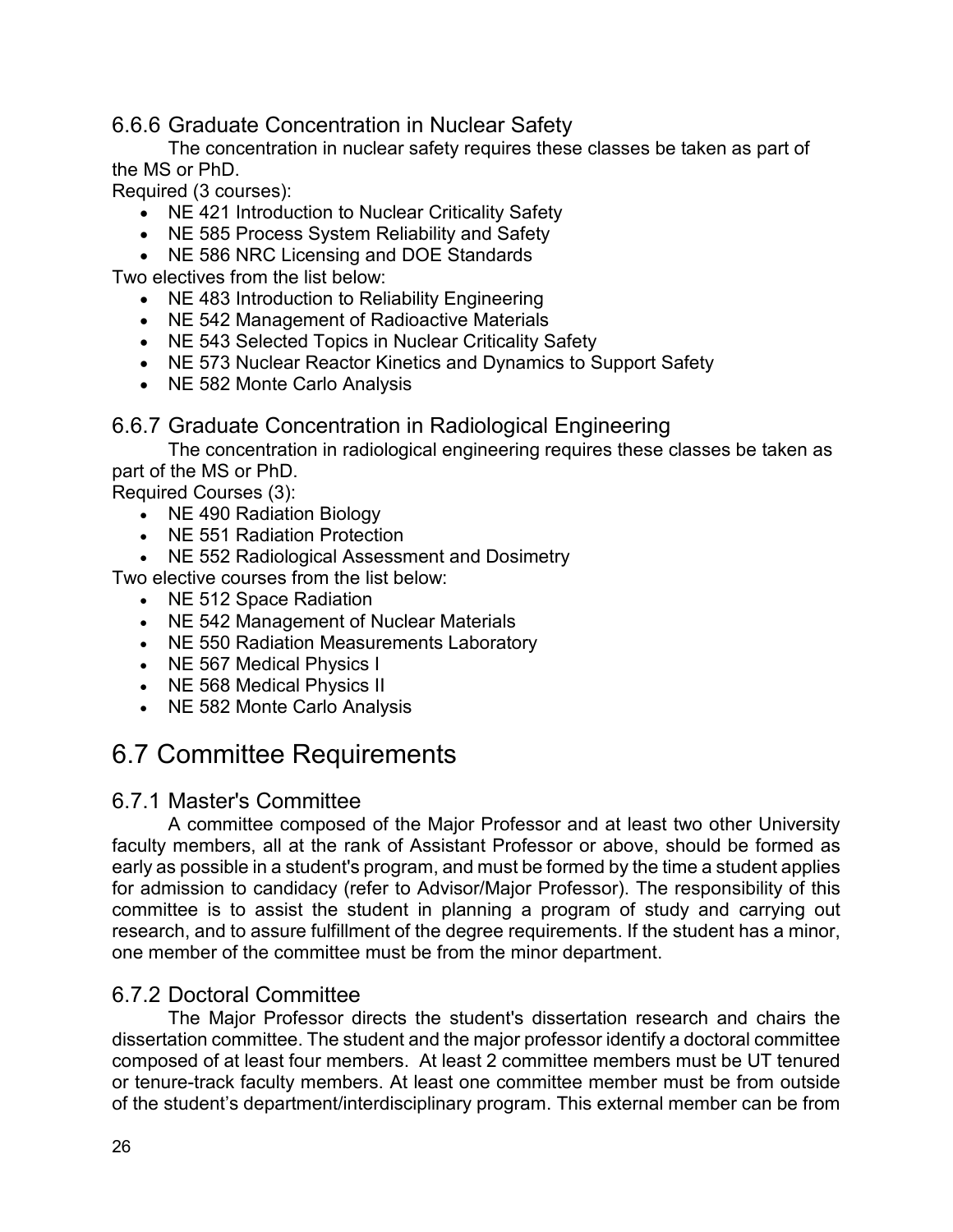outside UT. UT tenured or tenure-track faculty without a doctoral degree and other experts in the field may serve on PhD committees with department head approval. Students are encouraged where appropriate to seek a fifth member in the field of specialization from outside the University to serve on their dissertation committee. To officially establish the committee, the student will submit the Doctoral Committee Appointment Form with original signatures, as described in more detail above.

A doctoral student should begin to form the committee during the first year of study. Subject to Graduate Council policies and individual program requirements, the committee must approve all coursework applied toward the degree, certify the student's mastery of the major field and any cognate fields, assist the student in conducting research, and recommend the dissertation for approval and acceptance by the Graduate School.

The doctoral committee is convened for the second part of the comprehensive exam or proposal defense and then again for the dissertation defense. A student should submit their dissertation at least two weeks ahead of the defense. If a student has not submitted their dissertation within one week of their defense, the student needs the permission of all committee members to proceed. The submitted dissertation should be a near final form, having already been reviewed by the Major Professor at this point.

This also means that the student should check with the Graduate School to make sure it meets their formatting requirements. If any copyrighted materials are included in the dissertation (e.g., from journals), permission for publication should be obtained. If the dissertation needs to be approved for release by a sponsor, a national laboratory, or perhaps due to any nondisclosure agreements in place with a private company, this should also have been done.

If a student passes their oral dissertation defense, changes or editing of the dissertation may still be required by the committee. These changes must be completed before the deadline given by the Graduate School (see the Graduate School website for deadline information) in order for the PhD degree to be conferred on time.

Another possible outcome of the oral defense is for the student to fail it. In this case, a student may reschedule a defense as soon as the following semester. Failure to pass the examination or to gain acceptance of a dissertation on the second try will result in dismissal from the Nuclear Engineering PhD program.

## <span id="page-30-0"></span>6.8 Time Limits for Completion of Degree

MS Candidates have six calendar years to complete the degree, starting at the beginning of the semester of the first course counted toward the degree. Students who change degree programs during this six-year period may be granted an extension after review and approval by the Dean of the Graduate School. In any event, courses used toward a Master's degree must have been taken within six calendar years of graduation. The term(s) and/or year(s) of an approved Leave of Absence (LOA) will not be counted toward time to degree, and milestone deadlines such as Admission to Candidacy will be adjusted accordingly.

For PhD students, the comprehensive examination must be completed within five years, and all requirements must be completed within eight years, from the time of a student's first enrollment in a doctoral degree program. The term(s) and/or year(s) of an approved Leave of Absence (LOA) will not be counted toward time to degree, and milestone deadlines such as Admission to Candidacy will be adjusted accordingly.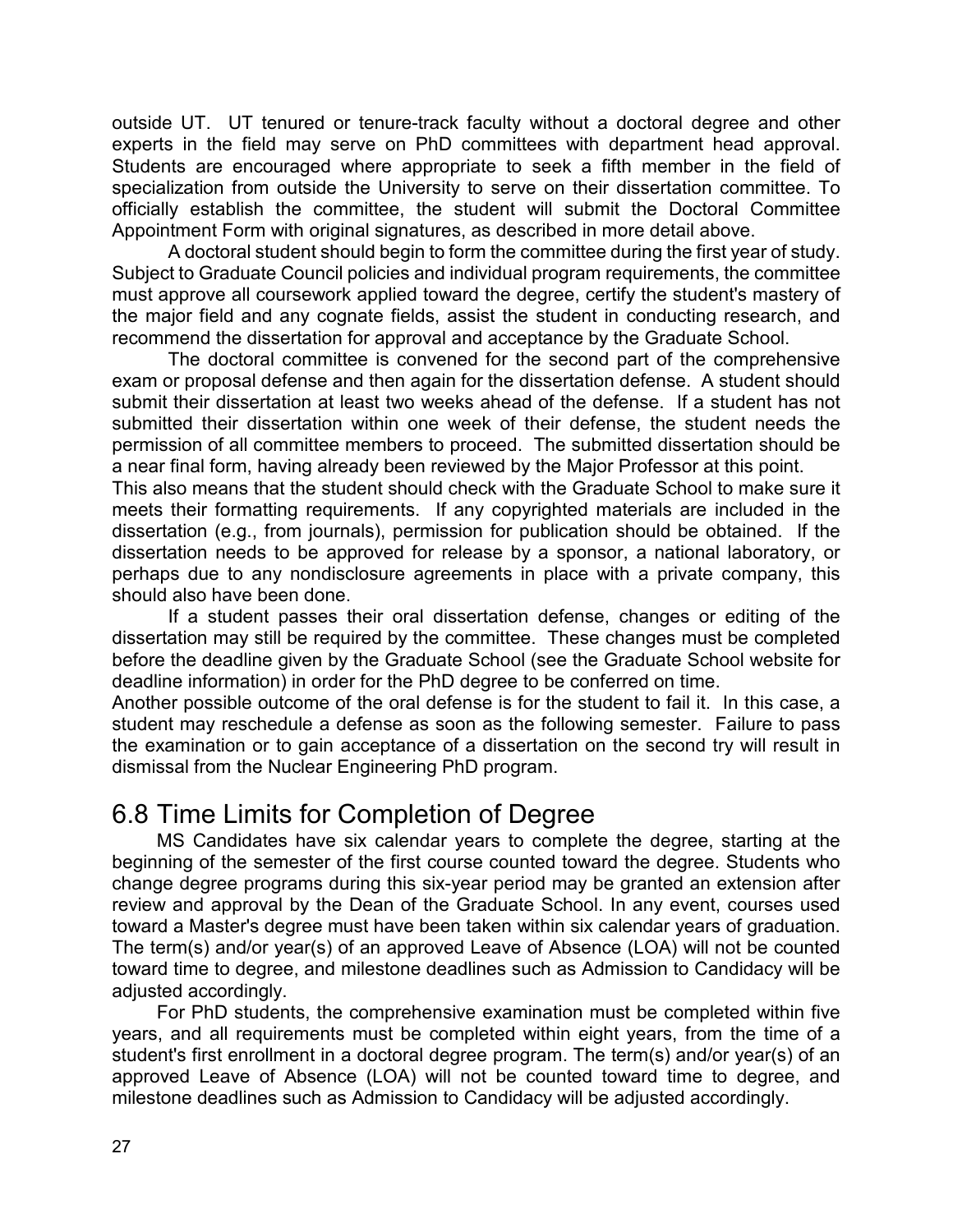## <span id="page-31-0"></span>6.9 PhD Residence Requirement

Residence is defined as full-time registration for a given semester on the campus where the program is located. The summer term is included in this period. During residence, it is expected that the student will be engaged in full-time, on-campus study toward a graduate degree.

For the doctoral degree, a minimum of two consecutive semesters of residence is required, except in programs where alternative or additional residence requirements have been approved.

A statement as to how and during what period of time the residence requirement has been met will be presented with the Application for Admission to Candidacy along with signatures of approval from the Major Professor and the department head/program director.

## <span id="page-31-1"></span>7 Academic Standards and Academic Standing

Graduate education requires continuous evaluation of the student. This includes not only periodic objective evaluation, such as the cumulative grade point average, performance on comprehensive examinations, and acceptance of the thesis or dissertation, but also judgments by the faculty of the student's progress and potential. Continuation in a program is determined by consideration of all these elements by the faculty and the head of the academic unit.

The academic records of all graduate students are reviewed at the end of each semester, including the summer term, to determine academic standing. For good standing, graduate students must maintain a cumulative grade point average (GPA) of at least 3.0 on all graduate courses taken for a letter grade of A-F. Grades of S/NC, P/NP, and I, which have no numerical equivalent, are excluded from this computation.

There are three types of academic standing set at the end of every term of enrollment: good standing, academic probation, and academic dismissal.

#### <span id="page-31-2"></span>7.1 Academic Probation

Upon completion of 9 credit hours of graduate coursework, a graduate student will be placed on academic probation when their cumulative GPA falls below 3.0. A student will be allowed to continue graduate study in subsequent semesters if each semester's grade point average is 3.0 or greater. Upon achieving a cumulative GPA of 3.0, the student will be removed from probationary status.

#### <span id="page-31-3"></span>7.2 Academic Dismissal

If a student is on academic probation, the degree or non-degree status will be terminated by the Dean of the Graduate School if the student's semester GPA falls below 3.0 in a subsequent semester. When the particular circumstances are deemed to justify continuation, and upon recommendation of the appropriate academic unit and approval of the Dean of the Graduate School, a student on probation whose semester GPA is below 3.0 may be allowed to continue on a semester-by-semester basis.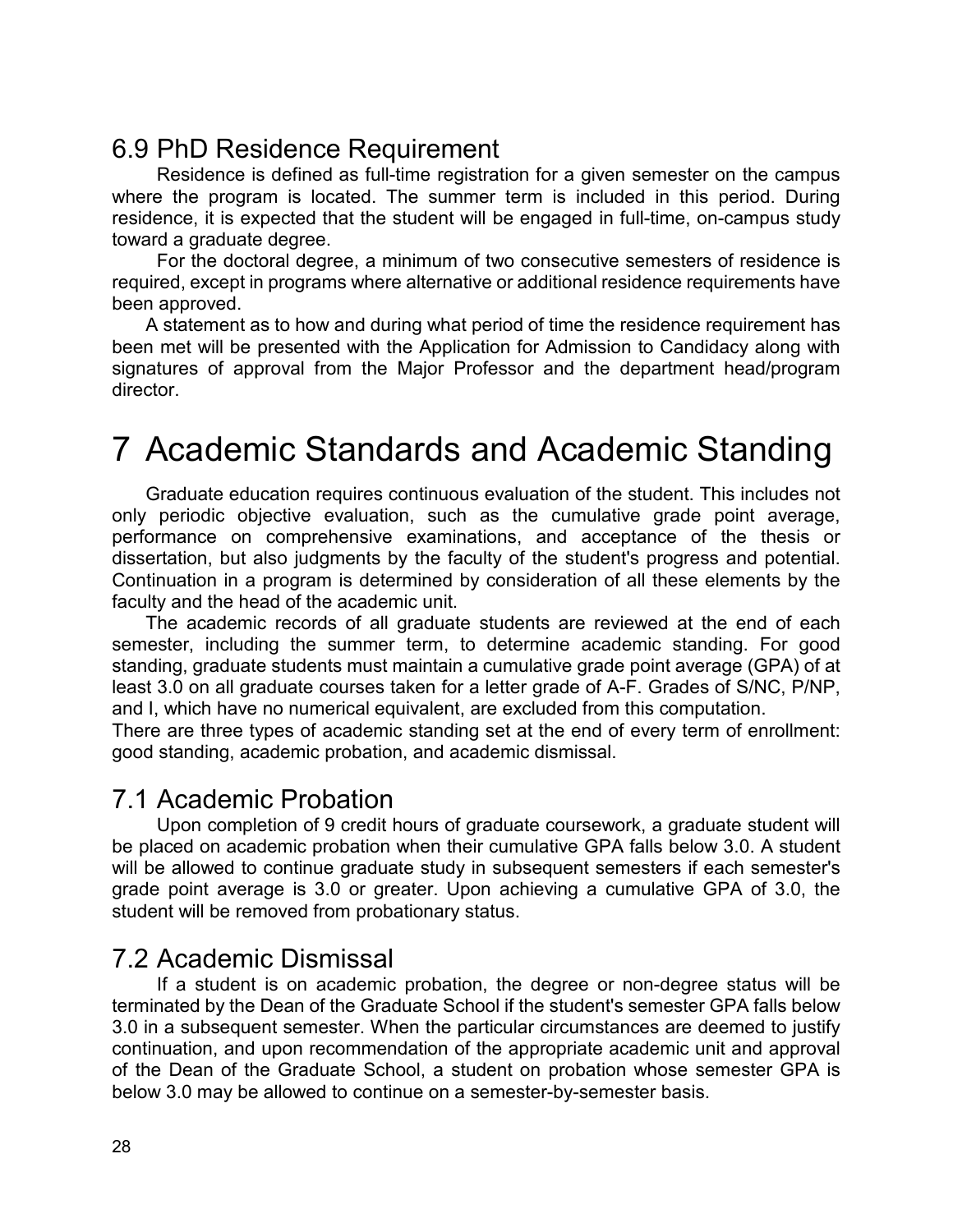Dismissal of a graduate student by a department or program is accomplished by written notice to the student, with a copy to the Graduate School. In those cases, where the department's requirements for continuation are more stringent than university requirements for graduate programs, the Dean of the Graduate School will evaluate the student's record to determine whether the student is eligible to apply for a change of status and register in another area of study. Registration for courses in a department from which a student has been dismissed will not be permitted, except by written authorization from that department.

## <span id="page-32-0"></span>7.3 Academic Dishonesty

Dishonesty and other integrity issues are taken extremely seriously in the Nuclear Engineering Department as they are in the nuclear engineering industry. One falsified document could result in an accident or event that could change the course of nuclear power for the world. Our Department will institute the harshest penalty allowed by the University when dishonesty, cheating, plagiarism, or other integrity issues occur. It is the practice of the Nuclear Engineering Department Head to not give second chances. Integrity is the foundation of our industry, and those without it will not have a place in our Department.

## <span id="page-32-1"></span>7.4 Grade of Incomplete

Under extraordinary circumstances and at the discretion of the instructor, the grade of I (Incomplete) may be awarded to students who have satisfactorily completed a substantial portion of the course requirement but cannot complete the course for reasons beyond their control.

- The I (Incomplete) grade is not issued in lieu of the grade of F.
- The terms for the removal of the I, including the time limit for removal of the I, is decided by the instructor.
- It is the responsibility of the student receiving an I (Incomplete) to arrange with the instructor whatever action is needed to remove the grade at the earliest possible date, and in any event, within one calendar year of the assignment of incomplete.
- Students do not remove an I grade by re-enrolling in the course.
- The I grade does not carry quality points and is not computed as a grade of F in the grade point average.
- If the I grade is not removed within one calendar year or upon graduation, it shall be changed to an F and count as a failure in the computation of the grade point average.
- A student need not be enrolled at the university to remove a grade of incomplete.

## <span id="page-32-2"></span>7.5 Appeal Procedure

The Graduate Council Appeal Procedure can be obtained at the Graduate School or at:

[http://gradschool.utk.edu/GraduateCouncil/AppeComm/AppealProcedureApprove](http://gradschool.utk.edu/GraduateCouncil/AppeComm/AppealProcedureApproved2009) [d2009.](http://gradschool.utk.edu/GraduateCouncil/AppeComm/AppealProcedureApproved2009)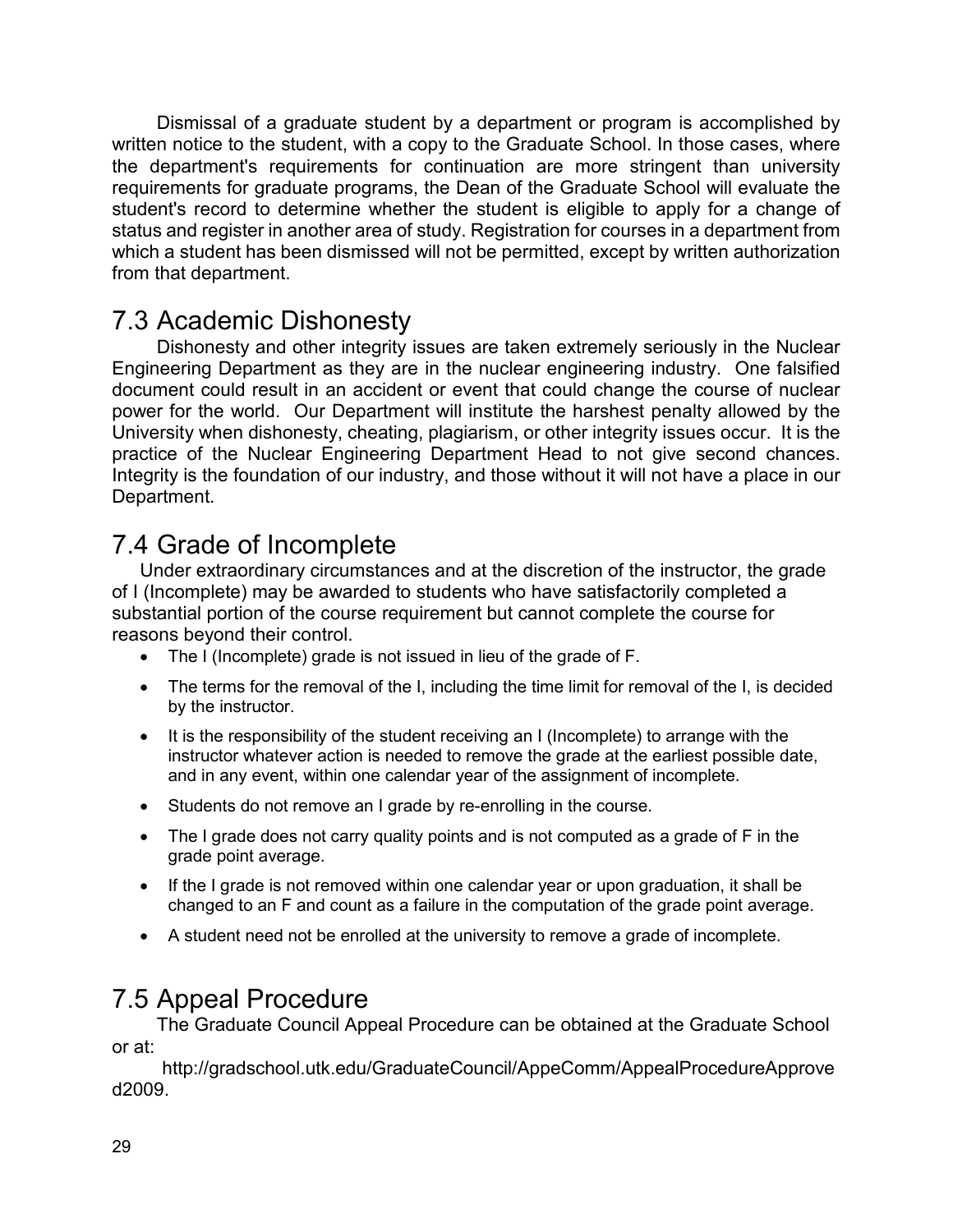Normally, grievances should be handled first at the department level through the student's academic advisor, the Director of Graduate Studies, or the Department Head. Further appeal may be made to the dean of the respective college, the Graduate Council Appeals Committee through the Assistant Dean of the Graduate School, and ultimately to the Dean of the Graduate School.

Appeals may involve the interpretation of and adherence to university, college, and department policies and procedures as they apply to graduate education and the issuance of grades based on specific allowable reasons stipulated in the *Graduate Council Appeal Procedure*.

Appeal procedures in regard to allegations of misconduct or academic dishonesty are presented in *Hilltopics* under "Disciplinary Regulations and Procedures." Students with grievances related to race, sex, color, religion, national origin, age, disability or veteran status should file a formal complaint with the Office of Equity and Diversity, 1840 Melrose Avenue.

## <span id="page-33-0"></span>7.6 Academic Policies for the Administration of Graduate Assistantships

The academic policies related to graduate teaching and research assistantships are found here: <

https://catalog.utk.edu/content.php?catoid=33&navoid=4457#pol\_admin\_grad\_assistant ships>

Work assignments for each type of assistantship should be as specific as possible and should be developed to reflect both the needs of the Department and each graduate assistant's obligation to make satisfactory progress in their program. Therefore, to the extent possible an assignment should appropriately reflect teaching hours, office hours, hours to be spent performing research or other specified tasks. Such specifications should be provided in writing at the time the offer is made.

Departments employing graduate assistants will conduct an annual evaluation of each assistant. The results of the evaluation are made available to the assistant and placed in the student's academic file. Appropriate follow-up also should occur. The evaluation, review with the assistant, and follow-up should focus not only on assistantrelated work being done but should be preparatory for future employment, thus providing professional growth. In most cases, a graduate assistant's supervisor shares results of the evaluation with the assistant and takes appropriate follow-up action.

In cases where corrective measures must be taken to remediate deficiencies, the graduate assistant should be notified in writing of recommended action to solve the problem(s). Situations leading to dismissal for cause must be described in writing to the assistant being dismissed. This letter should be written by the supervisor with a copy to the Department Head. In cases where the assistant feels that university-related factors (facilities, working conditions, improper supervision, etc.) have had negative effects on specific aspects of job performance, a letter to the supervisor would be appropriate.

Graduate assistants who are performing satisfactorily are normally reappointed up to the maximum time limit as stated below. In situations where the demands of the department do not call for a job to be continued, reappointment may not be made. In cases where a department has a rotational plan for assistantships, graduate assistants likewise may not be reappointed.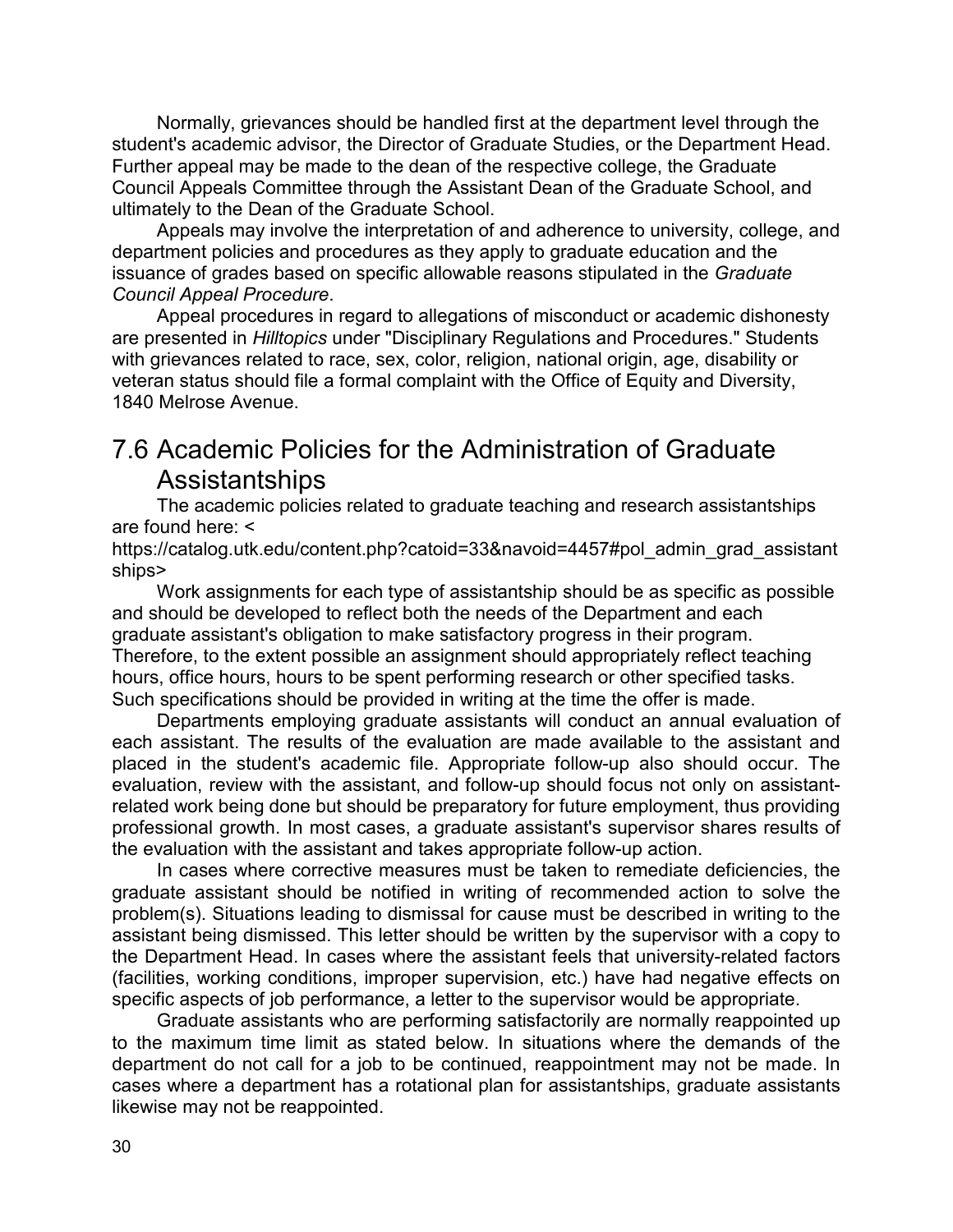When an assistantship is not to be renewed, the graduate student should be notified in advance. In most cases, this notice must be given no later than one month prior to the end of the appointment. Specific reasons for not renewing the contract should be given (e.g., discontinuation of the program or grant, significant neglect of duty, unsatisfactory academic performance or progress toward a degree, non-compliance with university policies, etc.).

## 7.7 Electronic Communication ("Group Chat") Policy

The Department has a specific policy on the use of electronic communications with respect to classroom learning. The policy is quoted below. Students should also be cognizant of compliance with all regulations regarding the protection of proprietary, export controlled, or personally identifiable information when using electronic communications platforms. No export controlled or proprietary information should ever be shared on a platform like Zoom, Slack, etc. The group chat policy is below:

"With the recognition that effective learning requires active participation from students both inside and outside the classroom, we acknowledge and affirm the value of additional avenues of discussion between students, TAs, and faculty. These discussions should focus on developing understanding of underlying key concepts of the course and building community among students. These discussions could involve Canvas Forums, Discord, GroupMe, Slack workspaces, Piazza, and other tools that may come available. These tools do not inherently present academic integrity concerns, but students must be mindful of how they engage in these conversations and collaboration tools. Students should not use collaboration tools to share homework, project, quiz, or test answers. Collaboration tools should focus on discussing class concepts and general understanding. Discussion should not venture into disparaging faculty, TAs, or other students; this is harassment in violation of the Student Code of Conduct and will be reported according to the policies set out there. Students can report concerns stemming from discussions in collaboration tools to the faculty or to department leadership. Any discussion forum created for a class should be disclosed to the faculty and all students in that class must have equal opportunity for access. Students who establish these forums (group administrators) should take responsibility for establishing and enforcing the rules of engagement with the discussion. Participants who are not following the established rules can be removed; group administrators may choose to notify the faculty member of any poor conduct."

## <span id="page-34-0"></span>8 Links to Important Resources

- International students
	- o Center for International Education (international.utk.edu)
	- o International House (ihouse.utk.edu)
	- o ITA Testing Program (tiny.utk.edu/ita-testing)
- Funding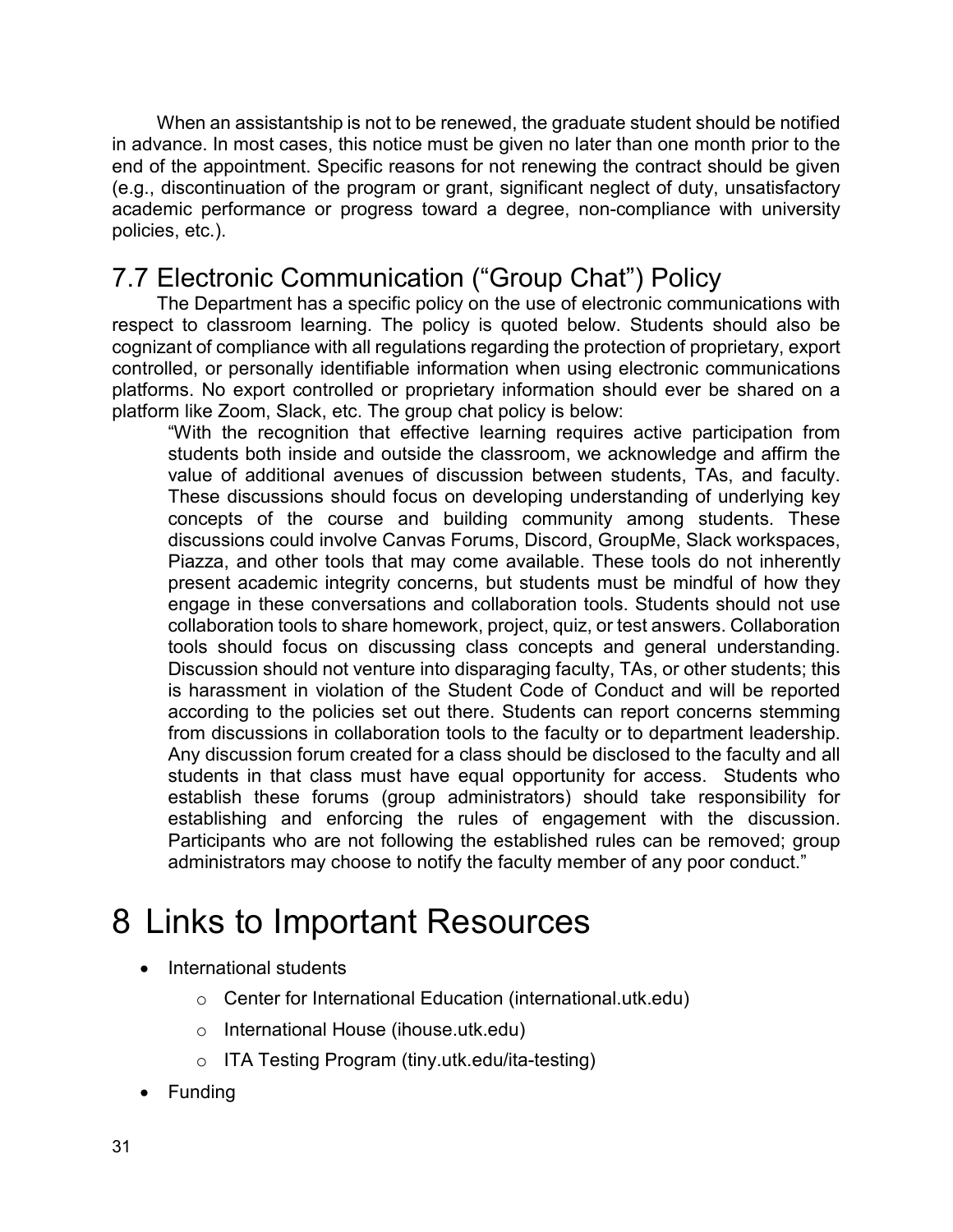- $\circ$  Costs and funding opportunities (tiny.utk.edu/grad-funding)
- o Graduate Student Senate Travel Awards (gss.utk.edu/travel-awards)
- o Financial Aid and Scholarships (onestop.utk.edu/financial-aid)
- Professional development & training
	- o Office of Graduate Training and Mentoring (gradschool.utk.edu/trainingand-mentorship)
	- o Best Practices in Teaching Program (tiny.utk.edu/bpit)
	- o UT Libraries Information for Graduate Students (libguides.utk.edu/graduate)
	- o Center for Career Development (career.utk.edu)
	- o Tennessee Teaching and Learning Center (tenntlc.utk.edu)
		- **UT CIRTL: Center for Integration of Research and Teaching** (tlc.utk.edu/cirtl-program-center-for-integration-of-research-andteaching/)
	- o Experience Learning (experiencelearning.utk.edu)
- Student resources
	- o Bias Education and Referral (bias.utk.edu)
	- o Counseling Center (counselingcenter.utk.edu)
	- o Department and college websites
	- o Graduate School (gradschool.utk.edu)
	- o Graduation Deadlines (tiny.utk.edu/grad-deadlines)
	- o Graduate School Forms (gradschool.utk.edu/forms-central)
	- o Graduate Catalog (tiny.utk.edu/grad-catalog)
	- o Student obligations and appeals process (tiny.utk.edu/rights-obligations)
	- o Graduate Student Senate (gss.utk.edu)
	- o Office of Graduate Admissions (gradschool.utk.edu/admissions)
	- o Student Conduct and Community Standards (studentconduct.utk.edu)
	- o Office of Equity and Diversity (oed.utk.edu)
	- o Sexual Misconduct, Relationship Violence, and Stalking (sexualassault.utk.edu)
	- o Office of Multicultural Student Life (multicultural.utk.edu)
	- o Office of Research Integrity (research.utk.edu/compliance)
	- $\circ$  Thesis/Dissertation Consultant (gradschool.utk.edu/thesesdissertations)
	- o Office of Information Technology (oit.utk.edu)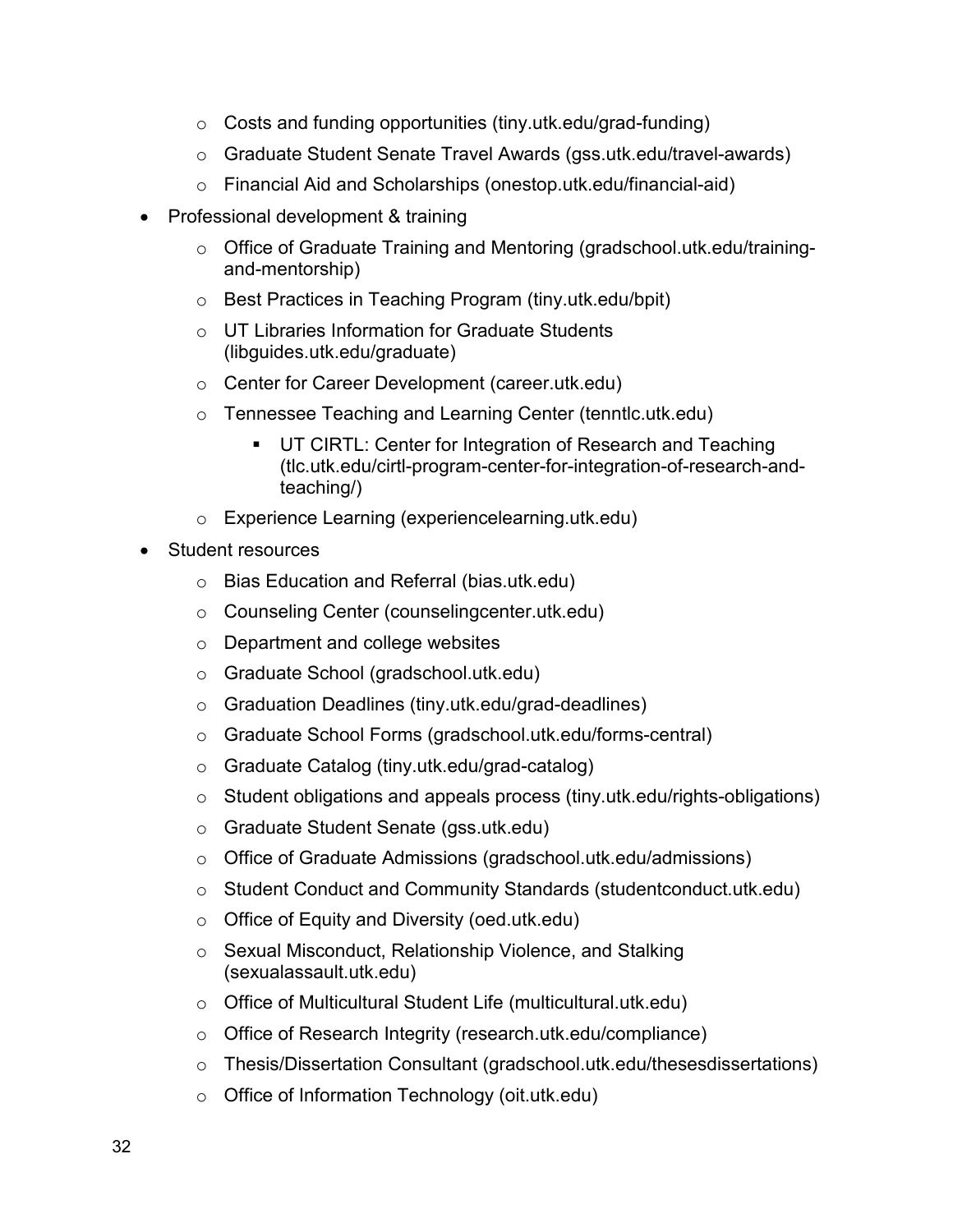$\circ$  Office of Title IX (titleix.utk.edu/)

# <span id="page-36-0"></span>9 APPENDICES

#### PURPOSE

To establish a policy and pay scale for Graduate Teaching Assistants and Graduate Research Assistants within the department.

#### POLICY

- 1. Applies to Graduate Teaching Assistants (GTA) and Graduate Research Assistants (GRA) that are paid by a Nuclear Engineering Department account.
- 2. A 25% Full Time Equivalent (FTE) position requires that you work an average of 10 hours per week. A 50% FTE position requires that you work an average of 20 hours per week. Appointments exceeding 50% must have prior approval of the Dean of the Graduate School, excluding summer term.
- 3. Maintenance fees and tuition waivers apply to appointments at a 25% FTE basis or higher. This does not include the program and services fee, the technology fee, the facilities fee, or the transportation fee.
- 4. Students holding a 25% assistantship or receiving any type of external financial aid normally must enroll for at least 9 hours in order to be considered full time. Students holding a 50% assistantship must enroll for at least 6 hours to be considered full time. Students conducting thesis research at the master's or doctoral level must take a minimum of 3 hours of research during the summer semester. Refer to the Policy for the Administration of Graduate Assistantships for Additional information.
- 5. Graduate students are required to maintain an active status through continuous enrollment from the time of first enrollment until graduation. The minimum enrollment for international students may be different, and international students always need to check with the Center for International Education (CIE) in order to determine what minimum enrollment they must maintain to satisfy all enrollment requirements attached to their specific visa.
- 6. The maximum number of years that a graduate student can be appointed to a 25% FTE or more assistantship is three years as a master's student, five years as a doctoral student, or eight years in doctoral programs in which students enter with a baccalaureate degree only.
- 7. A GTA position is a 9 month academic position paid over 12 months. A GRA position is nominally a 12 month academic position paid over 12 months. GTA/GRA dual appointment positions typically are offered the opportunity to be paid at 50% FTE for their GRA position during May-July.
- 8. The chain of command for a student is their immediate supervisor (Major Professor), then the Department Head, followed by the Dean of the College of Engineering, and, finally, the Dean of the Graduate School.
- 9. The pay scale policy will be reviewed by the faculty and Department Head a minimum of every three years.
- 10. The pay scale can be changed with a majority vote by tenure and tenure-track faculty.